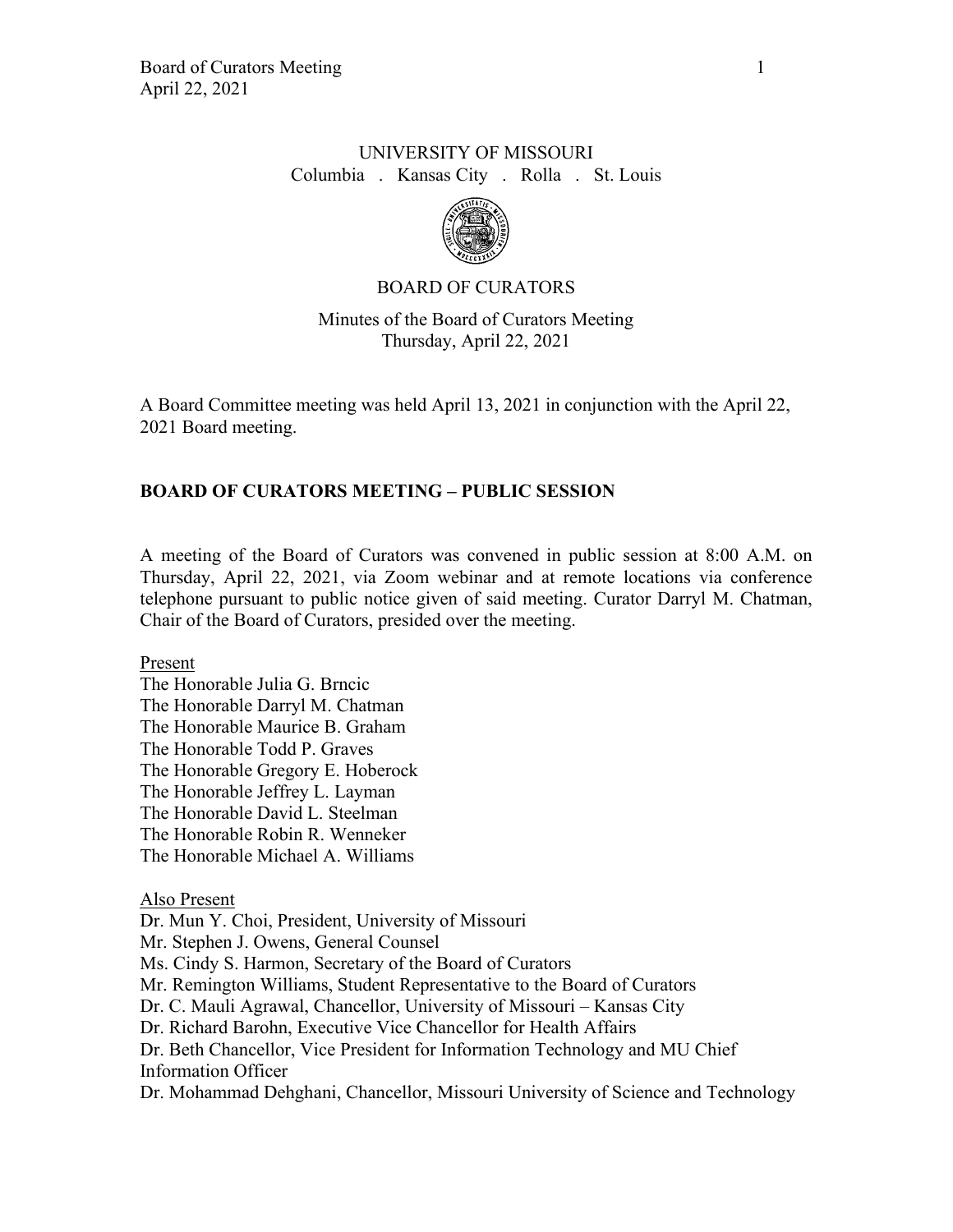- Ms. Kamrhan Farwell, Chief Marketing and Communications Officer
- Ms. Marsha Fischer, Vice President for Human Resources and Chief Human Resources **Officer**
- Dr. Steven W. Graham, Senior Associate Vice President for Academic Affairs
- Ms. Christine Holt, Chief of Staff, UM System
- Ms. Michelle M. Piranio, Chief Audit and Compliance Officer
- Mr. Ryan D. Rapp, Vice President for Finance and Chief Financial Officer
- Dr. Kristin Sobolik, Chancellor for University of Missouri-St. Louis
- Dr. Marshall Stewart, Vice Chancellor, Extension and Engagement
- Mr. Christian Basi, Director of Media Relations

Media representatives

# **General Business**

University of Missouri Board Chair's Report – presented by Chair Chatman (slides on file)

Chair Chatman recognized Curators' Distinguished Teaching Professor designation from Missouri University of Science and Technology for David Enke. He also recognized the work of an outstanding researcher from each university; Dr. Gary Grubbs from Missouri S&T, Dr. Luis Martinez-Lemus from MU, Dr. Lon Chubiz from UMSL and Dr. Diane Mutti-Burke from UMKC.

University of Missouri System President's Report – presented by President Choi (slides on file)

President Choi presented a report that included:

- Research and creative works compact update
	- o Major grants and awards for each university
	- o NextGen Precision Health update
- Student success compact update
	- o Recognized 2020 and 2021 Presidential Awardees from Missouri University of Science and Technology:
		- **Professor Rui Bo, Early Career Excellence, 2020**
		- **Professor Kathleen Sheppard, Innovative Teaching, 2020**
		- **Professor William Fahrenholtz, Sustained Career Excellence, 2020**
		- Professor Kamal Khayat, Sustained Career Excellence, 2020
		- Professor Fateme Rezaei, Early Career Excellence, 2020
		- Professor James Drallmeier, University Citizenship Leadership, 2020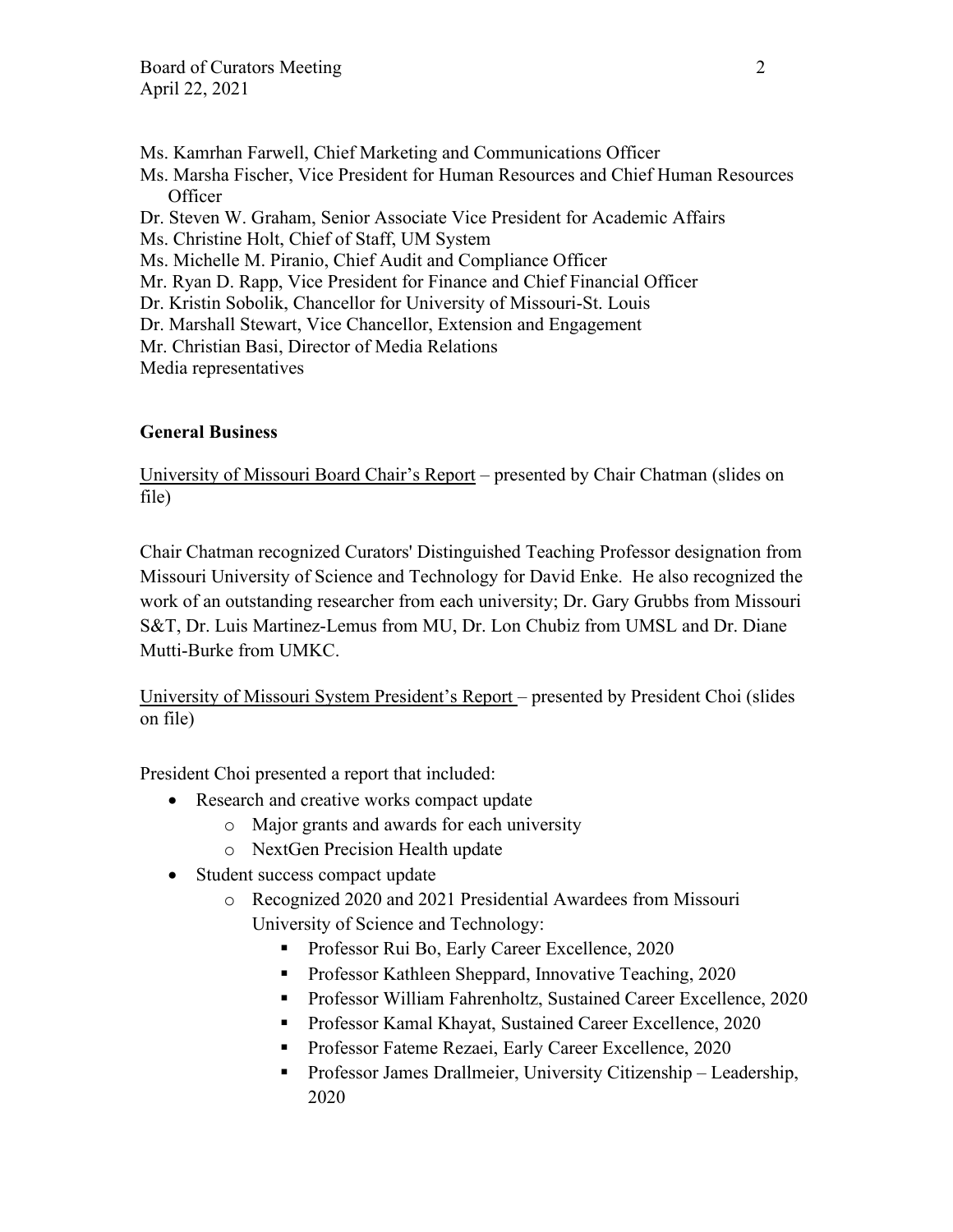- **Professor David Westenberg, Community Engagement, 2020**
- Professor Jagannathan Sarangapani, Sustained Career STEM, 2021
- Professor VA Samaranayake, University Citizenship Leadership, 2021
- Admissions, research and philanthrophy updates
- Legislative update
- Investments to achieve excellence

Student Representative to the Board of Curators Report – presented by Remington Williams (slides on file)

Student Representative to the Board of Curators presented an update of Intercampus Student Council initiatives and undergraduate research day at the Capital in April. He also presented ways that students found to overcome obstacles and stay connected during the COVID-19 pandemic at each university.

## Approval, Board Executive Committee and Standing Committees Appointments

It was recommended by Chair Chatman, moved by Curator Graham and seconded by Curator Layman, that the following Board of Curators Executive Committee and Standing Committees appointments be approved for 2021:

#### **Executive Committee**

Darryl M. Chatman, Chair Greg E. Hoberock David L. Steelman

**Academic, Student Affairs, Research and Economic Development Committee** Robin R. Wenneker, Chair Todd Graves Greg E. Hoberock Jeff L. Layman

# **Audit, Compliance and Ethics Committee**

Jeff L. Layman, Chair Julia G. Brncic Maurice B. Graham Todd Graves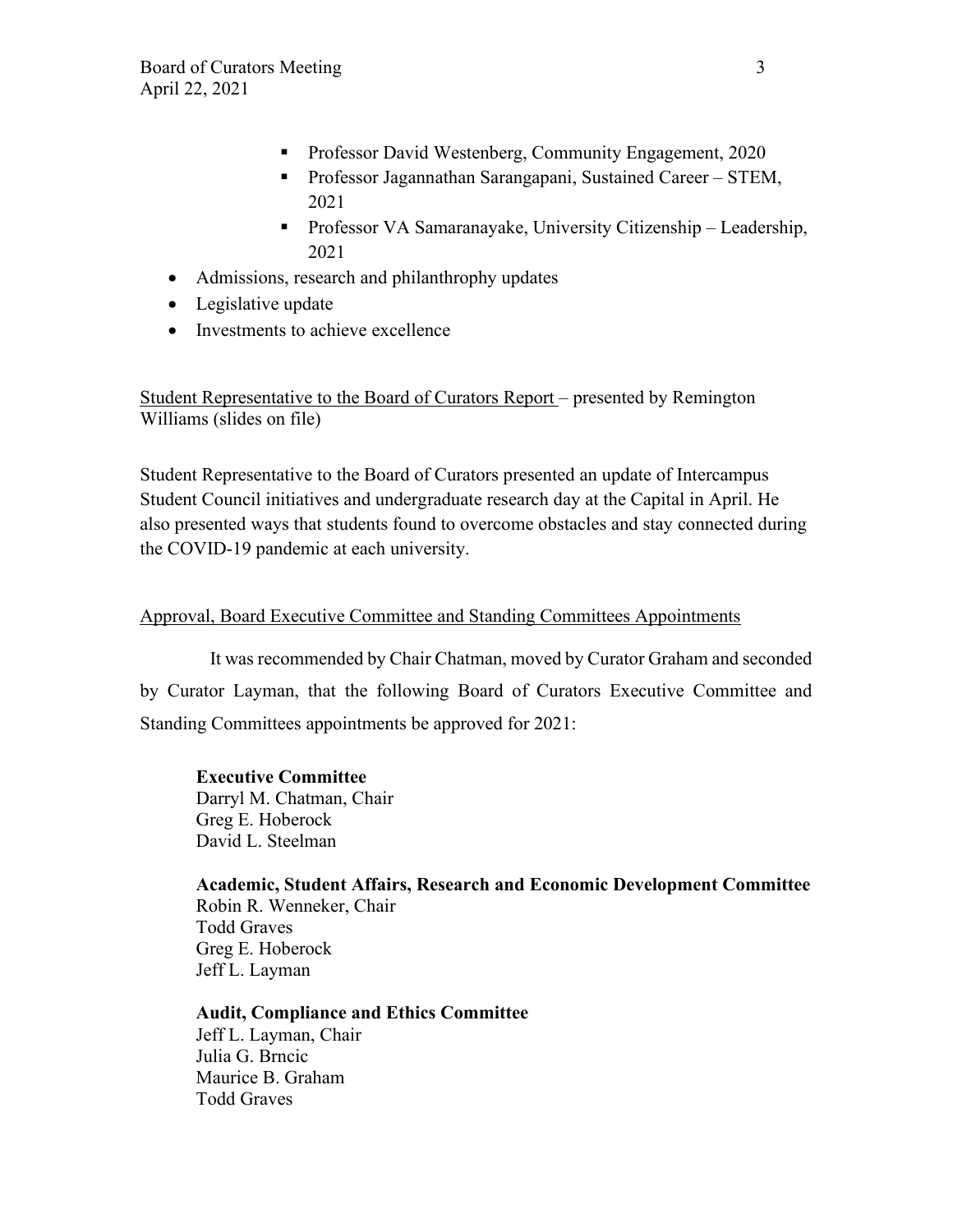# **Governance, Compensation and Human Resources Committee**

Michael A. Williams, Chair Julia G. Brncic Jeff L. Layman David L. Steelman

## **Finance Committee**

Greg E. Hoberock, Chair David L. Steelman Robin R. Wenneker Michael A. Williams

#### **Health Affairs Committee**

 David L. Steelman, Chair Maurice B. Graham Robin R. Wenneker Michael A. Williams Ronald G. Ashworth (non-curator) John R. Phillips (non-curator)

The motion carried unanimously (9-0) by voice vote with no abstentions.

## 2022 Board of Curators Meeting Calendar

It was recommended by Chair Chatman, endorsed by President Choi, moved by Curator Hoberock and seconded by Curator Graham, that the proposed 2022 Board of Curators meeting calendar be approved as follows:

#### PROPOSED 2022 BOARD OF CURATORS MEETING CALENDAR

| $\overline{\text{DAY(S)}}$ | DATE(S)     | <b>LOCATION</b>    |
|----------------------------|-------------|--------------------|
| Thursday                   | February 3  | $UM - Columbia$    |
| Thursday                   | April 21    | Missouri S&T       |
| Thursday                   | June 23-24  | Columbia, Missouri |
| Thursday                   | September 8 | $UM - Kansas City$ |
| Thursday                   | November 17 | $UM - St. Louis$   |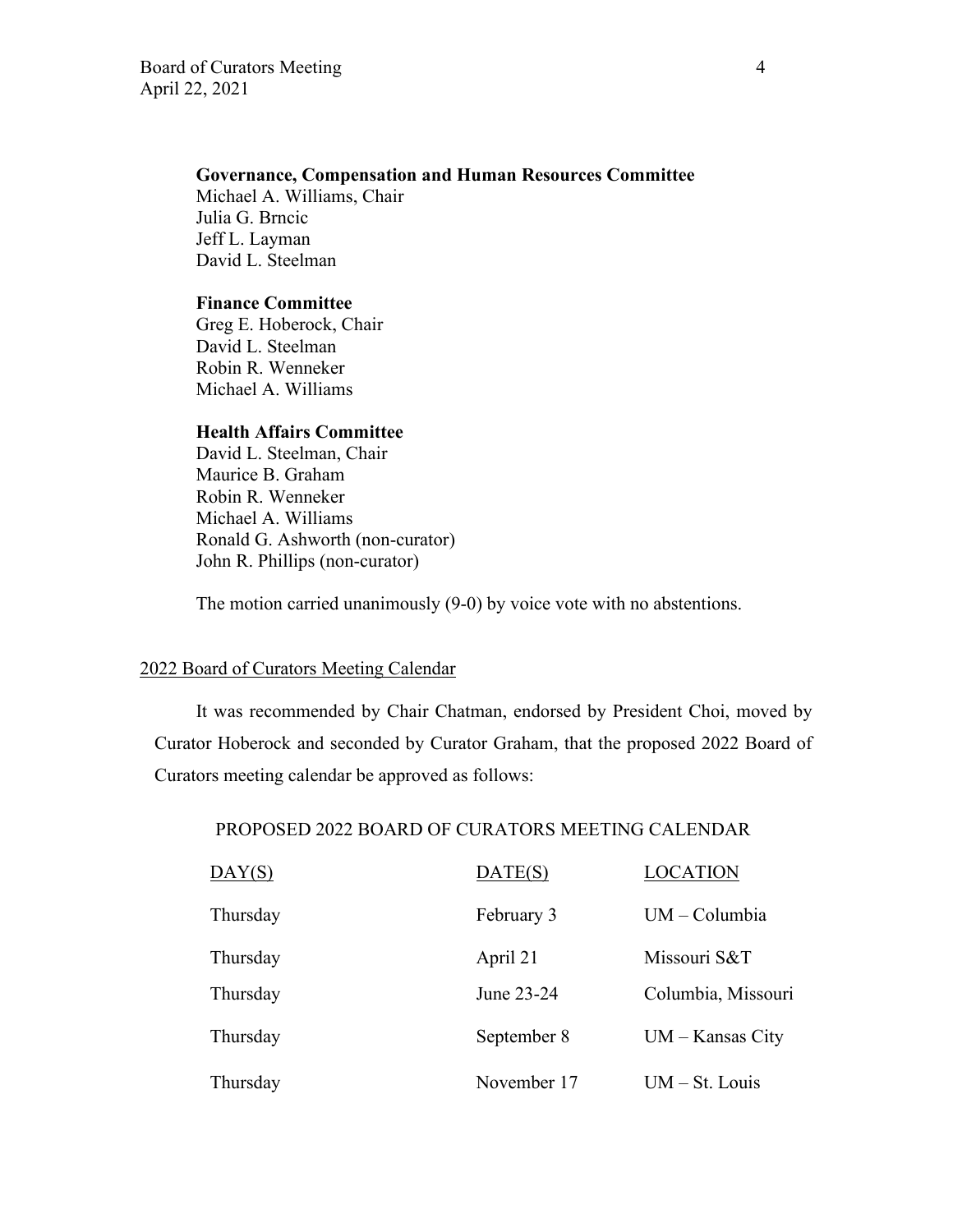The motion carried unanimously (9-0) by voice vote with no abstentions.

Review of Consent Agenda – No discussion.

## **Consent Agenda**

It was endorsed by President Choi, moved by Curator Graham and seconded by

Curator Williams, that the following items be approved by consent agenda:

# **CONSENT AGENDA**

Action

- A. Minutes, February 4, 2021 Board of Curators Meeting
- B. Minutes, February 4, 2021 Board of Curators Committee Meetings
- C. Minutes, March 12, 2021 Special Board of Curators Meeting and Executive Committee Meeting
- D. Degrees, Spring Semester 2021 for all Campuses
- E. Spinal Cord Injury and Disease Research Program Proposals
- F. Amendment, Collected Rules and Regulations 330.100, Evaluation of the Ability to Work
- G. Amendment, Collected Rules and Regulations 180.060, Personnel Files
- H. Sole Source General Genealogy Research Database, MOREnet
- I. Amendment, Collected Rules and Regulations 300.010, Faculty Bylaws, MU
	- A. Minutes, February 4, 2021 Board of Curators Meeting as provided to the Curators for review and approval.
	- B. Minutes, February 4, 2021 Board of Curators Committee Meetings as provided to the Curators for review and approval.
	- C. Minutes, March 12, 2021 Board of Curators Special Meeting and Executive Committee Meeting – as provided to the Curators for review and approval.
	- D. Degrees, Spring Semester 2021 for all Campuses

that the action of the President of the University of Missouri in awarding degrees and certificates to candidates recommended by the various faculties and committees of the four University of Missouri System campuses who fulfill the requirements for such degrees and certificates at the end of the Spring Semester 2021, shall be approved, and that the lists of said students who have been awarded degrees and certificates be included in the records of the meeting.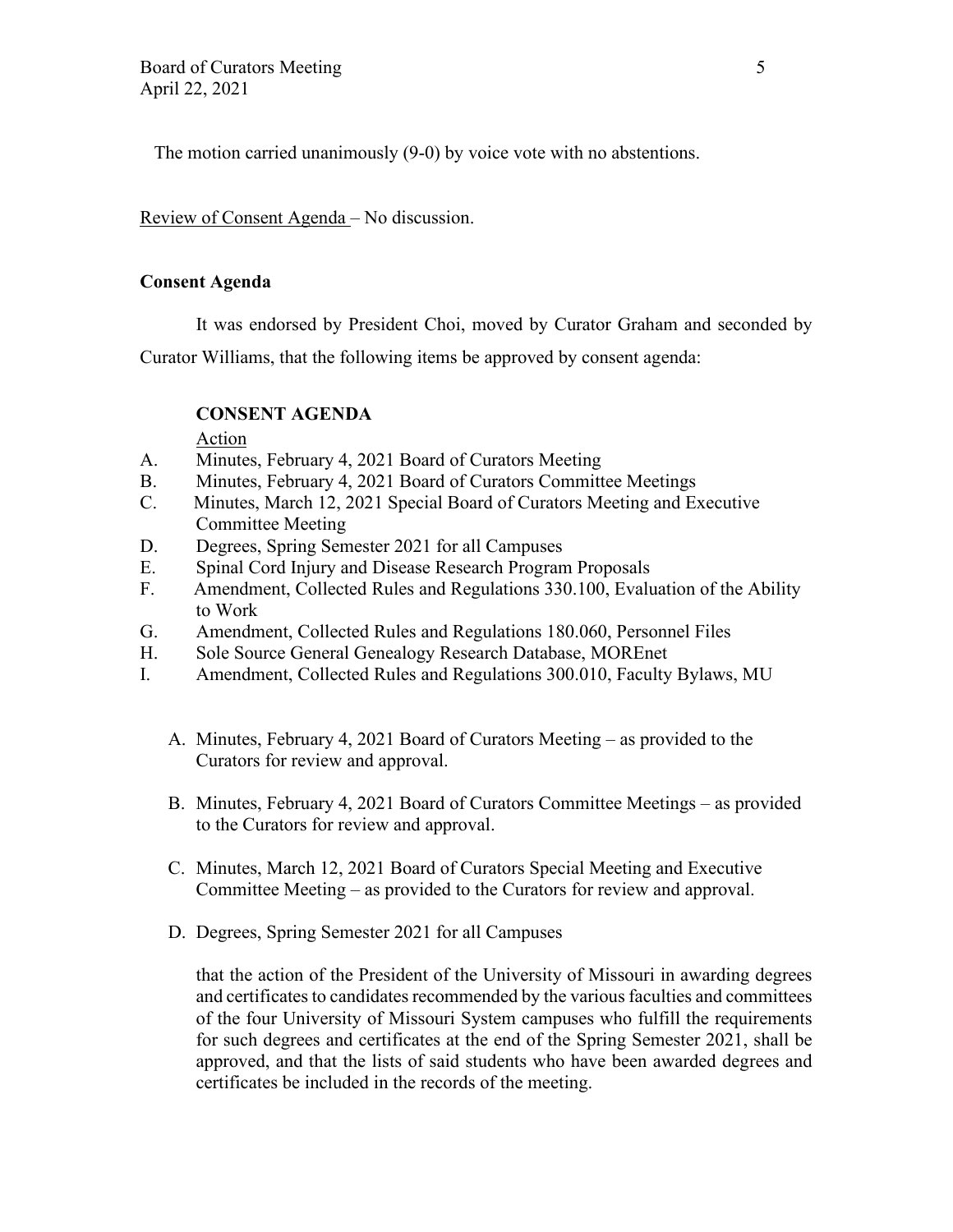E. Spinal Cord Injury and Disease Research Program Proposals

that the research proposals approved by the Spinal Cord Injuries Research Program Advisory Board be approved as presented on the following pages (and as on file with the minutes of this meeting).

I. Differential expression analysis, at single cell resolution, of the dorsal horn of the thoracic spinal cord to investigate early onset proprioceptive deficits in a canine ALS model

> Joan Coates, DVM, MS, DACVIM–Neurology Professor University of Missouri

> > Total funding recommended \$99,059

II. Effects of Spinal Cord Injury on Autonomic Network Activity Controlling Bladder Function David Schulz, PhD Professor University of Missouri

Total funding recommended \$200,000

F. Amendment, Collected Rules and Regulations 330.100, Evaluation of the Ability to Work

that the Collected Rules and Regulations, Section 330.100, Evaluation of the Ability to Work, be revised as attached (and as on file with the minutes of this meeting).

#### **330.100 Evaluation of the Ability to Work**

Executive Order No. 42, issued 12/18/2014, Amended 7-28-20; Bd. Min 04-22-21.

A.**Purpose**: This policy addresses the standard and process to be used when determining whether a faculty member is unable to perform the essential functions of the faculty member's position because of a medical condition and whether a faculty appointment should be terminated for medical reasons. Issues concerning interpretation and application of this policy are to be addressed in the review and determination process stated in this policy and are not subject to further review under the Academic Grievance Procedure in Section 370.010 of the Collected Rules and Regulations. Application of this policy is not intended as a substitute for other University policies or procedures related to performance, including those imposed because of clinical or professional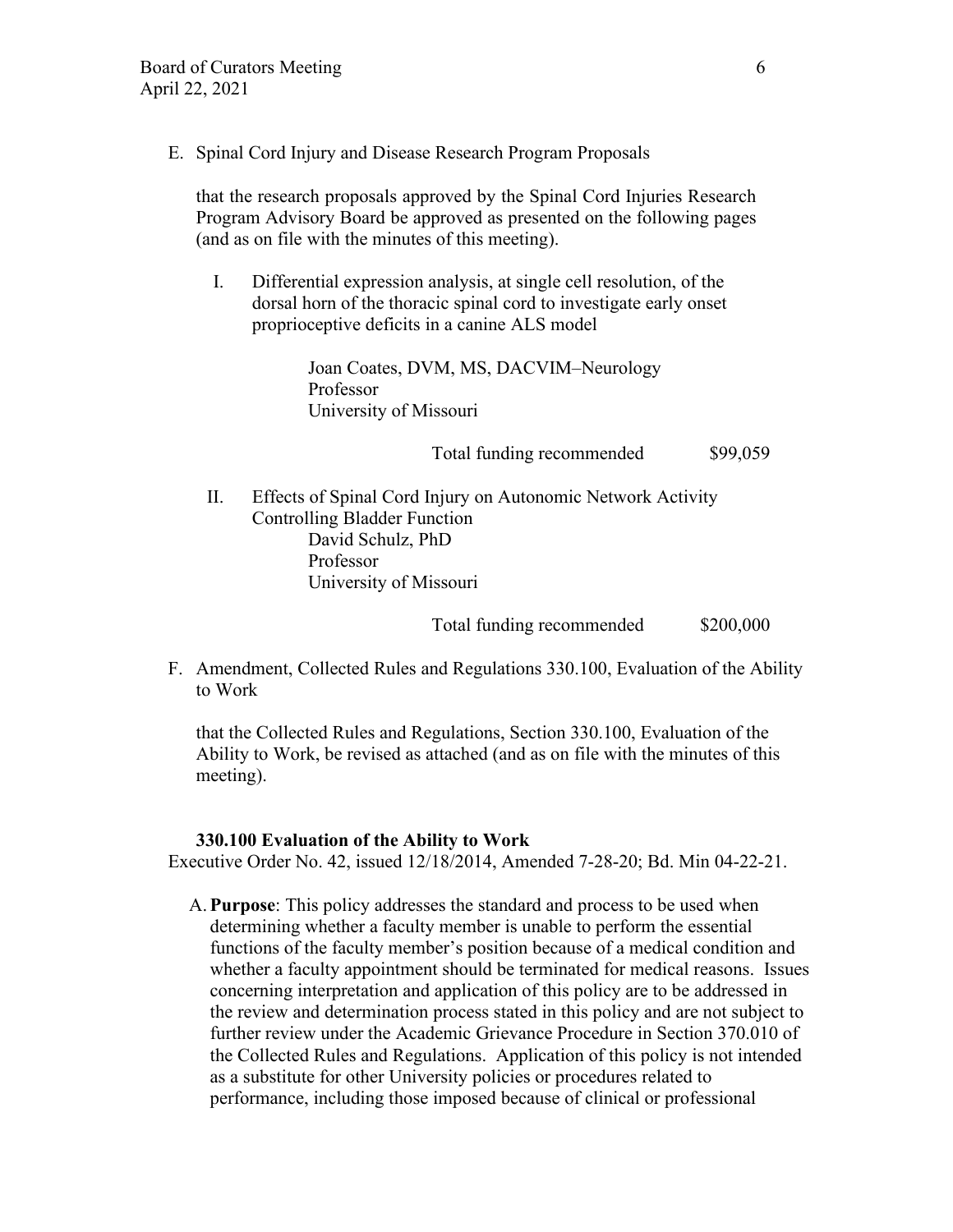requirements. In addition, application of this policy is not a substitute for discipline or action taken because of performance deficiencies unrelated to ability.

- B. **Scope**: This policy applies to faculty members, either tenure/tenure track or non-tenure track, described in Section 310.020A of the Collected Rules and Regulations of the University of Missouri as holding academic staff appointments. This policy is intended to be consistent with the Americans with Disabilities Act, the Rehabilitation Act of 1973 and the Missouri Human Rights Act and should be interpreted to assure compliance with these laws.
- C. **Special Considerations for Faculty Members**: Faculty members have rights that stem from the University's Collected Rules and Regulations, from the application of the general principles of academic freedom, and from the role of faculty members in the shared governance structure within the University of Missouri. This policy is not intended to compromise this special status but rather is intended to clarify and protect the rights of such faculty members and of the University of Missouri and its constituents.

## D. **Rights and Obligations of Faculty Members**:

- 1. Faculty members shall incur no loss of pay or benefits solely because the evaluation process discussed below is underway until and unless official action is taken to alter the faculty member's employment status in conformity with provisions of the Collected Rules and Regulations of the University of Missouri.
- 2. Faculty members subject to the evaluation of ability to work process have an obligation to act in good faith and cooperate with the administrative coordinator. Failure to attend a reasonably scheduled evaluation may justify disciplinary action and may be considered sufficient evidence to conclude that the faculty member cannot continue to fulfill the terms and conditions of the individual's faculty appointment. Upon a faculty member's failure to attend a reasonably scheduled evaluation, the administrative coordinator will notify the provost, the provost will make a determination as to the faculty member's ability to work, and the process will move forward as stated in section F.3 below.

#### E. **Rights and Obligations of the University**:

- 1. The costs of the fitness for duty evaluations by the health care professionals designated by the University and the associated costs will be borne by the University, and not by the faculty member.
- 2. If the outcome of the evaluation is Able to Work with Limitations (see Section F.3. *Procedures* below) the University shall make reasonable efforts to accommodate those limitations in accordance with Section 600.080 of the Collected Rules and Regulations.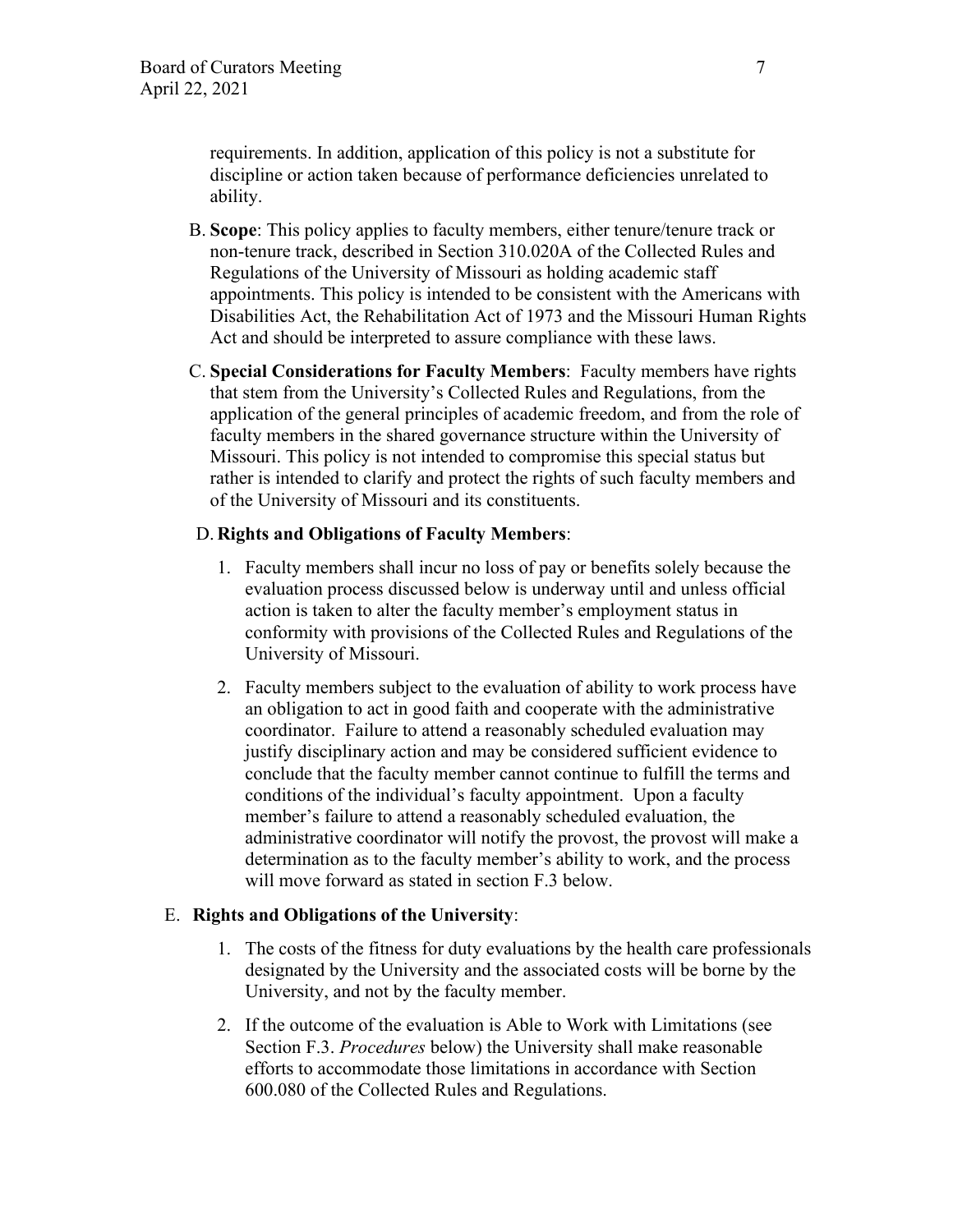## F. **Procedures**:

- 1. Evaluation: A faculty member of the University may be required to be examined by appropriate licensed/certified health care professional(s) designated by the University in order to determine the faculty member's ability to perform the essential functions of the faculty member's position. Such an evaluation may be required when there is reasonable cause to believe that the faculty member's ability to perform essential functions of the faculty member's position is impaired by a medical condition, or that the faculty member poses a direct threat to self or others due to a medical condition.
- 2. Process: The dean of the faculty member's college or school or the dean's designee may request that this policy be invoked for a particular faculty member by notifying the campus provost of the facts suggesting a need for such an evaluation.

The campus provost, in consultation with the appropriate academic unit head, the chief campus human resources administrator and a representative of the Office of the General Counsel will determine whether an evaluation is warranted based on the standard stated in F.1. above.

a. The provost will seat an evaluation panel composed of a provost's designee, the dean or designee of the school or college where the faculty member holds an appointment, and two tenured faculty members appointed by the chair of the campus faculty senate or council, including at least one faculty member from the same school or college as the faculty member whose fitness for duty evaluation is being sought.

The panel will review the request and make a recommendation as to whether the academic unit head has demonstrated 1) that an evaluation is warranted based on the standard stated in F.1. above, 2) that the academic unit and the faculty member have been involved in efforts to resolve the problem, and 3) that a mutually satisfactory resolution has not been achieved. The panel will reach a recommendation by vote. In the event of an evenly split vote, the panelists may issue their own recommendations along with the reasons for them.

If the provost determines an evaluation is warranted, the provost will appoint an administrative coordinator to facilitate the evaluation process. The administrative coordinator will have knowledge of applicable privacy rules and policies and will have appropriate resources to ensure that charges associated with the evaluation are paid by the University. The administrative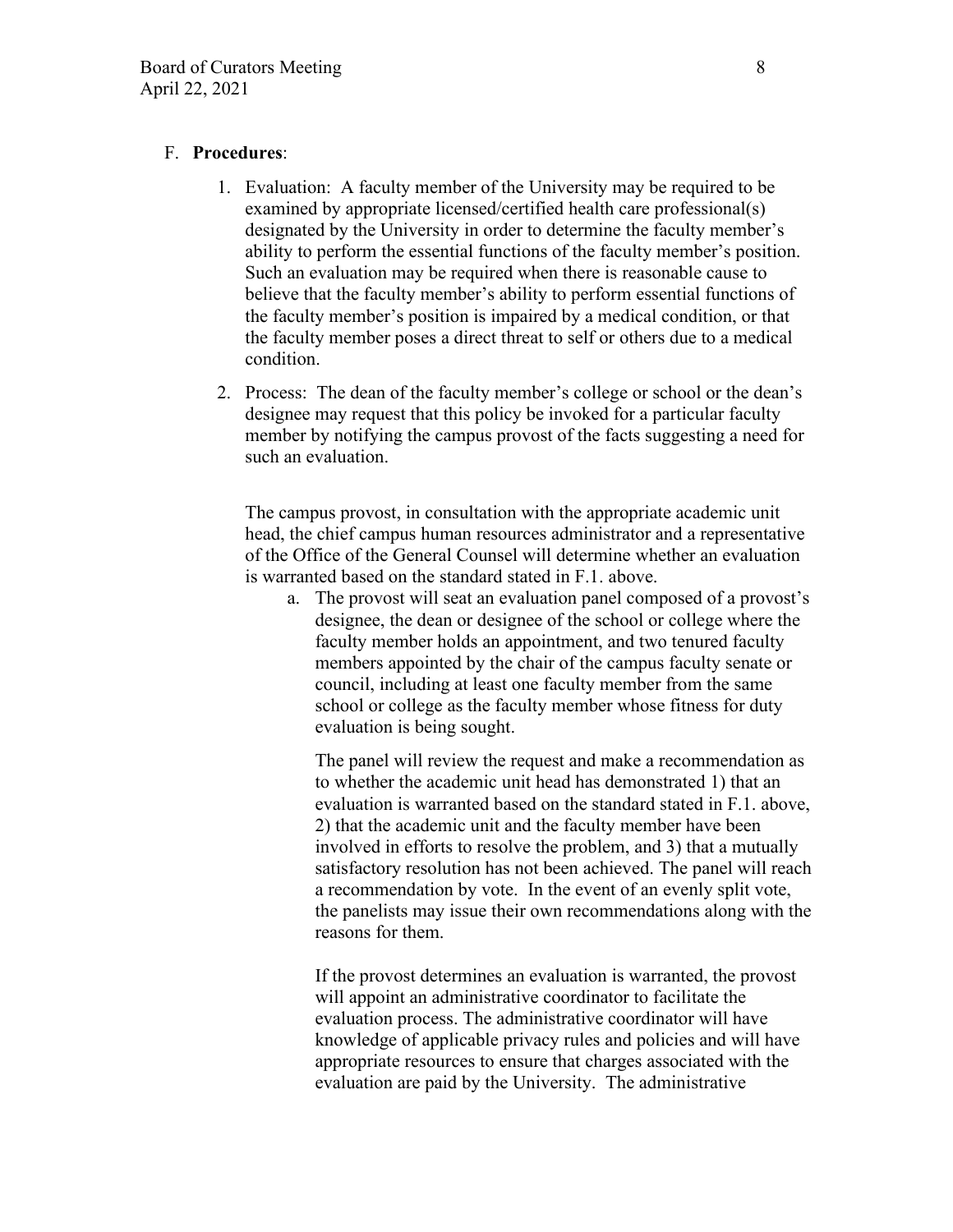coordinator, in consultation with the General Counsel's office, will take the following steps:

- a. Inform the faculty member in writing that an evaluation is required and provide information on the faculty member's and University's rights and obligations under this policy.
- b. Prepare a list of three to five health care professionals, at least one of whom is not employed by the University, for the evaluation process.
	- a. The faculty member to be evaluated, or in the event that the faculty member is unable or unwilling, an authorized representative with legal authority to make health-care decisions for the faculty member to be evaluated, shall select from the list the health-care professional(s) to perform the evaluation.
	- b. If the faculty member to be evaluated or the faculty member's authorized representative has not selected the health-care professional(s) to perform the evaluation within two weeks following receipt of the list of health-care professionals, the coordinator will select the health-care professional(s) to perform the evaluation and inform the faculty member to be evaluated of the selection.
- c. Inform the faculty member of the time and place of the required evaluation.
- d. Gather and assemble the evaluation materials and present them to the provost.

In cases where a direct threat to health or safety of the faculty member or others may exist, the faculty member will be suspended with pay by the provost pending the outcome of the evaluation. The provost will notify the faculty member of the proposed suspension with pay, and the faculty member may request reconsideration by submitting a written response within five business days.

3. Outcome of the Evaluation: The administrative coordinator will forward to the provost and faculty member an evaluation report from the designated health care professional describing the focus, method, and results of the evaluation, and the health care professional's conclusion regarding the faculty member's ability to perform essential functions of the faculty member's job. The faculty member may submit any response to the evaluation report, along with any supporting materials, to the provost within five business days. The provost will review the evaluation report and any response. Within ten business days after receipt of the evaluation report, the provost will notify the administrative coordinator of the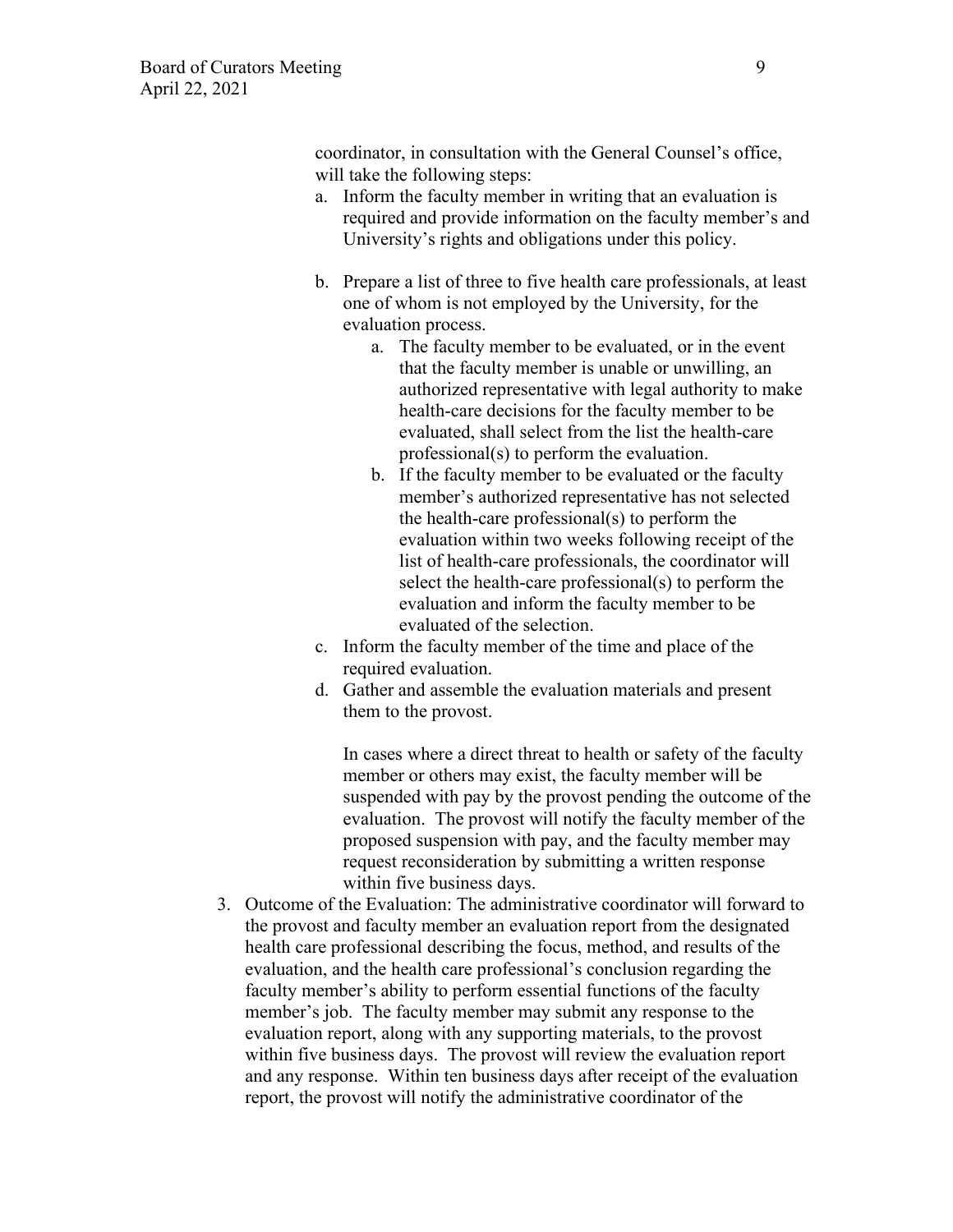provost's determination as to the faculty member's ability to work. That determination will include one of the following: able to work without limitation; able to work with limitations; unable to work.

- a. *Able to work without limitation*: If the provost determines that the faculty member is able to work without limitations, the coordinator will notify the faculty member and the academic unit head within five business days after receipt of the provost's final determination. If the faculty member was suspended pending the outcome of the evaluation, the suspension will terminate upon receipt of this notice.
- b. *Able to work with limitations*: If the provost determines that the faculty member is able to work with limitations, the coordinator will notify the faculty member and academic unit head within five days, and the University will make reasonable efforts to accommodate those limitations in accordance with Section 600.080 of the Collected Rules and Regulations.
- c. *Unable to work*: If the provost determines that the faculty member is not able to perform the essential functions of the faculty member's job, the coordinator will notify the faculty member and academic unit head within five business days. The coordinator will work with the faculty member as to the faculty member's options, which must be agreeable to the provost, and which may include, but are not limited to, application for long term disability benefits, unpaid leave of absence, resignation or termination of the faculty member's tenured appointment or term appointment before the end of the period of appointment.The notification also will identify the chair of the Campus Faculty Committee on Tenure (see Faculty Committees on Tenure 310.050 of the Collected Rules and Regulations).
	- 1. If no agreeable alternative to termination of appointment is identified, the faculty member may request review by the Campus Faculty Committee on Tenure. Such a request for review must be submitted to the provost, the coordinator, and the chair of the Committee on Tenure within five business days of notice of the provost's determination. The request for review will specify whether the faculty member wishes to make an appearance before the Campus Faculty Committee on Tenure. Upon receipt of the faculty member's request, the coordinator will provide the following materials to the Campus Faculty Committee on Tenure with a copy to the faculty member: the request to invoke the evaluation of ability to work process, the evaluation panel recommendation(s), the evaluation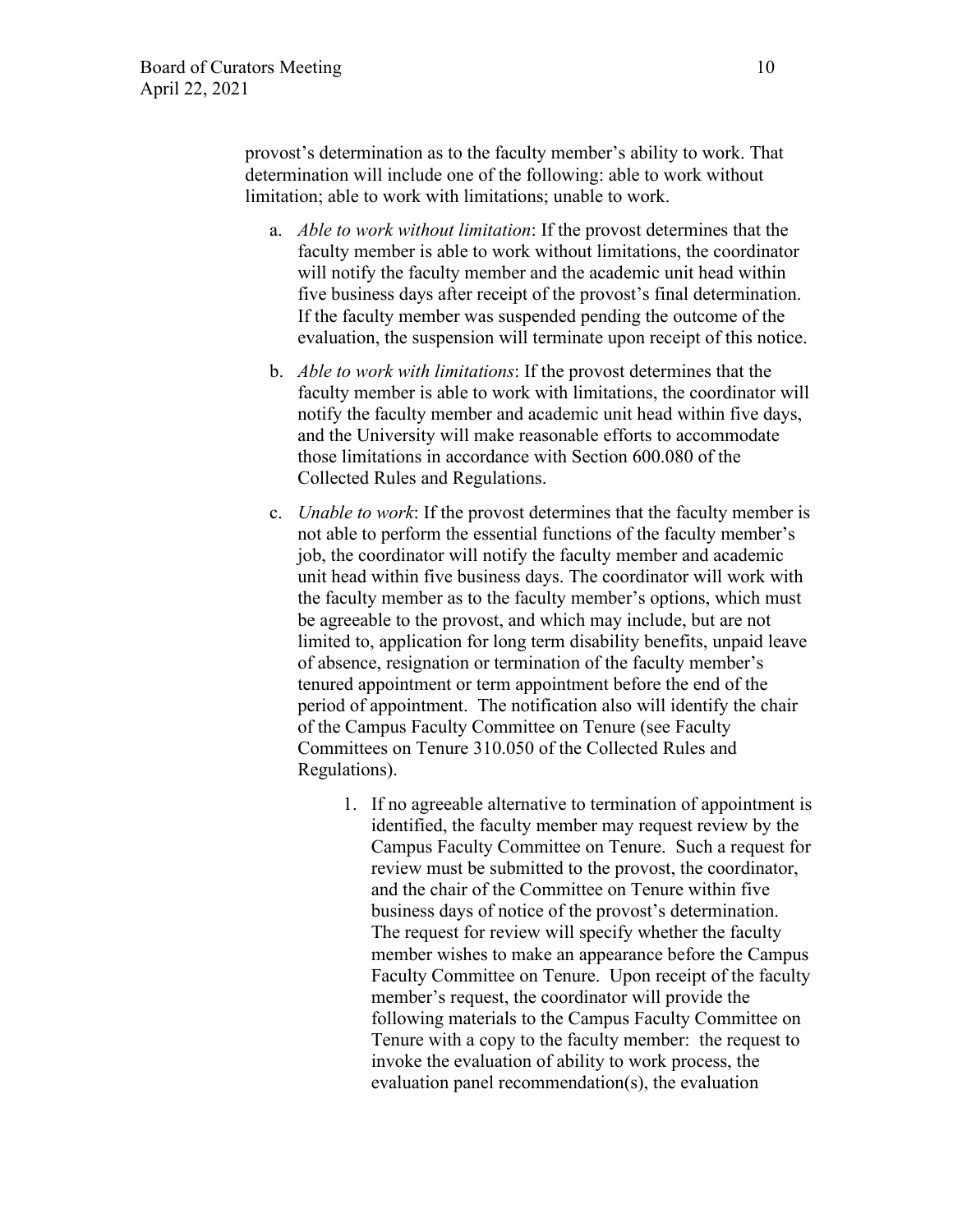report, the faculty member's response and supporting materials (if any), and the provost's determination.

- 2. The faculty member and provost may submit written arguments to the Campus Faculty Committee on Tenure within ten business days of the faculty member's request for review, with copies to the coordinator. If requested, the faculty member will be afforded an opportunity to appear before the Campus Faculty Committee on Tenure within ten business days of the faculty member's request for review and the provost will be afforded an opportunity to appear at the same time as the faculty member. The Campus Faculty Committee on Tenure will review the materials presented to it by the coordinator and the arguments of the faculty member and provost, but will not hear witness testimony or take additional evidence.
- 3. Within twenty business days of the faculty member's request for review, the Campus Faculty Committee on Tenure will provide a recommendation to the chancellor whether the faculty member's tenured appointment should be terminated, with copies to the coordinator, the provost, and the faculty member. The coordinator will provide to the chancellor copies of all materials and arguments submitted to the Campus Faculty Committee on Tenure.
- 4. After giving due consideration to the recommendation of the Campus Faculty Committee on Tenure, the chancellor shall issue a final determination whether the faculty member's tenured appointment will be terminated. The determination of the chancellor is final and not subject to further review under the Academic Grievance Procedure in Section 370.010 of the Collected Rules and Regulations.
- d. If the faculty member takes an unpaid leave of absence, a follow-up evaluation will be required to certify that the faculty member is able to return to work and under what conditions prior to the faculty member's return to work.
- 4. **Extensions of Time:** For good cause, the chancellor or provost may grant reasonable extensions of time for any of the proposed time deadlines in the Evaluation of the Ability to Work.
- 5. **Confidentiality and Access to Information**: Reports and other information about the evaluation and any follow-up treatments shall be kept by the provost and will not be included in the faculty member's personnel file. Upon written request, the faculty member may inspect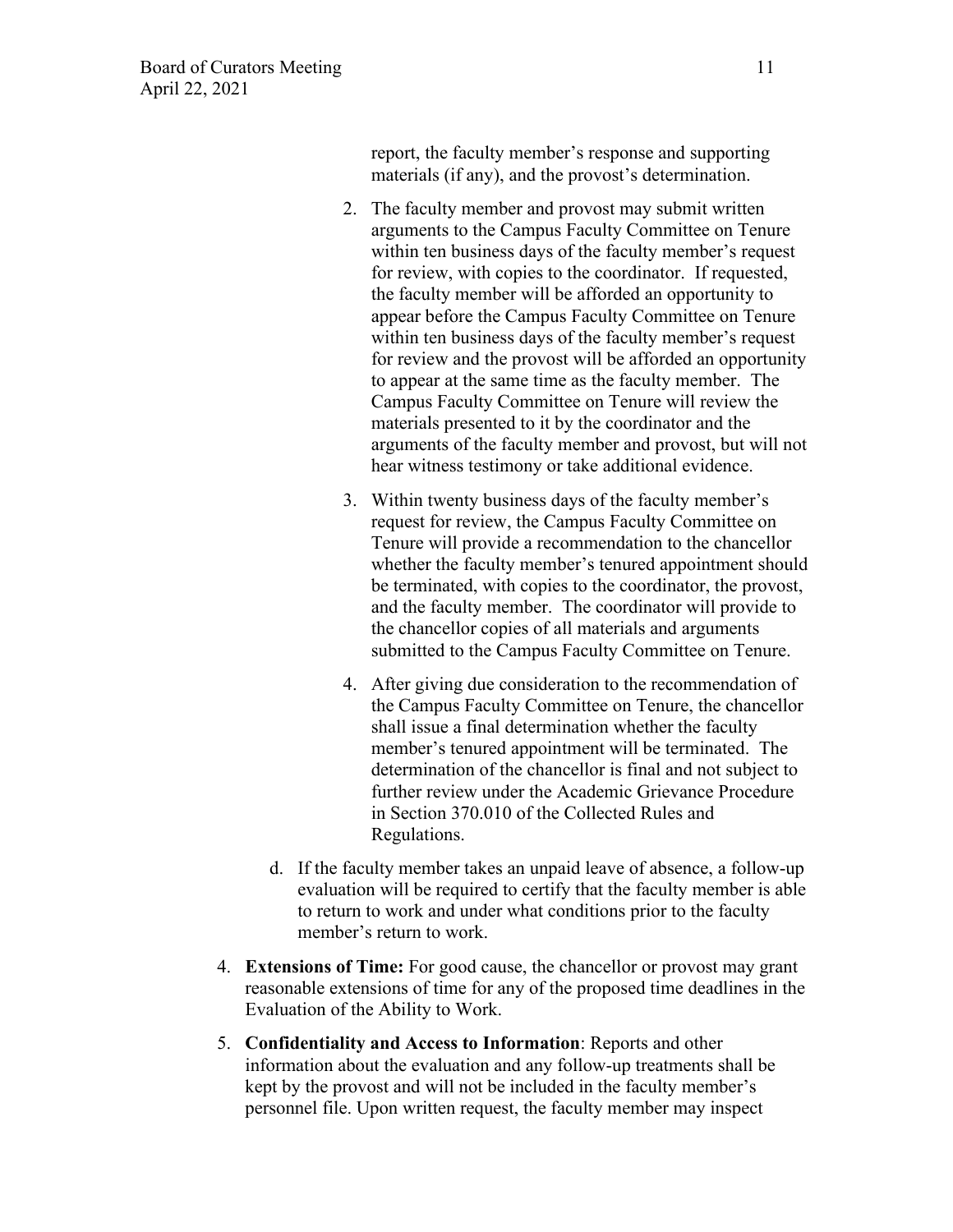report(s) by the designated health-care professional(s) who conducted the faculty member's evaluation in accordance with applicable laws. The provost will provide those in the faculty member's reporting chain with only that information about the faculty member's condition necessary for the proper supervision of the faculty member.

G. Amendments to Collected Rules and Regulations 180.060, Personnel Files

that Section 180.060 of the University's Collected Rules and Regulations be amended as set forth in the attached document (and as on file with the minutes of this meeting).

#### **Collected Rules and Regulation 180.060 Personnel Files**

Bd. Min. 9-7-79, 11-13-81; Bd. Min. 7-13-00; Amended 2-9-17; Amended 7-28- 20; Amended 4-22-21.

- A. **Inspection** -- Any employee may inspect the employee's own personnel records and can request that these records be made available to the employee's union representative.
- B. **Advance Notice** -- Such request to inspect records or make them available shall be made in writing with advanced reasonable notice.
- C. **Personnel File Management** -- The personnel file is the file maintained by the Human Resource Office and may include items not available to employees such as letters of recommendations and legal documents which must be considered confidential and available only to supervisory personnel who must necessarily have access in order to make appropriate decisions.
- D. **Warnings, Reprimands or Actions** -- If an employee's record has been free of written warnings, reprimands or disciplinary actions related to attendance or tardiness for a period of two (2) years of continuous employment the University will not base any current disciplinary actions related to attendance or tardiness on the earlier warnings, reprimands or disciplinary actions. If, however, additional warnings, reprimands or suspensions related to attendance or tardiness have been given during the past two (2) years, then the employee's entire record will be considered in determining appropriate disciplinary action. For all other warnings, reprimands or disciplinary actions, such as warnings, reprimands or disciplinary actions related to discrimination and sexual harassment, no such time limitation applies.

H. Sole Source, General Genealogy Research Database, MOREnet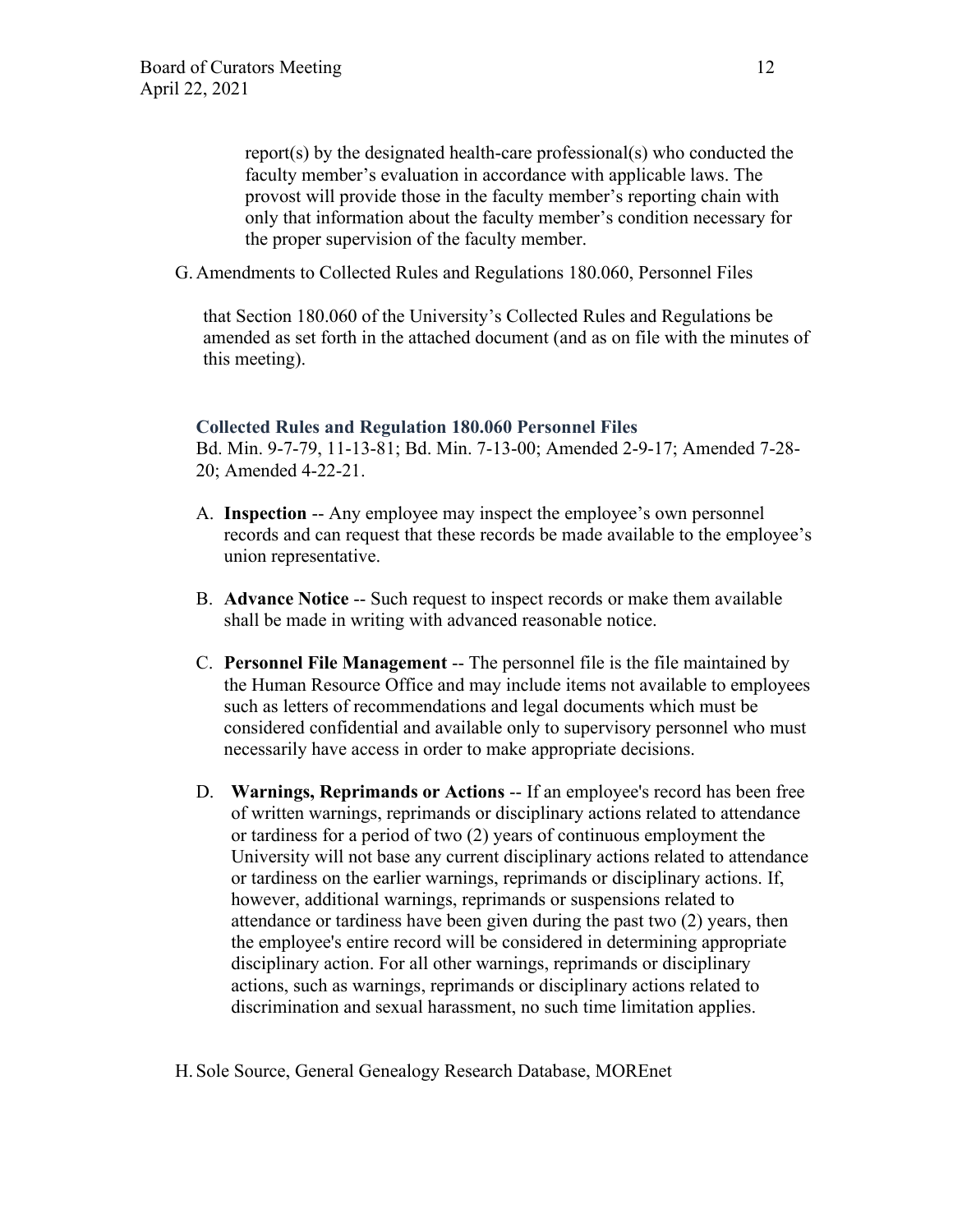that UM System be authorized to purchase a General Genealogy Research Database from ProQuest, LLC, Citrix, Corp., Ann Arbor, Michigan, at a total estimated cost of \$588,154 for a four-year term.

Funding is as follows: MOREnet Member Related Expenses A2854-739850

I. Amendment, Collected Rules and Regulations 300.010, Faculty Bylaws, MU

That the Collected Rules and Regulations, Section 300.010, Faculty Bylaws of the University of Missouri – Columbia, be revised as attached (and as on file with the minutes of this meeting).

## **300.010 Faculty Bylaws of the University of Missouri-Columbia**

Bd. Min. 11-22-74; Amended Bd. Min. 2-15-80 and 4-25-80; Amended Bd. Min. 1-31-91; 6-6-08; Amended 6-17-11; Amended 4-12-13; Amended 4-22-21.

- A. **The Faculty Bylaws** for the University of Missouri-Columbia as approved by the faculty on November 14, 1974 (a copy of which is on file with the Secretary), be approved, subject to the following:
	- 1. That the Bylaws are subject to all rules and regulations of the Board of Curators.
	- 2. That any amendment of the Bylaws shall be submitted to the Board of Curators for approval before becoming effective.
	- 3. This action be printed as part of the printed Bylaws.
- B. **Membership** -- The University of Missouri-Columbia\* faculty shall consist of the president, chancellor, all persons with regular academic appointments, and all full-time, ranked non-tenure track (NTT) faculty with professorial designation. Campus-wide faculty votes on issues specific to tenure or tenured/tenure track (T/TT) faculty will be restricted to T/TT faculty.

\*(Hereafter referred to as UMC. Also, when "faculty" is used alone, it is meant to refer to the UMC faculty, unless otherwise specified.)

#### C. **Faculty Rights, Ethics, Responsibilities and Authority**

- 1. **Rights**
- a. **Academic Rights** -- Faculty members have the right to freedom of inquiry, discourse, research, publication and teaching. These rights are accompanied by their correlative responsibilities as noted in 300.010.C.1 and C.2 in this section (Also Ref: Sections 310.010- 310.070).
- b. **Civil Rights** -- Faculty members do not relinquish any of their constitutional rights by virtue of employment with the University of Missouri (Ref: Sections 330.020, 330.030 and 90.050).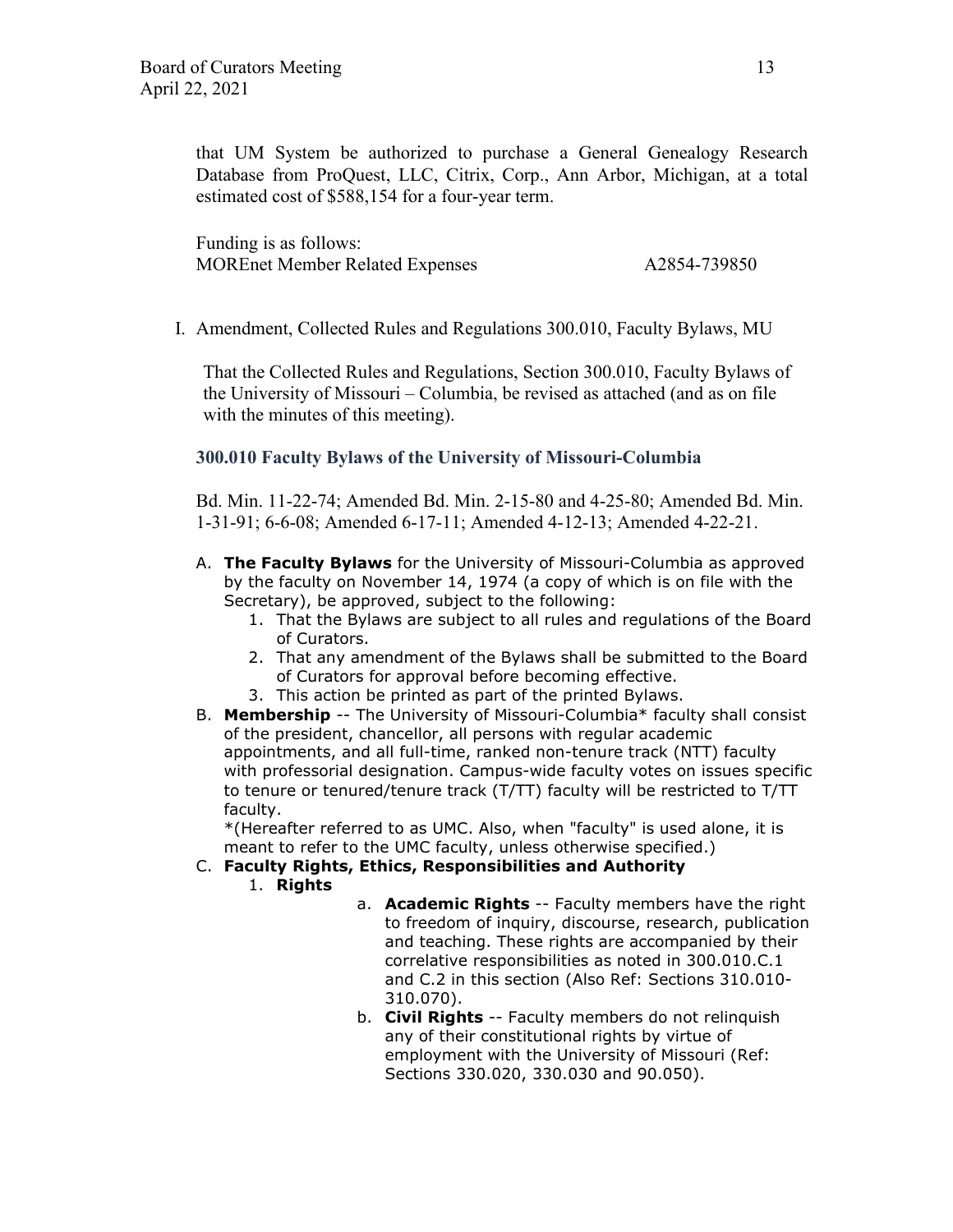- c. **Employment Rights** -- Faculty members have rights consistent with their continuous appointment or term appointment. These include the right to be notified as early as possible of their appointments and conditions of contract renewal (Ref: Sections 310.010-310.070).
- d. **Right to be Kept Informed** -- The faculty has the right to be informed of actions and activities of committees and executive officers of the campus and of the University-wide system, including those related to budget matters, as well as decisions of other bodies which affect UMC. Where possible, this information shall be made available to the faculty before being made available to the general public.
- 2. **Professional Ethics and Academic Responsibilities** -- The professor, guided by a deep conviction of the worth and dignity of the advancement of knowledge, recognizes the special responsibilities placed upon him/her. His/her primary responsibility to his/her subject is to seek and to state the truth as he/she sees it. To this end he/she devotes his/her energies to developing and improving his/her scholarly competence. He/she accepts the obligation to exercise critical self-discipline and judgment in using, extending and transmitting knowledge. He/she practices intellectual honesty. Although he/she may follow subsidiary interests, these interests must never seriously hamper or compromise his/her freedom of inquiry.
	- a. **As a teacher**, the professor encourages the free pursuit of learning in his/her students. He/she holds before them the best scholarly standards of his/her discipline. He/she demonstrates respect for the student as an individual, and adheres to his/her proper role as intellectual guide and counselor. He/she makes every reasonable effort to foster honest academic conduct and to assure that his/her evaluation of students reflects their true merit. He/she respects the confidential nature of the relationship between professor and student. He/she avoids any exploitation of students for his/her private advantage and acknowledges significant assistance from them. He/she protects their academic freedom.
	- b. **As a colleague**, the professor has obligations that derive from common membership in the community for scholars. He/she respects and defends the free inquiry of his/her associates. In the exchange of criticism and ideas he/she shows due respect for the opinions of others. He/she acknowledges his/her academic debts and strives to be objective in his/her professional judgment of colleagues. He/she accepts his/her share of faculty responsibilities for the governance of his/her institution.
	- c. **As a member of his/her institution**, the professor seeks above all to be an effective teacher and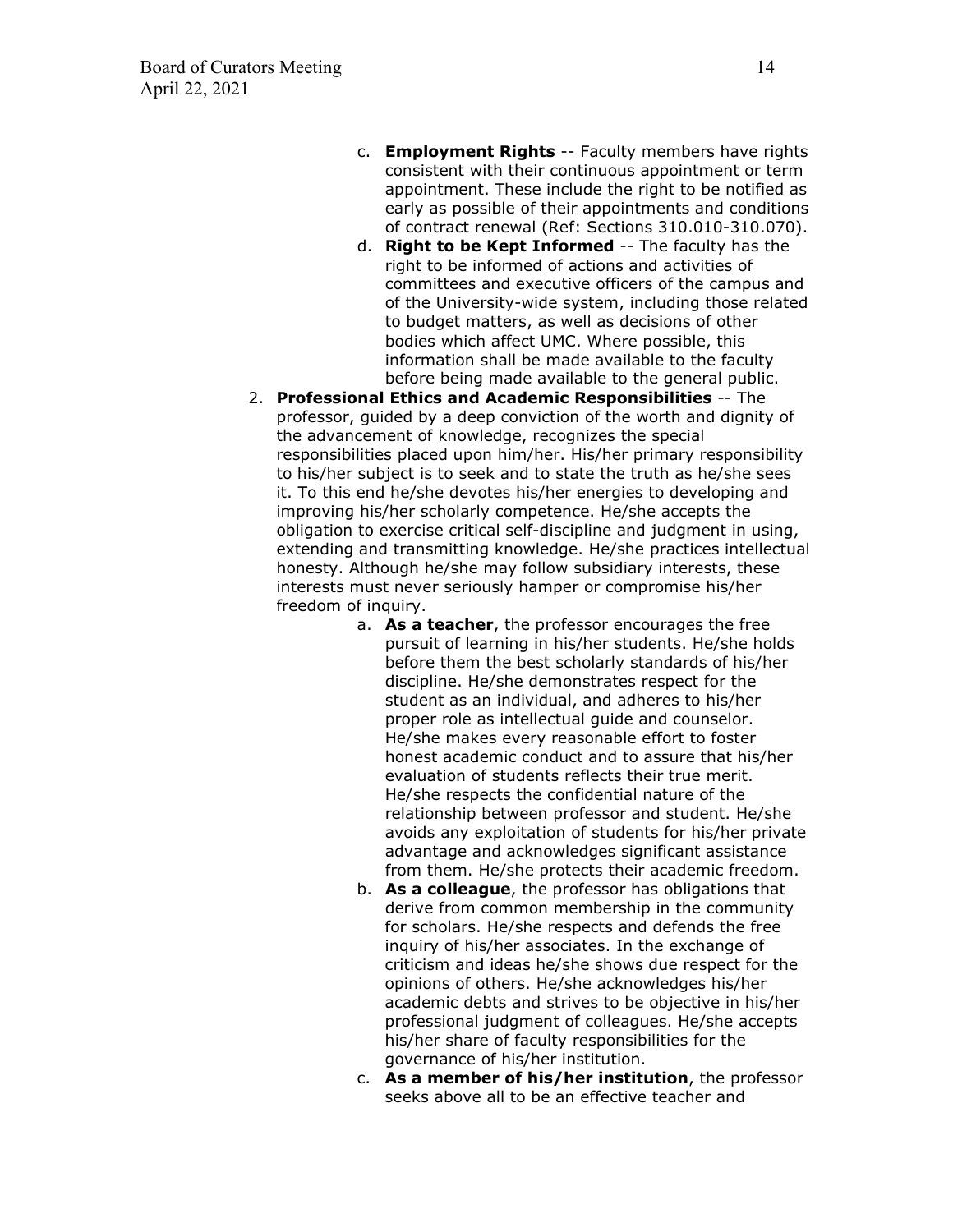scholar. Although he/she observes the stated regulations of the institution, provided they do not contravene academic freedom, he/she maintains his/her right to criticize and seek revision. He/she determines the amount and character of the work he/she does outside his/her institution with due regard to his/her paramount responsibilities within it. When considering the interruption or termination of his/her service he/she recognizes the effect of his/her decision upon the program of the institution and gives due notice of his/her intentions.

- d. **As a member of his/her community**, the professor has the rights and the obligations of any citizen. He/she measures the urgency of those obligations in the light of his/her responsibilities to his/her subject, to his/her students, to his/her profession, and to his/her institution. When he/she speaks or acts as a private person he/she avoids creating the impression that he/she speaks or acts for his/her college or university. As a citizen engaged in a profession that depends upon freedom for its health and integrity, the professor has a particular obligation for promoting conditions of free inquiry and to further public understanding of academic freedom. Further, the faculty accepts the responsibility of monitoring its own members if accepted standards of professional responsibility are abrogated (Section 300.010.L of these Bylaws).
- 3. **Authority** -- The faculty's authority, as delegated by the Board of Curators, is of three types: direct and primary, in which the faculty has essential decision-making authority; shared, in which the faculty participates with others; and advisory, in which the faculty counsels with the person or offices with ultimate decision-making authority. (On those matters requiring multi-campus coordination, the faculty shall act through its appropriate bodies, Section 300.010.F.)
	- a. **Primary and Direct Authority** -- The UMC faculty has essential decision-making authority in matters directly affecting the educational program of UMC, including but not limited to:

(1) Articulation and maintenance of standards of academic performance -- this includes but is not limited to guidelines for appropriate research, service, and scholarships; requirements for graduation; and related matters.

(2) Construction and approval of courses of instruction and of curricula.

(3) Construction and approval of procedures governing educational support programs on the UMC campus.

(4) Formulation of criteria determining professional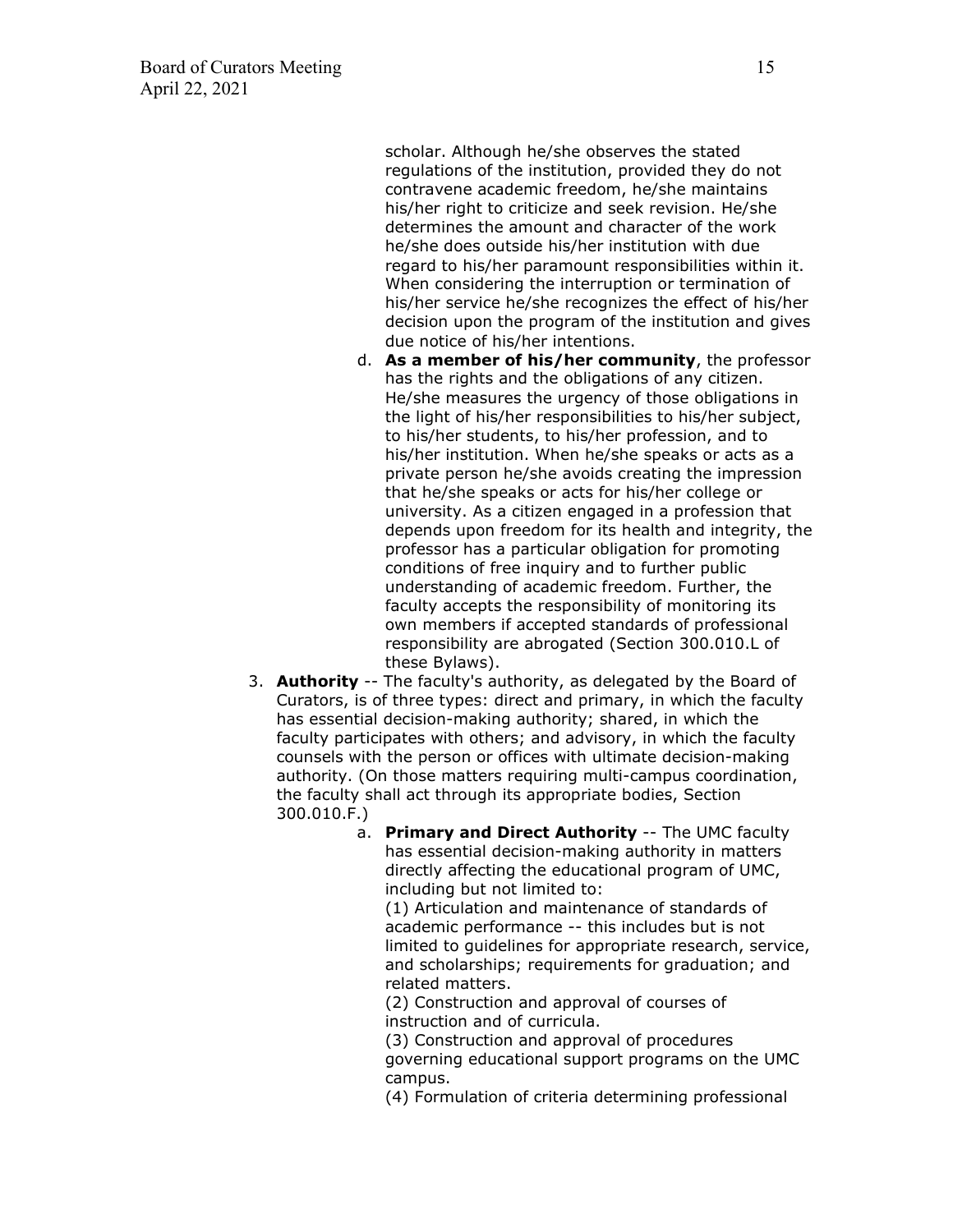standing of faculty -- including but not limited to such matters as tenure, promotion, termination, guidelines for responsibility, faculty standing with regard to graduate faculty membership and doctoral dissertation supervision.

(5) Determination of an appropriate faculty committee structure.

(6) Determination of minimum admission requirements.

(7) Selection of awardees for academic scholarships.

b. **Shared Authority** -- The UMC faculty has shared authority by which it participates cooperatively with other persons or offices in matters such as:

(1) Development and articulation of students' rights and responsibilities.

(2) Determination of an appropriate academic calendar.

(3) Selection of awardees for honorary degrees. (4) Application of criteria affecting professional standing of faculty.

c. **Advisory Authority** -- The UMC faculty has advisory authority and responsibility with other persons or offices in matters such as:

(1) Budget and resource allocation.

(2) Planning, including capital expenditures and physical facilities.

(3) Selection of departmental, divisional, campus, and university-level administrators.

(4) Determination of the campus standing committee structure.

(5) Development and implementation of general business procedures which facilitate academic program excellence.

(6) Use of facilities for program activities.

(7) Application of criteria affecting promotion, tenure and termination.

d. **Faculty Delegation of Authority** -- The faculty, recognizing that handling matters through meetings of the faculty is cumbersome, that attendance at such meetings varies, and that it is often difficult to have complete discussion of issues at such meetings, may delegate its authority to the Faculty Council. Such delegation, if made, shall be in accord with and subject to the following provisions:

(1) The delegation shall be made by majority vote of the faculty by mail ballot or at a regular meeting of the faculty. The delegation may be for a specific period (not less than one academic year) or for an indefinite period. However, the delegation may be withdrawn at any time by specific action of the Faculty.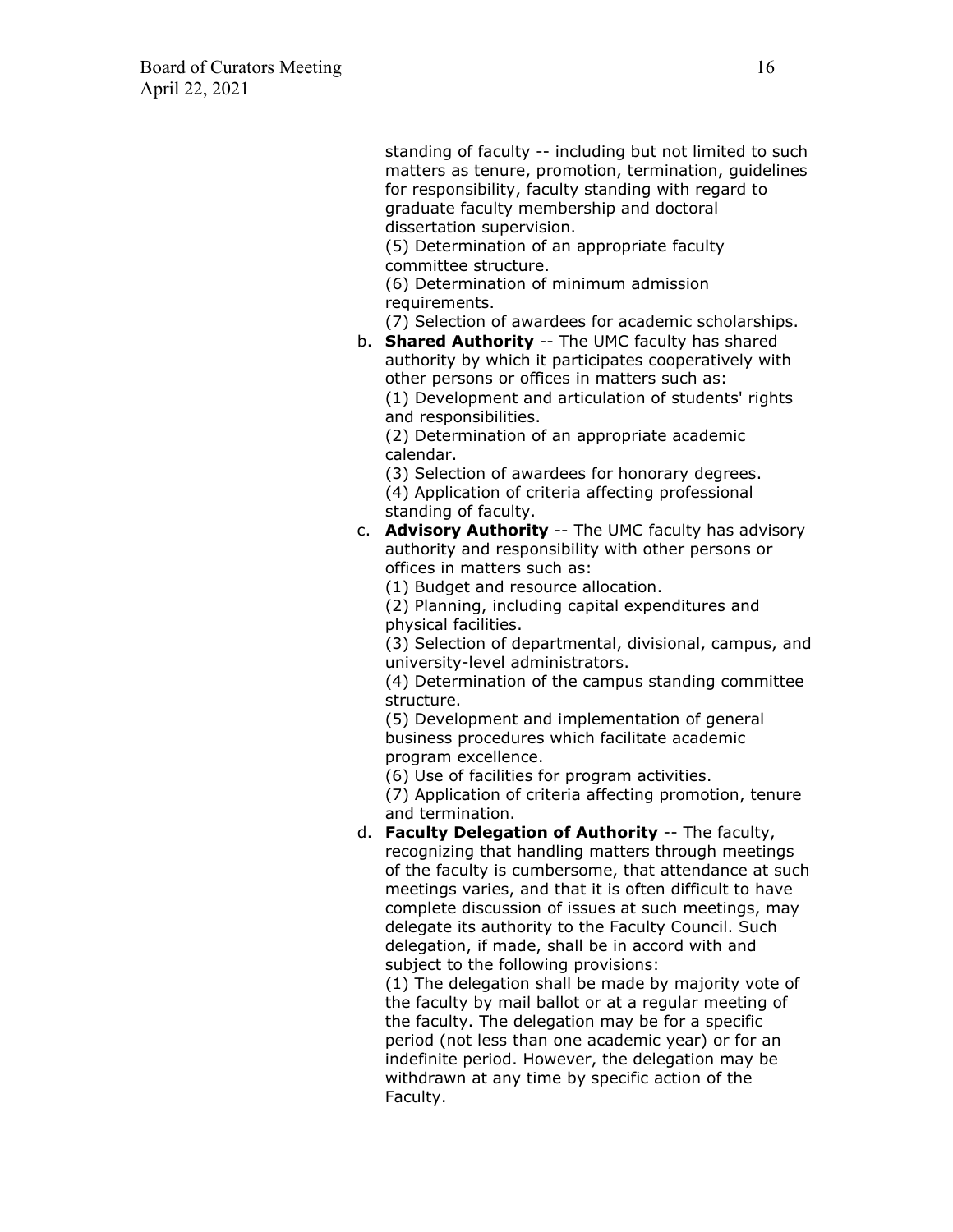(2) The delegation shall not prevent the calling of meetings of the faculty under the provisions of Section 300.010.C. Regular meetings of the faculty shall be held at least once a semester. (3) The delegation shall give the Faculty Council authority to act for the faculty and, except as provided below, to take such actions as the faculty could take.

> (a) This authority shall include but not be limited to:

- Proposing revisions of the Bylaws to be submitted to the faculty for adoption.
- Referring any matter to the faculty either by calling a meeting of the faculty or by mail ballot.
- Appointing special committees (whose members need not be members of the Faculty Council) to report to the Faculty Council

(b) The authority to amend these Bylaws is not delegated.

(c) The delegation shall not affect the prerogatives of individual faculty members nor of individual faculties

(4) Any member of the faculty may request any matter to be placed on the agenda of the Faculty Council and may request to be allowed to appear before the Faculty Council. Such requests may be made either through his/her representatives or the chairperson of the Faculty Council.

(5) Meetings of the Faculty Council shall be open to members of the faculty

(6) The actions of the Council, in those areas in which it has delegated authority, shall be deemed final unless challenged within 10 days. Such challenge shall require a petition signed by 25 faculty members from at least three divisions calling for a review by the faculty of a particular council action.

(7) The Faculty Council shall report its actions to the faculty either at a meeting of the faculty or in the Faculty Bulletin.

## D. **Meetings**

1. The faculty shall meet at times determined by it or when called by the chancellor. Upon written request of twenty (20) members of the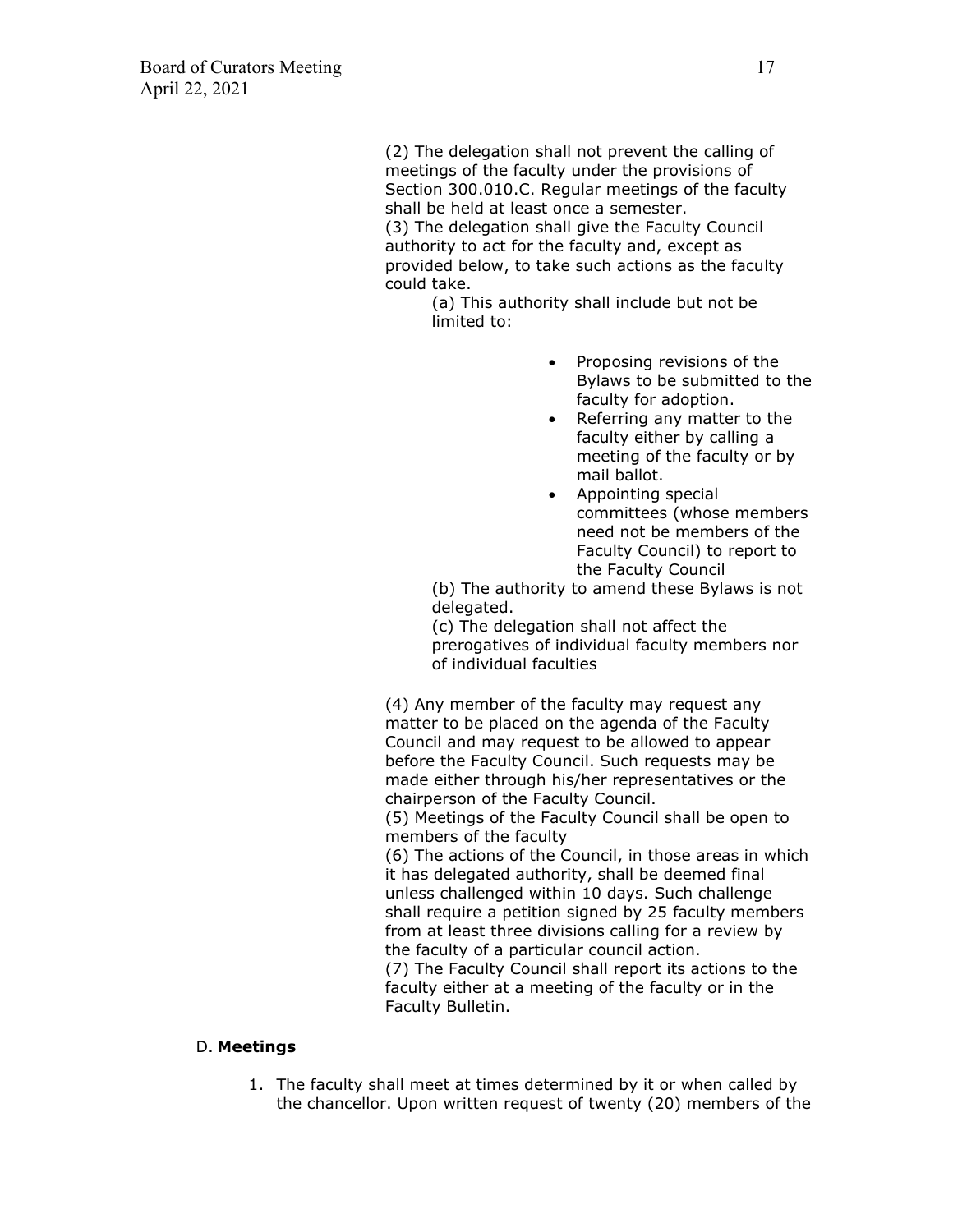faculty addressed to the chancellor, a meeting shall be called within fifteen (15) days of receipt by the chancellor.

- 2. Reasonable notice (preferably one week minimum) shall be given by the chancellor to all members of the faculty of the time and place of all faculty meetings.
- 3. Fifty (50) members of the faculty representing at least three (3) academic divisions shall constitute a quorum.
- 4. The agenda for faculty meetings shall be determined jointly by the chairperson of the Faculty Council on UMC Policy and the chancellor.
- 5. Any item of new business not included on the distributed agenda of a faculty meeting will require either a 50 percent vote of approval of those present to be considered at the next faculty meeting or, to be enacted at the meeting at which it is introduced, two-thirds vote of approval of those present.

# E. **Faculty Organization**

- 1. The authority of the faculty as delegated by the Board of Curators shall include the responsibilities set forth in Section 300.010.C. In order to perform these functions, the faculty takes cognizance of the consequences of its size and complexity and therefore delegates specific policy making and coordinating functions to representative bodies. The main representative body shall be a Faculty Council.
- 2. The Faculty Council is established as the elected representative body of the faculty. It shall act for the general faculty on all matters within the framework of the policies expressed in these Bylaws and shall function in accordance with the specifications formulated in Section 300.010.C. The Faculty Council shall have the right to delegate some of its operation tasks to an executive committee and/or its officers.
- 3. The Faculty as a whole shall approve all policies which involve a modification or change of the principles set forth in these Bylaws. The faculty further may review decisions and actions by the Faculty Council provided that a petition requesting such action has been signed by at least 25 faculty members representing at least three divisions of the campus.
- 4. There shall be a Graduate Faculty organization. It shall develop its own criteria for membership, organizational structure, its own obligations and rights providing they are consonant with the philosophy and principles of the federal faculty Bylaws. The Graduate Faculty shall determine the functions of the Graduate Faculty Senate. The Graduate Faculty shall set standards for graduate education on the campus, provided they meet at least the minimum standards established by the general faculty.
- 5. Divisional faculties are established in the various academic divisions. They shall develop policies adapted to their specific needs, but standards of performance must not be set below those established by the general faculty.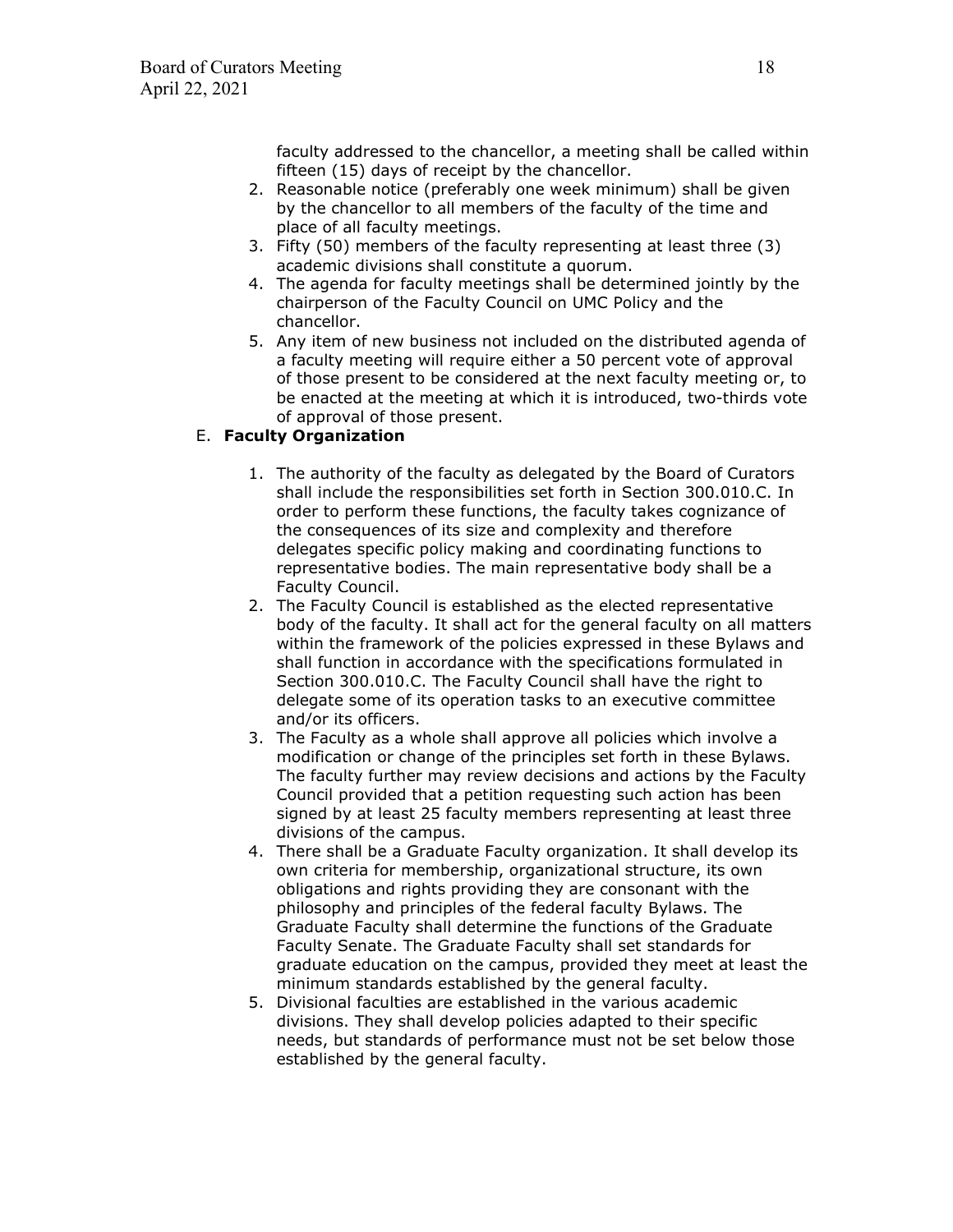6. Establishment of new divisions shall entitle them to representation where divisional representation is designated in these Bylaws or otherwise deemed appropriate.

#### F. **Faculty Participatory Authority and Functions in Campus Governance**

- 1. Participatory authority and functions of the faculty are expressed through faculty involvement in the campus committee structure including those committees which govern academic and administrative matters affecting the campus, faculty and students. The faculty participates in the selection of administrative officers. The faculty participates in the monitoring of administrative and academic operating procedures. These participatory functions of the faculty are articulated as follows:
	- a. The faculty, through its elected representative structure, the Faculty Council, nominate faculty members to participate in a specially designated body currently called the University Assembly which is charged with advising the chancellor on matters mutually affecting all constituencies of the University (faculty, students, administration, and non-academic employees), and nominating members to campuswide standing committees. The participation of the UMC faculty in this Assembly will represent faculty participation to the extent that the domains of faculty primary and direct authority are not infringed upon.
	- b. An Academic Regulations Committee shall be established consisting of representatives of the Faculty Council (which may be the Executive Committee) and campus administration. This committee will assume responsibility for the development and monitoring of campus standard operating guidelines which, after approval by the Faculty Council, administration, and students where appropriate, shall be published as "Academic Regulations Manual." These guidelines will cover the academic schedule of studies and examinations, calendar, academic procedures and policies and campus governance and shall be consonant with these Bylaws. This committee will meet regularly to monitor these guidelines and to coordinate the need for modification and changes.
	- c. The Faculty Council will nominate faculty members to participate in ad hoc committees, including Search and Screening Committees for campus administrators and academic officers.
- 2. The faculty representatives to the University Assembly and the Academic Regulations Committee will report to the Faculty Council at appropriate intervals.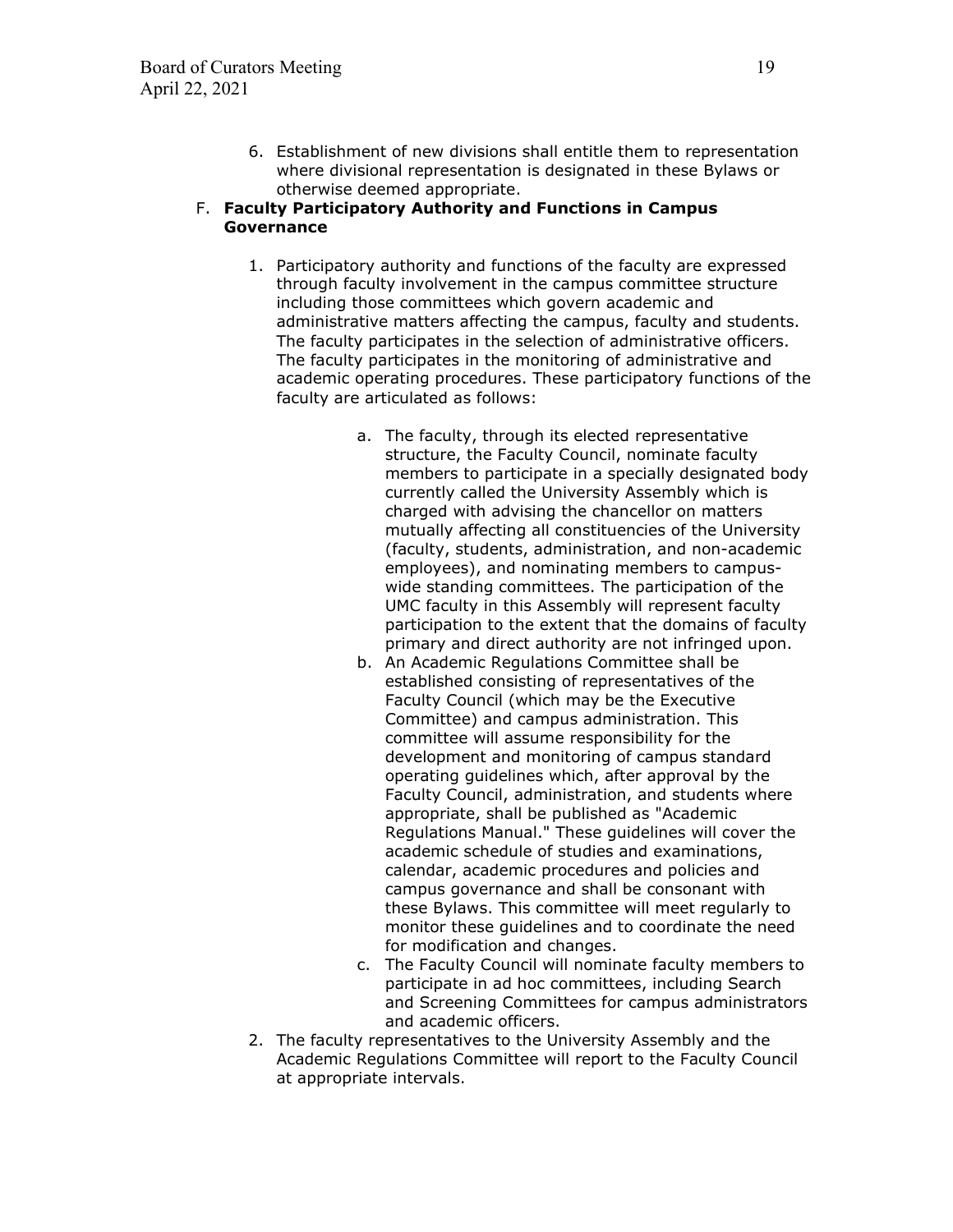### G. **Faculty Participation in University-wide Governance**

- 1. The faculty shall participate in education policy determination about those matters which are University-wide; some of these will be parallel to those issues in which the faculty exercises shared authority at the campus level (Section 300.010.C.3.a). The faculty's responsibility in these matters shall be exercised through mechanisms such as:
	- a. The Intercampus Faculty Council on which the UMC faculty shall have representatives designated by the UMC Faculty Council.
	- b. The University Doctoral Council to which the UMC Graduate Faculty shall elect its members.
	- c. Ad hoc and standing University-wide committees to which the faculty (often acting through its elected campus body, the Faculty Council) shall designate its members.
	- d. Intercampus committees concerned with cooperation in educational and research activities within the respective disciplines.

### H. **Faculty Council on UMC Policy**

- 1. **Representative Faculty Voice**: A Faculty Council shall be composed of faculty members who shall be elected by the several divisional faculties as hereinafter provided. The Faculty Council shall have certain delegated authority to act on behalf of the General Faculty (Section 310.010.C.3.c of these Bylaws). In addition, the Council, as a representative faculty voice, shall advise the chancellor and the UMC faculty on questions of UMC policy submitted by either to the Council, and may initiate recommendations concerning changes in the UMC policy for consideration and appropriate action by the chancellor or UMC faculty.
- 2. **Academic Unit Selections**: All colleges and schools that are headed by a dean who reports to the provost for academic affairs shall be entitled to voting representation. For the purposes of Academic Unit Selections MU Libraries will be collectively treated as a school entitled to voting representation.
- 3. **Allocation of Representatives**: Faculty Representatives shall be allocated to a college or school on the basis of the total number of full-time ranked faculty members of the UMC faculty within the college or school. The determination of the number of full-time ranked faculty representatives shall be made on November 1 of each academic year, and the number so determined shall govern representation for the next academic year. A full-time ranked representative who has a joint appointment in two or more colleges or schools shall be assigned to the college or school in which the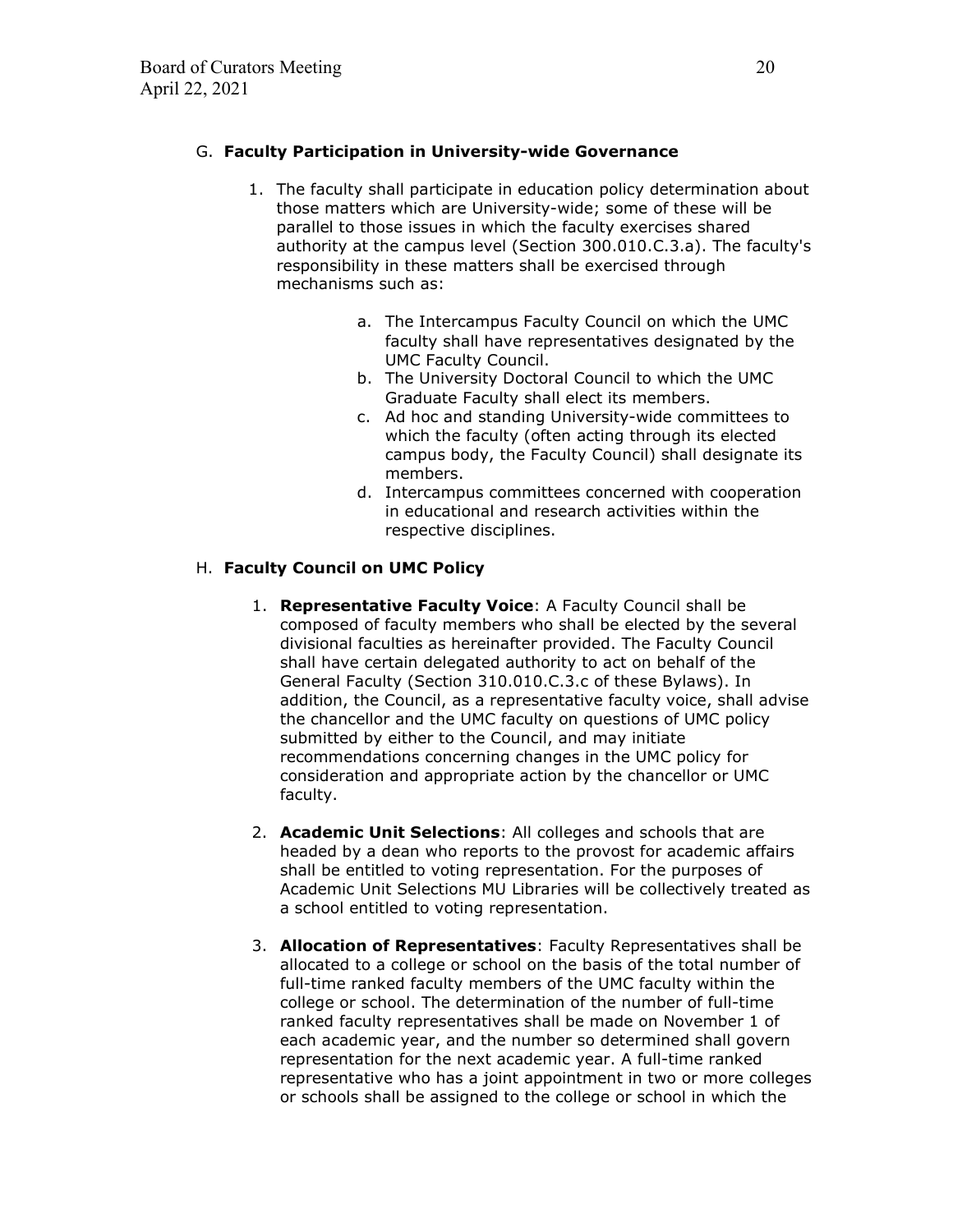representative devotes the largest percentage of the representative's time. If the assignment cannot be made on this basis, the Council shall make the assignment, first having consulted with the representative to the extent feasible. Representation of the various colleges and schools shall be based upon persons holding eligible ranks listed in the most recent UMC general catalog. Emeritus professors will not be included in the computations, with the exception that retired professors on continued service will be counted.

Each college or school shall be entitled to representation at a basic ratio of one representative for each fifty (50) full-time ranked faculty members or majority fraction thereof (26-49), and in particular as follows: one (1) representative for 1-75; two (2) representatives for 76-125; and so on for each additional fifty (50) full-time ranked faculty or major fraction thereof. Notwithstanding the basic ratio, no school or college is entitled to more than eight representatives.

In the event the number of full-time ranked faculty members changes to the point where the basic ratio would give less than 30 or more than 35 representatives, the Council by a finding recorded in its minutes shall adjust the ratio to produce not less than 30 and not more than 35 representatives.

4. **Minimum Number of T/TT and NTT Representatives**: The minimum number of T/TT faculty representatives on the Council shall be four, and the minimum number of NTT faculty representatives on Council shall be four. If, as the result of academic unit selections of representatives, fewer than four NTT faculty or four T/TT faculty are included in the makeup of Faculty Council on September 15 of any year, Faculty Council shall organize and hold a special election of the respective full-time ranked NTT or T/TT faculty to achieve the minimum. Only full-time ranked NTT faculty will vote in a special election for an NTT representative; Only full-time ranked T/TT faculty will vote in a special election for a T/TT representative.

The selected representatives will be added to the Faculty Council in addition to those chosen by the academic unit selections, and their addition may increase the size of Faculty Council to more than 35 full-time faculty ranked faculty representatives. Representatives elected in special elections will serve regular three-year terms.

5. **Limitation on Administrative Members**: Members of the UMC faculty who hold administrative positions with the rank of assistant dean or higher, or equivalent positions regardless of the title, are ineligible for election or service. Only those eligible to serve on the Faculty Council as full-time ranked faculty are eligible to vote for full-time ranked representatives on the Council.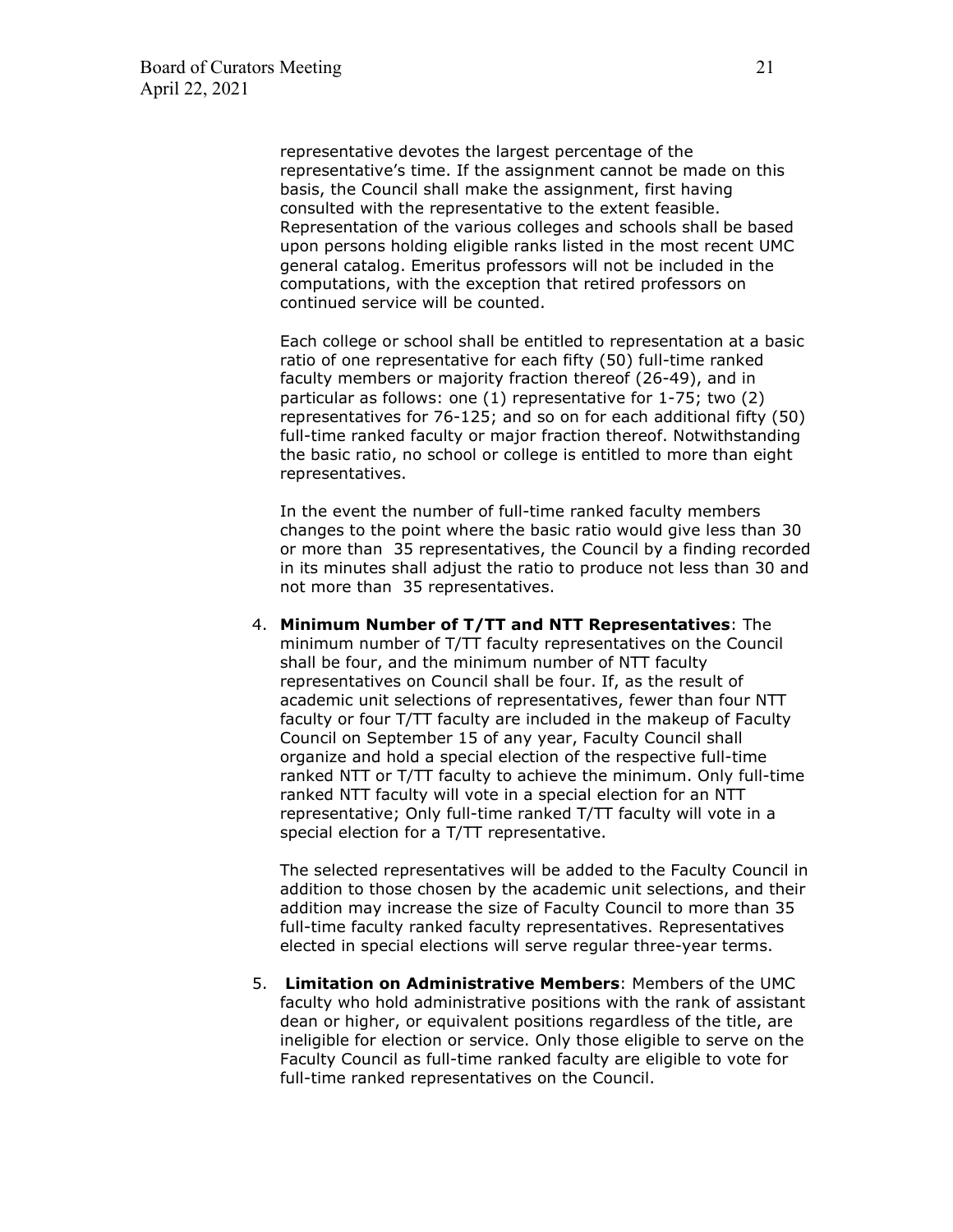- 6. **Election Procedures**: The full-time ranked faculty of each college or school shall determine the election procedures for the election of its representative or representatives and shall report these to the Faculty Council. Election shall be by secret ballot. In those divisions that have two or more representatives, terms shall be staggered.
- 7. **T/TT Matters**: As defined in the Faculty Council Rules of Order, NTT faculty representatives are not eligible for service on the Faculty Council Board of Tenured or Tenure-Track Faculty, which votes on matters specific to tenure or tenured/tenure track (T/TT) faculty.
- 8. **Term of Office**: The regular term of office for a member shall be three years beginning on the first day of the fall semester. No member shall serve more than two terms in succession, but a member may serve any number of discontinued terms, and even though the member has served two terms in succession may from time to time serve two more terms in succession after a break in service. Terms of less than three years, whether of one or two years duration or fraction thereof shall count the same as a threeyear term.

### I. **Officers of the Faculty**

- 1. The chairperson of the general faculty shall be the chancellor. The vice chairperson of the faculty shall be the chairperson of the Faculty Council. Ordinarily, the chairperson shall preside at faculty meetings, but determination of who shall preside will be guided by the nature of the business at hand. The vice chairperson shall preside at meetings of the general faculty in the absence of the chairperson, or at other times when so designated by the chairperson.
- 2. The secretary of the faculty shall be a member of the general faculty and shall be appointed by the Faculty Council. The secretary shall keep minutes of all faculty meetings and shall distribute copies of the same to all members of the general faculty, and shall provide copies of the agenda of all faculty meetings to all members of the faculty prior to any faculty meeting. (By Faculty Council action October 21, 1982, the recorder of Faculty Council shall be secretary of the faculty, with the technical assistance of the registrar; the minutes of the general faculty meetings shall be reviewed, approved and distributed to all faculty in the same manner as the minutes of the Faculty Council meetings.)
- 3. A parliamentarian shall be appointed by the chairperson from among members of the faculty.

#### J. **Designation of Faculty Representatives**

- 1. The Faculty Council shall monitor faculty representation on all committees where such representation is required by the Bylaws and on other committees where faculty representation is appropriate.
- 2. Faculty-originated appointments to campus and university committees may be challenged by a signed petition calling for a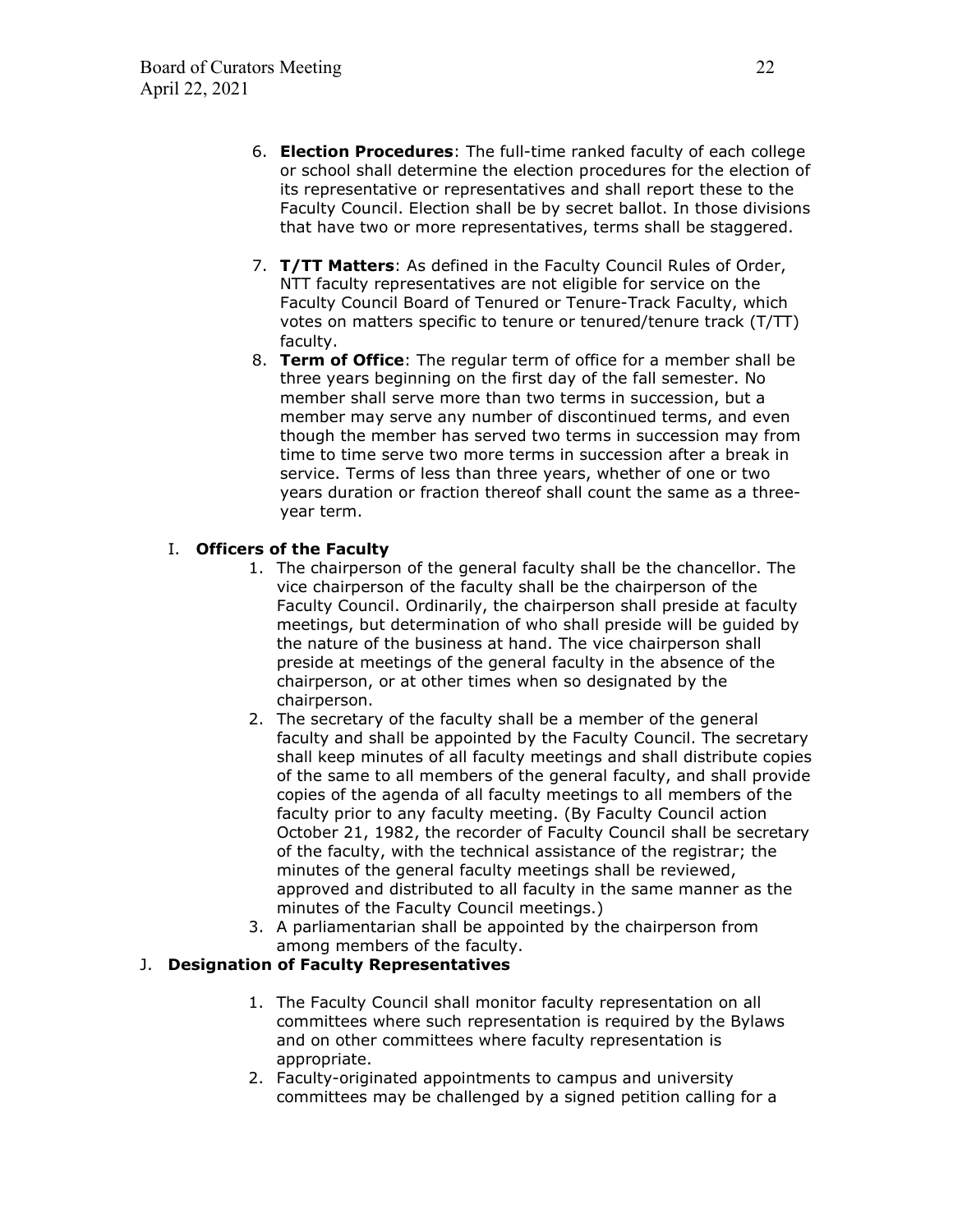campus-wide election from at least 25 members of the faculty representing at least three divisions of UMC. The Faculty Council shall vote on such petition, and if approved, shall initiate a campuswide election.

#### K. **Faculty Tenure Committee**

- 1. The University of Missouri-Columbia Faculty Committee on Tenure shall be composed of members elected by the faculty of colleges and schools that are headed by deans who report to the provost for academic affairs. The faculty of each such college or school shall be entitled to have one single elected member of the University of Missouri-Columbia Faculty Committee on Tenure at any given time.
- 2. Faculty of each college or school shall, at a regular meeting during the second semester in each academic year, elect one of its members to membership on the University of Missouri-Columbia Faculty Committee on Tenure to serve for the following academic year, and also elect an alternative member, who shall serve in the event the regular committee member is unable to serve. If a faculty fails to elect during the second semester, or a vacancy in its representation occurs after it has elected, a later election may be conducted. Elections of members and alternate members shall be reported to the provost of academic affairs who shall cause the names of the members, alternate members and officers of the committee to be published in the same manner as the membership of the Faculty Council on University Policy.
- 3. At the inception of a hearing before the committee, the respondent and the relator may challenge members present (including alternate members and the chairperson and secretary) for cause. A member challenged for cause is entitled to be present during the hearing on the challenge but he/she, the relator and respondent, shall withdraw from the meeting during the vote on the challenge. If a challenge for cause of the chairperson is sustained, the secretary shall act as chairperson. If neither the chairperson nor the secretary is present after action on challenges for cause, the committee shall elect a chairperson pro tempore to preside at the hearing.
- 4. As prescribed by Sections 310.010-310.070, University of Missouri Collected Rules and Regulations, at least ten members of the committee or their alternates must be present to constitute a quorum at a meeting to elect a permanent chairperson or secretary and at the inception of a hearing. For the purposes of acting on challenges and conducting a hearing after the disposition of challenges, seven members of the committee, or their alternates, shall constitute a quorum. If, during the course of a hearing, the number of members, or their alternates, not previously removed by challenge, are present. The relator and the respondent shall be given opportunities to challenge for cause members or their alternates who were not present from the inception of the hearing and to request that such members or alternates listen to or read the taped or stenographic record of any portion of the hearing at which they were not present.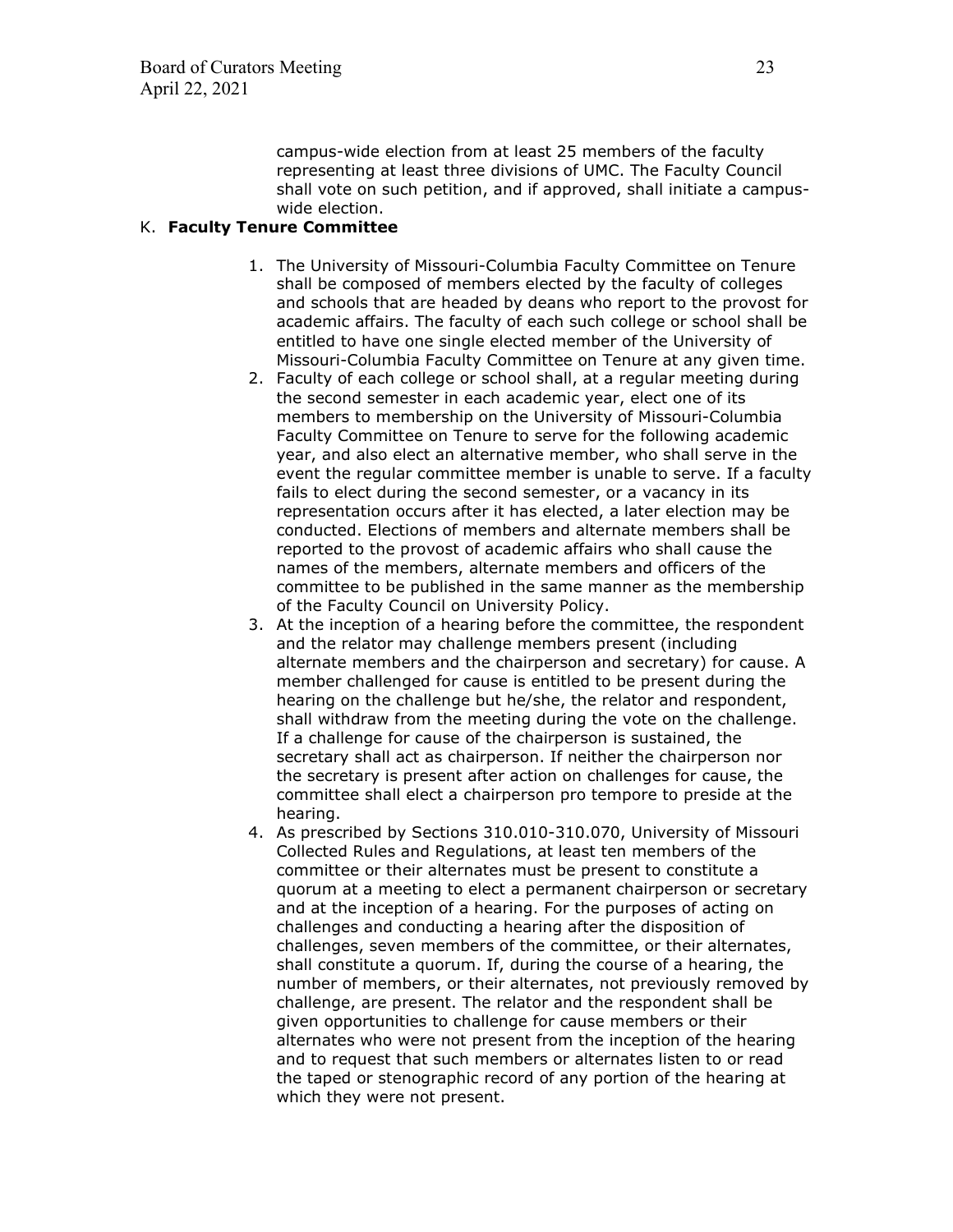### L. **Procedures Governing the Disposition of Charges of Faculty Irresponsibility**

1. **Basis for the Article** -- This faculty has affirmed its commitment to the principles of academic freedom repeatedly, and has recognized that academic freedom implies also academic and professional responsibility and obligations. In support of this recognition the faculty has accepted the American Association of University Professors' statement of ethical standards (1966) and other standards pertaining to specific duties. (Ref: Section 300.010.C of these Bylaws; Section 420.010 Research Dishonesty) Following the principle that a faculty should monitor its own members, Section 300.010.L establishes appropriate procedures for dealing with cases of alleged violation of professional responsibility.

### 2. **Definition of Faculty Member and Teacher**

- a. The term "faculty member" as used in this article means a person holding a regular or non-regular academic staff position at the rank of instructor or above.
- b. The term "teacher" as used in this article means a person other than a "faculty member" who holds an academic staff position.
- 3. **Purpose and Limits of the Article** -- This article shall govern the filing and disposition of charges alleging breaches of professional ethics or commission of irresponsible acts made against UMC faculty members and teachers. No portion of this article shall be deemed to amend or affect Section 10 of the Academic Tenure Regulations, March 10, 1950, or any revision thereof; nor shall this article be construed to affect adversely the rights which any person may have under the University Tenure Regulations.
- 4. **Initiation and Transmission of a Charge** -- A charge of unethical or irresponsible action may be brought against a faculty member or teacher by a person or group of persons associated with the University, such as a student, faculty member, teacher, administrator, or board member.
	- a. The charge must be submitted in writing and signed by the person or persons making the charge. The charge must specify the act or acts which allegedly constitute unethical or irresponsible action, and must be supported by pertinent details such as time(s), the act(s) was/were committed, specific place(s) where the act(s) occurred, names of witnesses who are able to support the charge, the conditions under which the alleged act(s) occurred, and any additional relevant information.
	- b. The charge shall be transmitted promptly to the UMC provost for academic affairs, whose office shall ascertain the extent to which the charge describes the act(s) that allegedly constitutes unethical or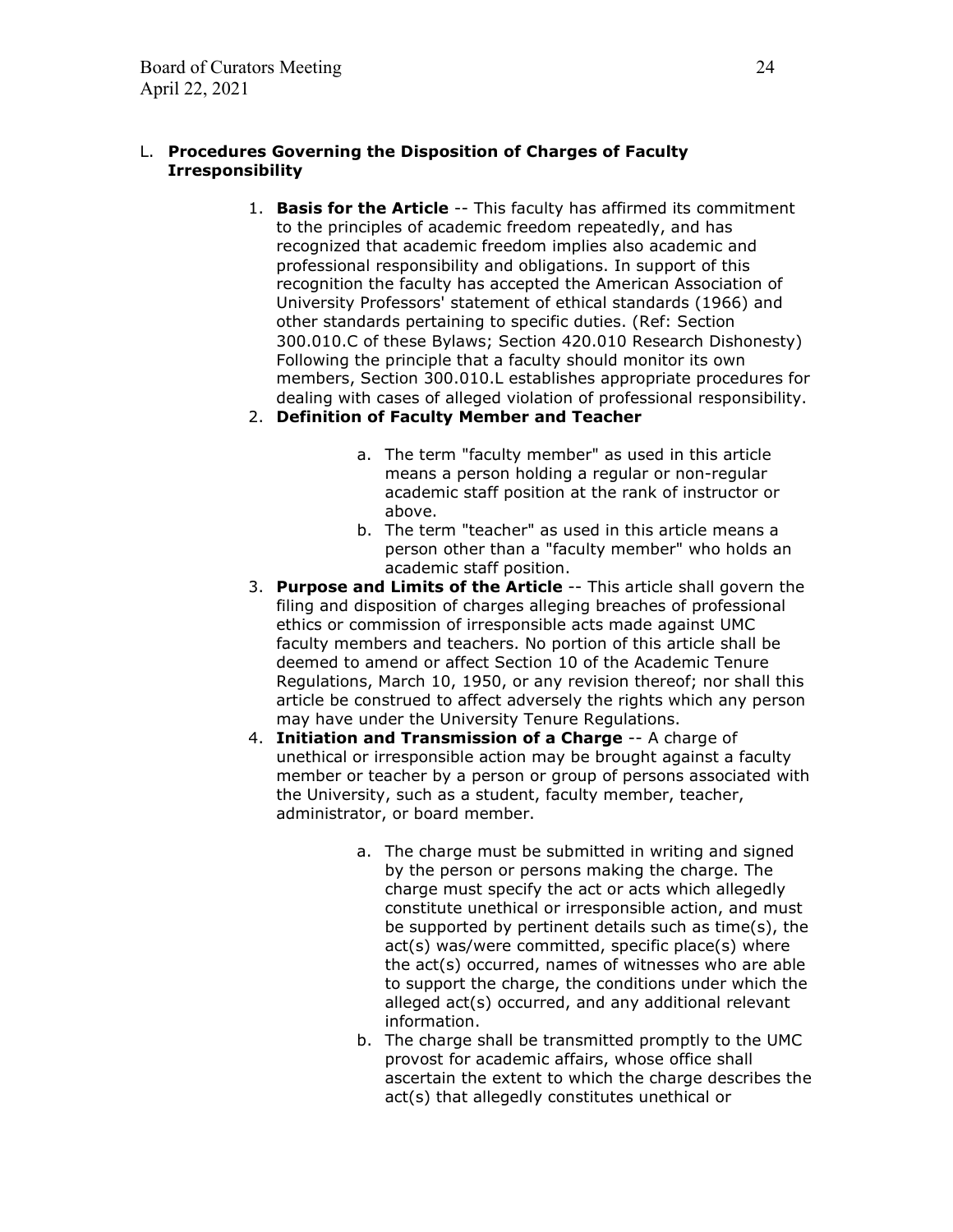irresponsible action, and determine that all necessary details have been supplied. The provost shall discuss the substances of the charge with the accuser(s) to assure further that the facts and nature of the charge are understood clearly. Once the provost has verified the procedural adequacy of the charge, he/she shall forward it promptly to the dean of the division in which the accused faculty member or teacher has his/her academic appointment.

- c. Upon receipt of the signed, written charge against a faculty member or teacher employed within his/her division, the dean shall consult with the accused's department chairperson, in those divisions with more than one department. They shall review the charge for adequacy of procedural detail. If in their opinions, the charge is vague or insufficiently detailed, they shall so inform the provost in writing and return the charge to him/her with a request for clarification, or addition of information, and resubmission.
- d. If in the opinions of the divisional dean and the department chairperson the charge is properly described, the department chairperson, or dean in those divisions without departments, as soon as possible, shall provide the accused with a full copy of the charge, including the name of the person, or persons, making the charge.
- 5. **Action by the Department Chairperson (or Divisional Dean)** - The department chairperson shall discuss the alleged violation informally with the accused and with the accuser, meeting them either together or separately, or both, and shall attempt to reconcile differences and find a solution acceptable to all persons involved.
	- a. If an acceptable solution is found, this shall be reported by the chairperson in writing to the divisional dean along with any explanation and justification. A copy of the report shall be furnished the accused. If an acceptable solution is not found, the department chairperson shall report this fact in writing to the divisional dean along with such comments as he/she considers appropriate. A copy of this report shall be supplied to the accused. In addition, the chairperson shall provide the accused with a written statement of his/her recommendations for disposition of the charge and shall describe the rights of the accused to an informal hearing.
	- b. If the divisional dean agrees with the acceptable solution and the provost for academic affairs concurs, this shall end the matter and the accused shall be so informed. If the divisional dean or the provost for academic affairs does not agree with the acceptable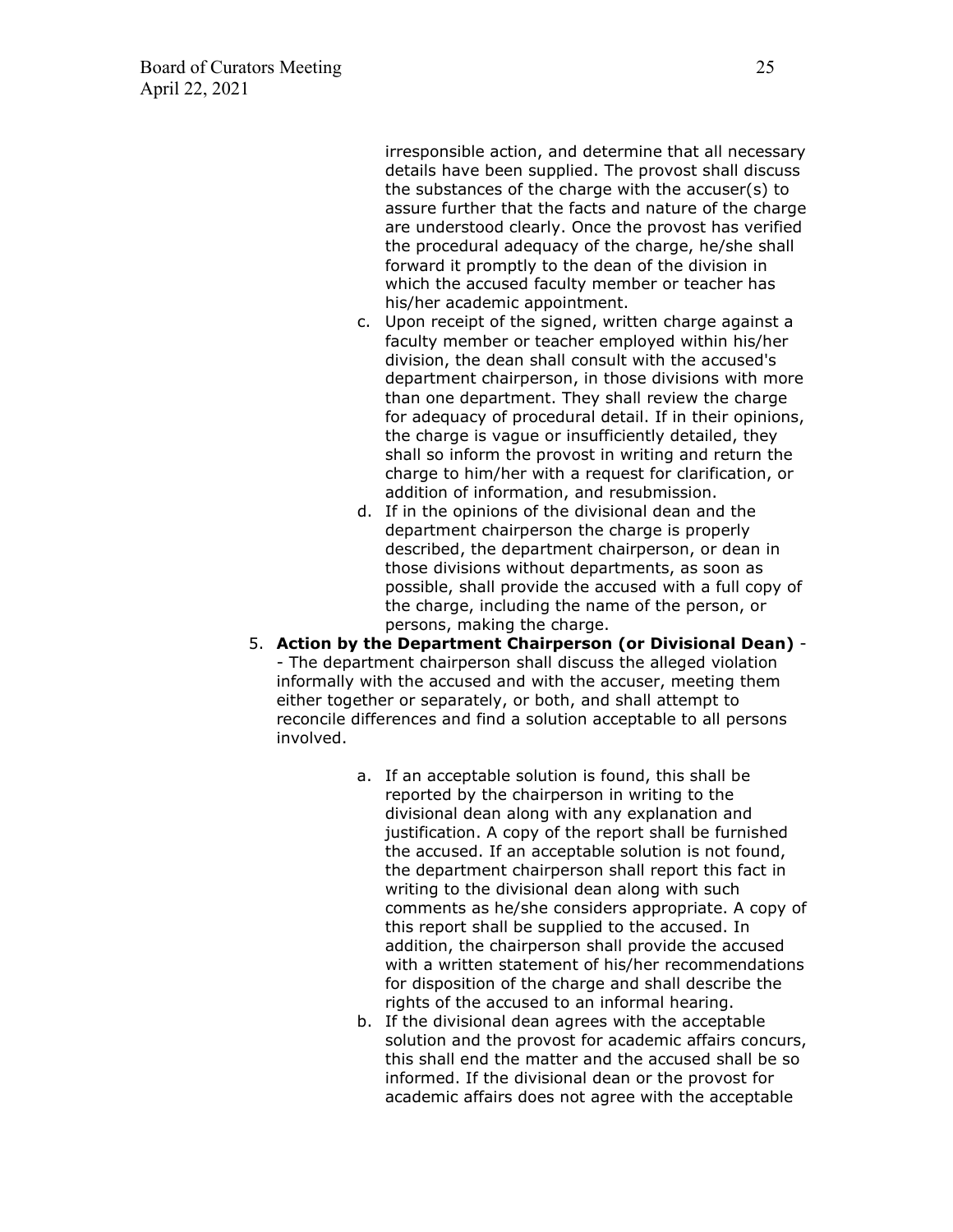solution or if no acceptable solution was reached, the matter may be referred back to the department chairperson for further negotiation, or the procedures under Section 300.010.L.6 shall be followed.

- c. In those divisions having only one department, the divisional dean shall take the steps set out in Section 300.010.L.5 and shall report to the provost for academic affairs.
- d. The department chairperson or the divisional dean shall be disqualified from action under Section 300.010.L.5 if he/she is the accuser or the accused and in such case the respective department or division shall elect a chairperson pro tem to act instead.
- 6. **Informal Hearing Before Peers at the Department or Divisional Level** -- If a resolution of the charge is not reached under the provisions of Section 300.010.L.5, the divisional dean shall inform the accused in writing of his/her recommendations for disposition of the charge, and shall describe the rights of the accused to an informal hearing. The accused may request in writing an informal hearing at either the department level (in divisions with more than one department) or the divisional level, but not both. If no written request is made by the accused within ten (10) school days, or if he/she waives in writing the informal hearing, the procedures of Section 300.010.L.7 shall be followed.
	- a. After a written request for an informal hearing, such hearing shall be held by a committee designated for this function according to the following procedure: (1) A Department Committee on Faculty Responsibility shall be established annually according to normal procedures in the structuring of committees in the department. If the accused or the accuser is a member of the committee, he/she is disqualified from the committee for that case. If the accused is a teacher, the department committee must be adjusted to include peers of the same academic rank, in proportion to the department roster. In small departments, same-level peers may be appointed from related departments by mutual consent of the accused and the department chairperson. The chairperson shall supply the accused with a written report of the membership of the Department Committee on Faculty Responsibility. (2) For the Divisional Committee on Faculty Responsibility, a panel of 13 faculty members and a special panel of five teachers shall be named annually by the Divisional Policy Committee. In any case where the accused or the accuser is a member of the panel, he/she shall be replaced by a substitute appointed by the Divisional Policy Committee.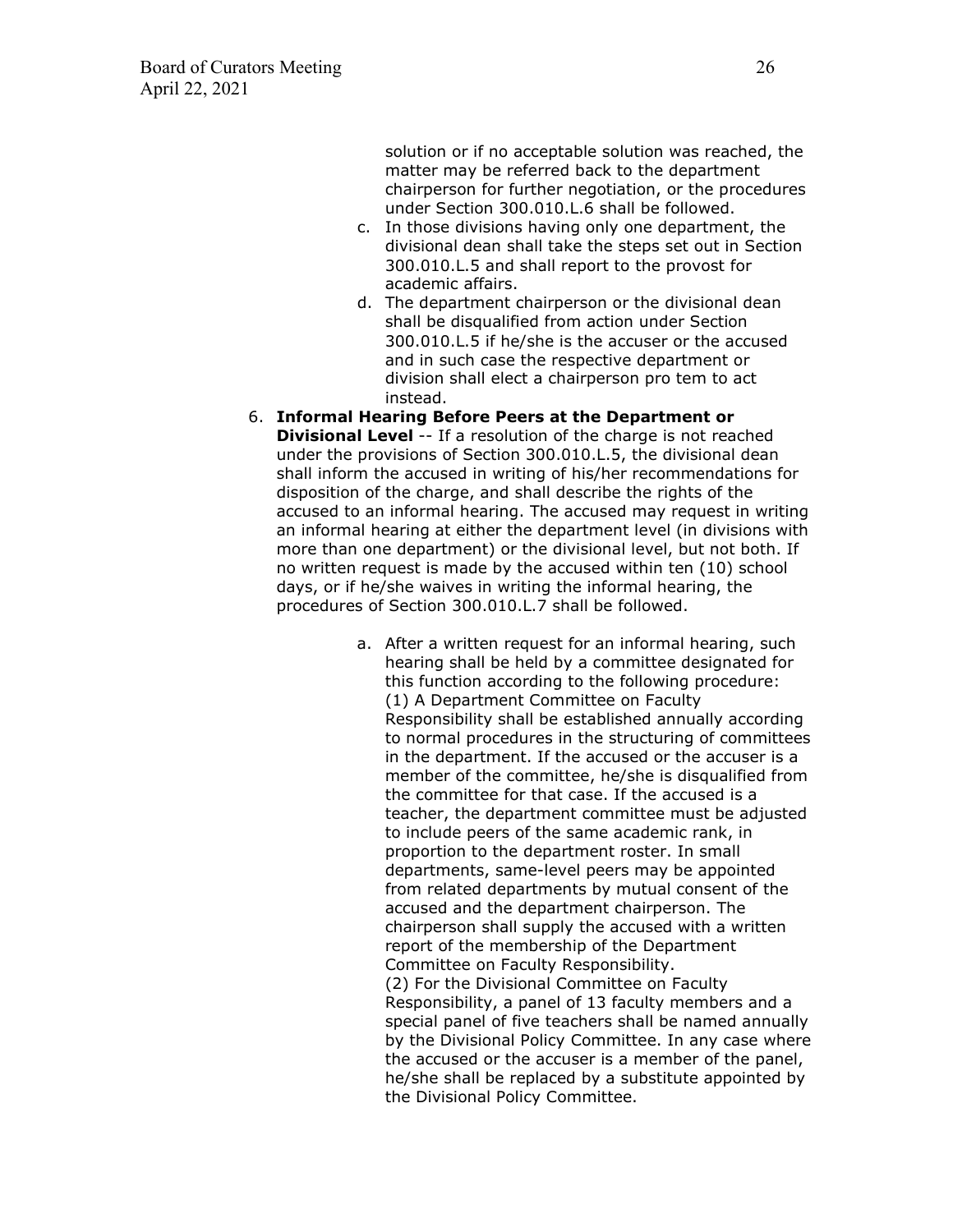(a) When the accused is a faculty member, the divisional dean will strike three names and then the accused will strike three names from the panel of faculty members and the remaining seven faculty members will constitute the committee. (b) When the accused is a teacher, five members of the panel of Faculty members will be removed by lot from the panel and replaced by the members of the special panel of teachers. From the resulting panel of 13 the divisional dean will strike three names and then the accused will strike three names and the remaining seven members will constitute the committee.

(c) The Divisional Committee on Faculty Responsibility, once constituted, shall organize itself. The divisional dean shall supply the accused with the names of the members of the Divisional Committee on Faculty Responsibility.

- b. The committee (department or division) shall investigate the charge and shall offer the accused and the accuser an opportunity to state their positions and to present testimony and other evidence relevant to the case. The accused shall have access to all information considered by the committee and the names of all persons giving evidence against him/her. The hearing shall be informal and the accused and the accuser at their option may be present during the hearing. Other persons shall not be present except while giving testimony or other evidence.
- c. After completion of the hearing the committee shall meet in closed session and after deliberation prepare a written report. This report (including a minority report, if any) shall be transmitted to the divisional dean and a copy transmitted promptly to the accused. This report shall be limited to one of the following: (1) The charge is unfounded or there is insufficient reason to believe the accused has violated professional ethics or acted irresponsibly, and the matter should be dropped without prejudice to the accused. The justification for this conclusion must be included.

(2) There is sufficient reason to believe the accused has acted unethically or irresponsibly, and (a) If the accused is a faculty member, the matter should be referred for a formal hearing. No recommendation as to sanction should be made but an assessment of the seriousness of the alleged violation, including whether it is serious enough that termination of appointment should be considered, shall be made.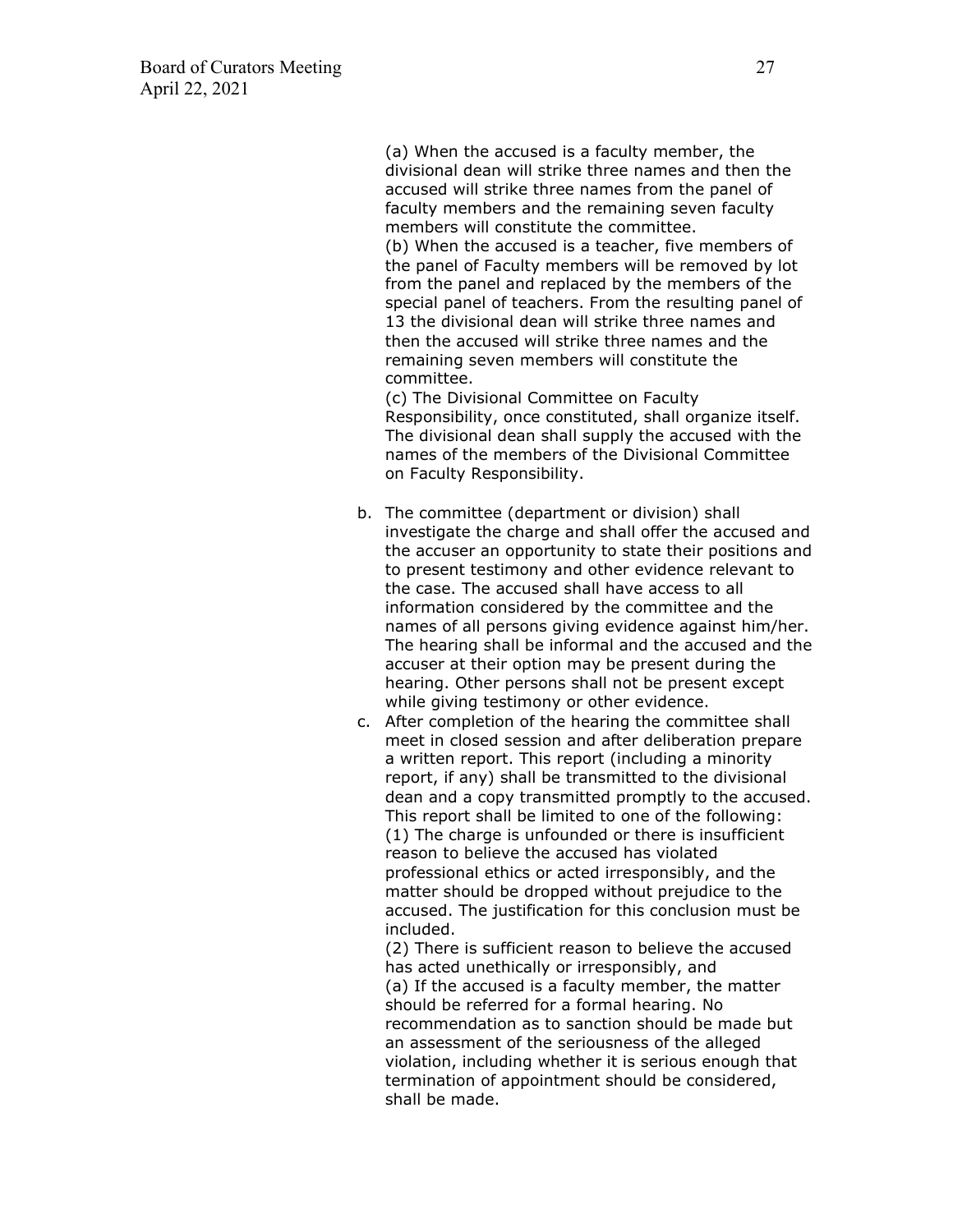(b) If the accused is a teacher, a recommendation as to the appropriate sanction shall be made. The justification for this conclusion must be included.

#### 7. **Action by the Divisional Dean and the Provost for Academic Affairs**

a. **If the accused is a faculty member and no request for an informal hearing was made**, the divisional dean with the concurrence of the provost for academic affairs shall either: (1) Dismiss the charge, in which case the matter is closed without prejudice to the accused, or (2) Refer the matter to the Campus Committee on Faculty Responsibility without any recommendation as to sanction, in which case the procedures of Section 300.010.L.8 shall be followed. If the provost for academic affairs does not concur, he/she may take either of the above actions on his/her own motion.

b. **If the accused is a faculty member**, after receiving the recommendation of the department or divisional Committee on Faculty Responsibility, the divisional dean with the concurrence of the Provost for academic affairs shall either:

(1) Dismiss the charge, in which case the matter is closed without prejudice to the accused, or (2) Refer the matter to the Campus Committee on Faculty Responsibility with or without a recommendation as to sanction, in which case the procedures of Section 300.010.L.8 shall be followed, or

(3) Recommend that the accused's appointment be terminated, in which case the matter shall be governed by the Academic Tenure Regulations and no further proceedings under this Article shall be taken. If the provost for academic affairs does not concur, he/she may take any of the above actions on his/her own motion. If the action of the divisional dean or the provost for academic affairs differs from the conclusion reached by the department or divisional Committee on Faculty Responsibility, a statement of reasons shall be given. Notification of the action with the statement of reasons shall be transmitted promptly to the accused.

c. **If the accused is a teacher,** after receiving the report of the department or divisional Committee on Faculty Responsibility, or if the informal hearing was not requested, the divisional dean shall dispose of the case. Notification of his/her disposition with a statement of reasons shall be transmitted promptly to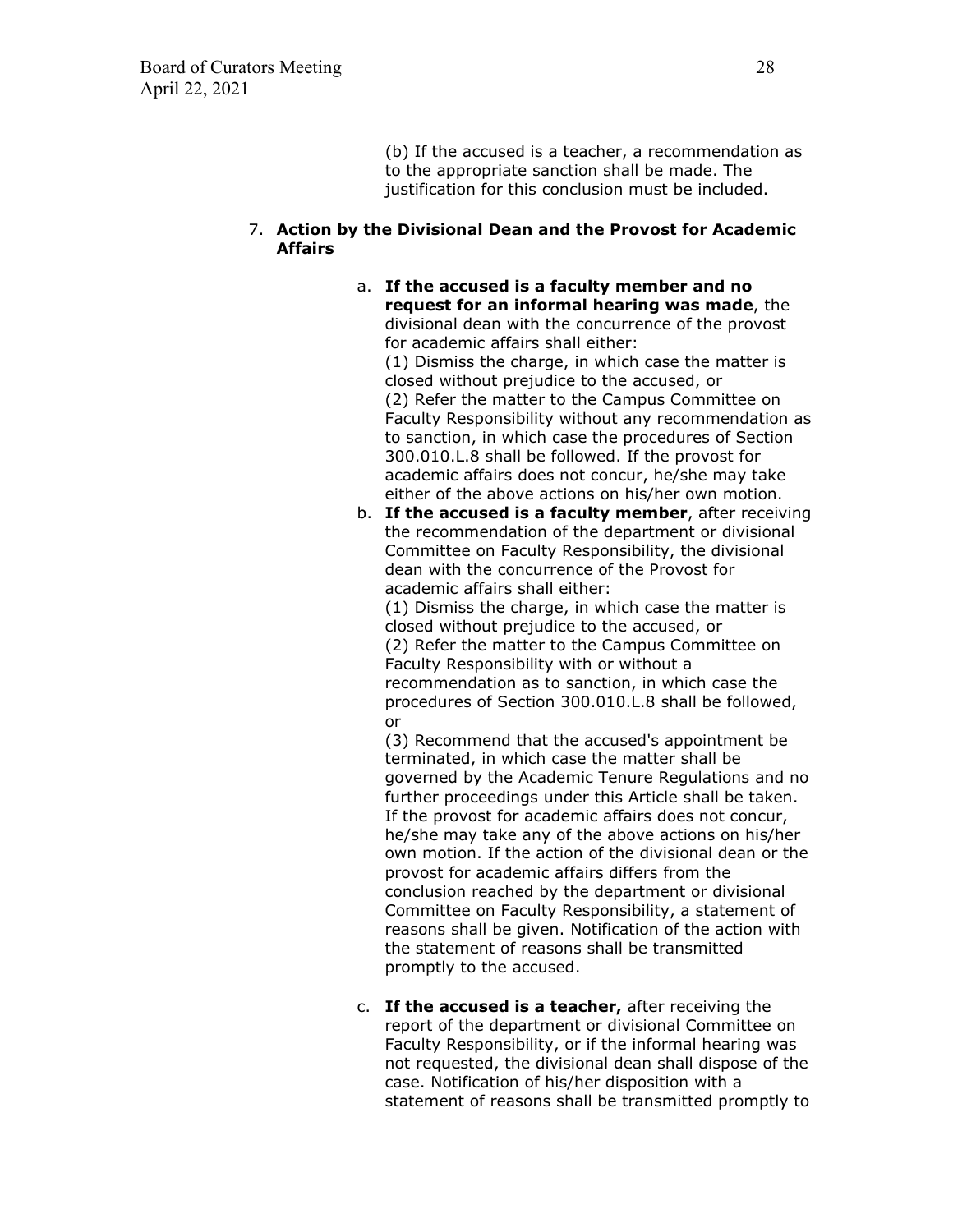the accused. The divisional dean's decision is subject to review by the provost for academic affairs who may accept an appeal from the teacher or review the case on his/her own motion.

#### 8. **Formal Hearing before Campus Committee on Faculty Responsibility**

#### a. **If the matter is referred for a formal hearing** before the Campus Committee on Faculty Responsibility, the accused may, within seven school days after notification of the referral, waive in writing the hearing before the Campus Committee. If the hearing is waived and no informal hearing under Section 300.010.L.6 has been held, the matter shall be returned to the divisional dean who may then recommend termination of appointment as under Section 300.010.L.7.b, or any other action he/she considers appropriate. If he/she does not recommend termination of appointment, or if the informal hearing has been held, the procedures of Section 300.010.L.9 shall be followed.

b. **For the Campus Committee** on Faculty Responsibility, the Faculty Council shall name annually a panel of thirteen (13) faculty members. If the accuser of any person who has engaged in the investigation of the case is a member of the panel, he/she shall be disqualified and a replacement shall be appointed by the Faculty Council. When a case is referred to the Campus Committee on Faculty Responsibility, the provost for academic affairs will strike three (3) names from the panel; then the accused will strike three (3) names from the panel; the remaining seven (7) members will constitute the committee. The formal hearing shall be conducted according to the following procedures:

(1) The provost for academic affairs shall convene the committee. The committee shall elect a chairperson who shall preside. The provost for academic affairs shall present the case. Generally accepted principles and procedures of administrative due process shall govern the conduct of the hearing. The hearing shall not necessarily be limited by the rules of evidence applied in civil or criminal judicial proceedings. Both the committee and the provost for academic affairs may receive the advice of counsel.

(2) The committee and the accused shall receive from the provost for academic affairs prior to the hearing copies of all reports and recommendations in the case, the text of the original charge, the name(s) of the accuser(s) and the names of the witnesses. (3) The accused shall have the right to be present at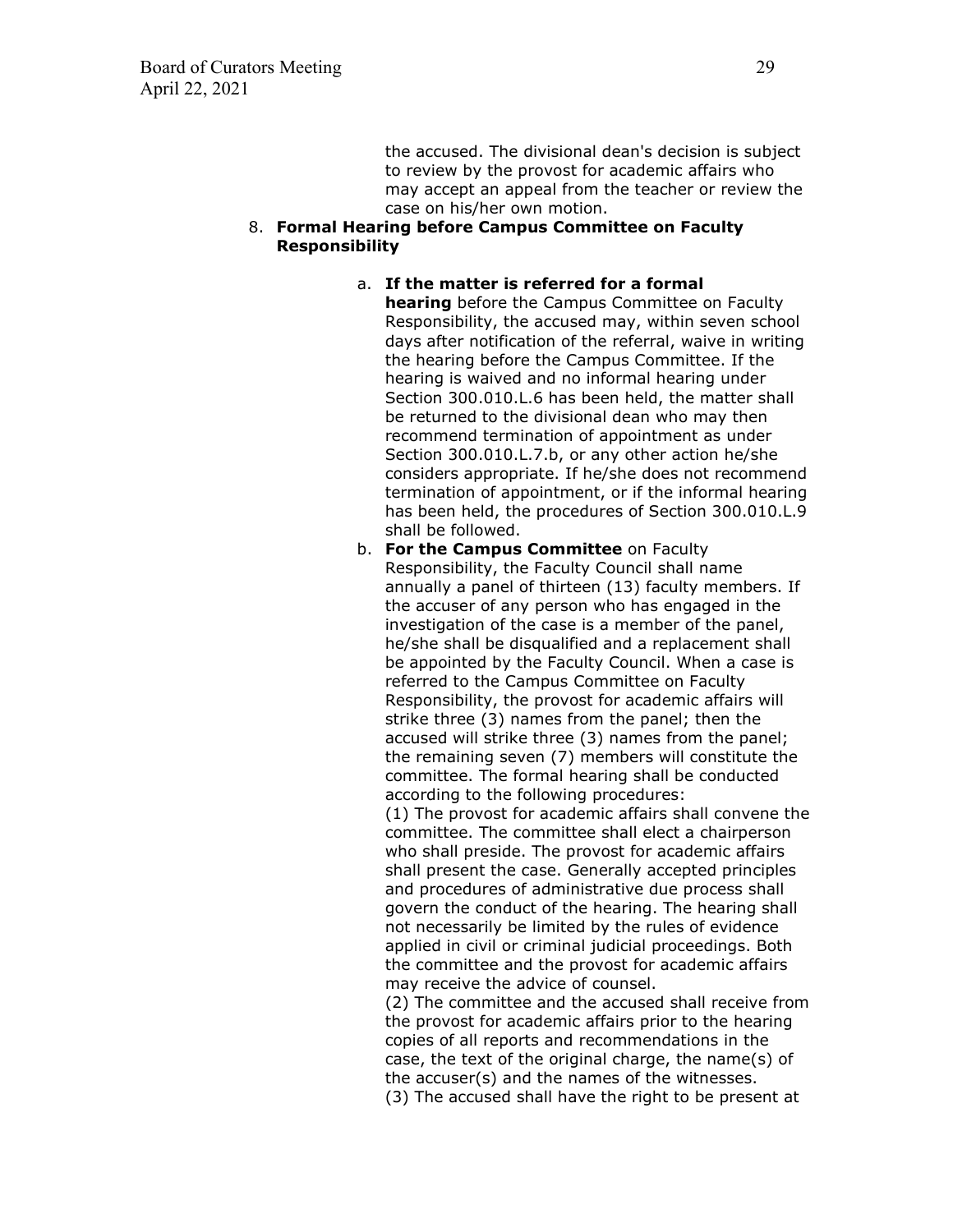the hearing, to have counsel of his/her choice present with him/her at the hearing, to address the committee at any reasonable time upon request, to offer and present evidence, to examine all documents offered at the hearing and challenge their validity or admissibility, to question all witnesses, and to have his/her counsel perform any and all of these acts in his/her behalf. After the termination of the proceedings and completion of the committee's report, the accused shall receive promptly a transcript of the proceedings at University expense.

c. **Following the hearing**, the Campus Committee on Faculty Responsibility shall meet in closed session and, after deliberation, shall prepare a written report which shall include findings of fact (including whether the accused committed the acts mentioned in the charge), a determination of whether the accused's acts constitute a significant violation of professional ethics or responsibility, and the recommendation of specific sanctions or actions to be taken in the case. If the committee's recommendations differ from those made by the divisional dean, the report shall include the reasons for the difference. The report (including a minority report, if any) shall be transmitted promptly to the accused.

(1) If the committee recommends termination of appointment and the provost for academic affairs concurs; or if the provost for academic affairs recommends termination of appointment, the matter shall be governed by the Academic Tenure Regulations and no further proceedings under this Article shall be taken.

(2) If termination of appointment is not recommended, the report shall be transmitted to the chancellor and the procedures of Section 300.010.L.9 shall be followed.

9. **Review by the Chancellor** -- The chancellor shall, on written request of the accused or of the provost for academic affairs filed within seven days from the notification of the decision of the Campus Committee on Faculty Responsibility, or may, on his/her motion without the filing of an appeal, review the case and affirm, modify, or reverse the decision or remand it to the committee for rehearing. If the chancellor accepts an appeal or otherwise formally reviews the case, he/she shall notify the provost for academic affairs and the accused, and shall afford them an opportunity to make written submissions or suggestions concerning the disposition of the appeal on review. If the chancellor reverses or modifies the decision of the committee, he/she shall set forth in writing a statement of his/her decision and the reasons therefor, and shall furnish a copy of his/her statement to the accused and to have accepted the committee's decision as the final disposition of the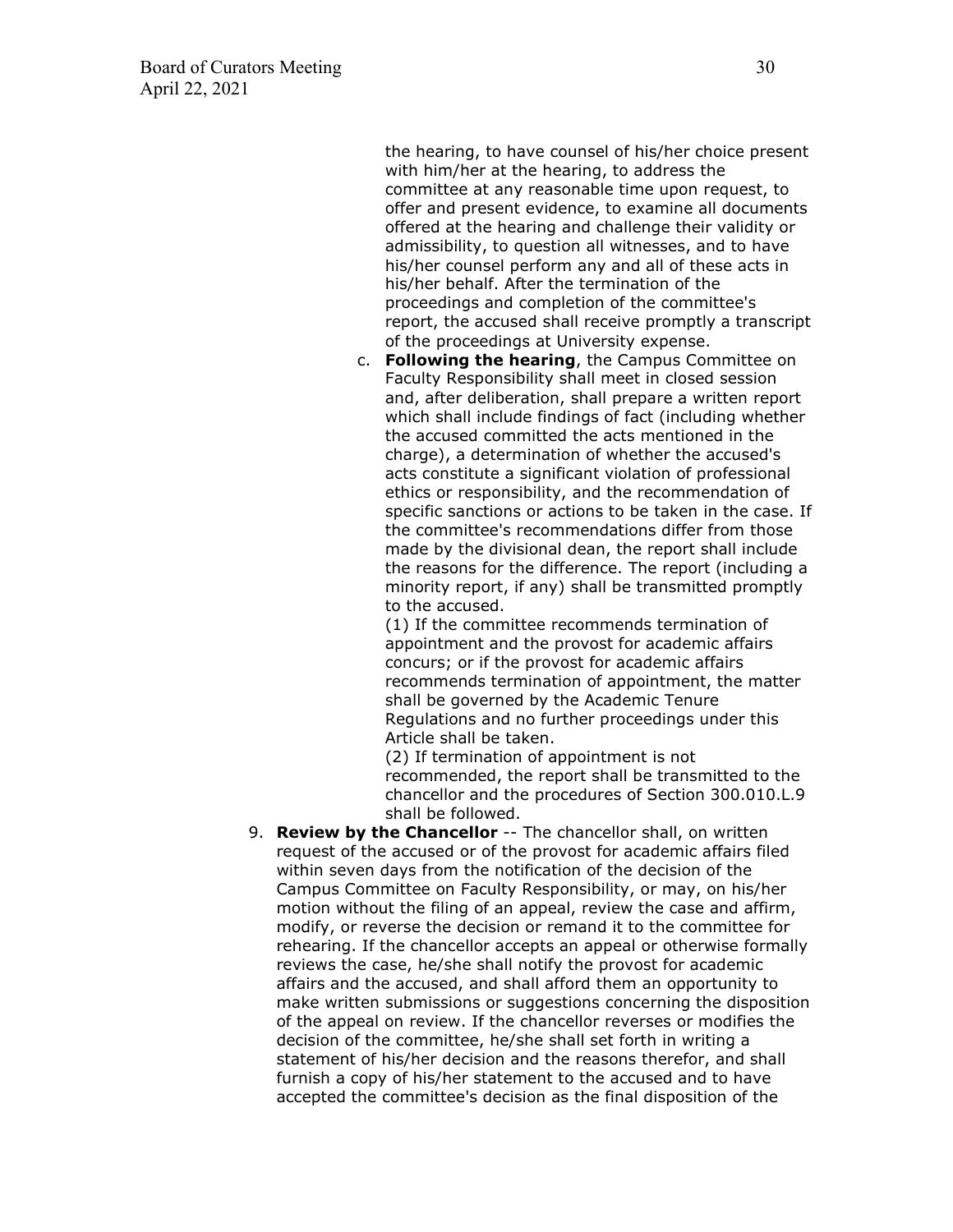case. If the chancellor is absent from the campus or for any reason is unable to act throughout the review period, he/she may designate a deputy (not the provost for academic affairs) to discharge this function for him/her, or in case of need the president may be requested by the provost for academic affairs or the chairperson of the Campus Committee on Faculty Responsibility to name a deputy to exercise the chancellor's authority in the case. After action by the chancellor, any further appeal by the accused shall be confined to the general right of all members of the University to petition the president and the Board of Curators.

- 10. **Charges Against Administrators** -- This Article shall cover charges of unethical or irresponsible actions against administrators in their teaching capacities. If a charge is filed against a divisional dean in his teaching capacity, the case shall be referred to the provost for academic affairs and the Campus Committee on Faculty Responsibility without action or recommendation at the departmental or divisional level. If a charge is filed against the provost for academic affairs in his/her teaching capacity, the charge shall be in the hands of the chancellor and the Campus Committee on Faculty Responsibility. Charges of unethical or irresponsible actions against administrators in their capacity as administrators involve procedures beyond the scope of this Article. However, in such cases, the chancellor may seek the assistance and advice of the department, divisional or Campus Committee on Faculty Responsibility.
- 11. **General Provisions** -- Successful operation of these procedures depends upon the integrity, good faith and cooperation of all persons involved. Circumvention of these procedures by the imposition of penal sanctions under the guise of purely administrative actions must be avoided. Both faculty and administrators in carrying out their duties should keep in mind the goal of dealing with cases promptly and fairly with due regard for the interests of the accused and the University. The following guidelines and principles will be expected to characterize the monitoring of Faculty responsibility through all formal and informal proceedings:
	- a. Preservation of academic freedom, tenure rights, and the integrity of the University community.
	- b. Protection of faculty members and teachers against malicious and multiple charges, intimidation and harassment.
	- c. Protection of the accuser against recriminations when a charge is made in good faith.
	- d. Confidentiality of all aspects of responsibility hearings.
	- e. Caution in the dissemination of information concerning disposition of a case.
	- f. Promptness in conducting each step of the investigation, consistent with fairness in time allowed for preparation. Seven to fourteen days in which the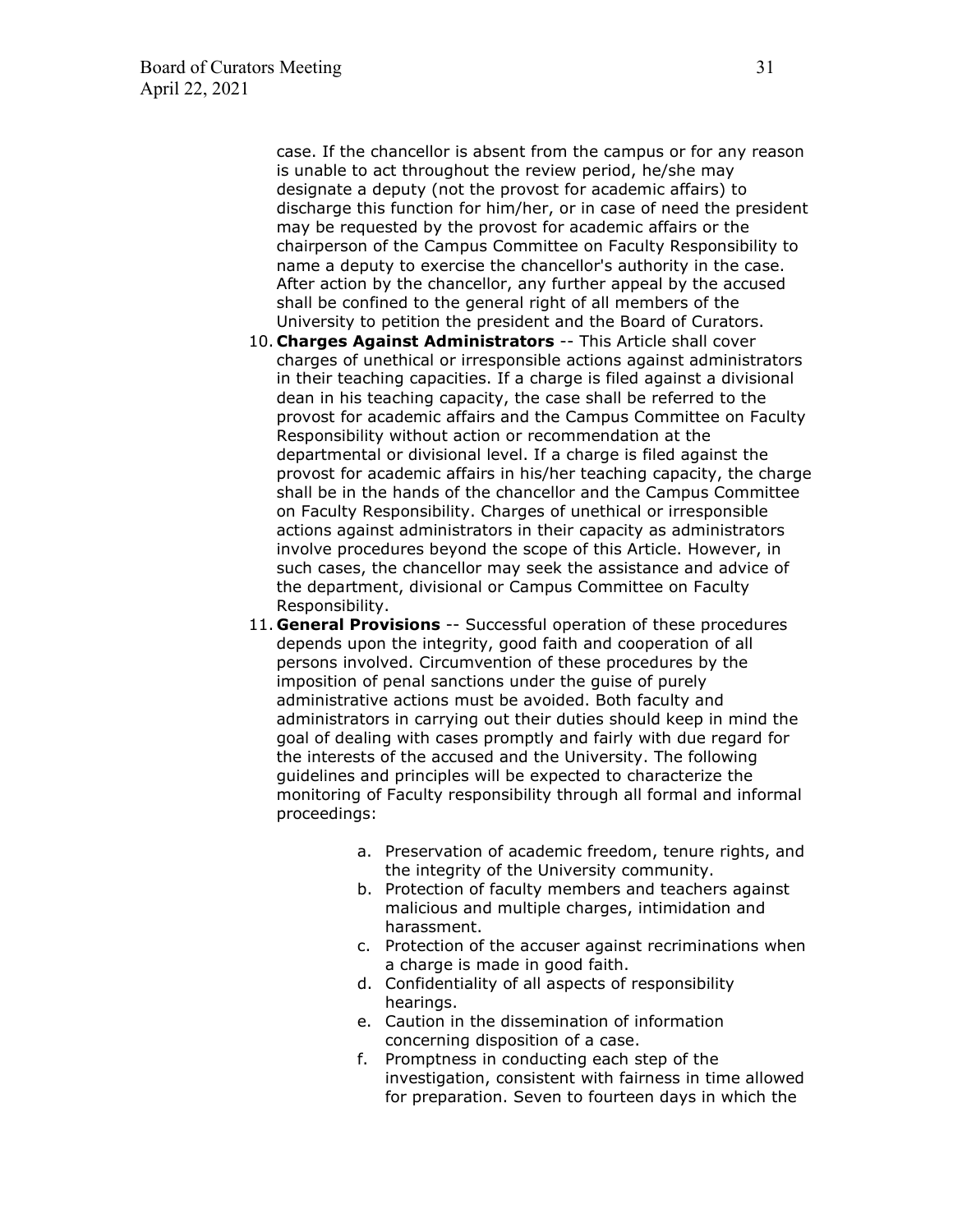University is in session are reasonable lower and upper limits for each action, with extensions possible for good cause.

- g. Assurance to all parties involved of adequate notification of meetings and scheduling at times and places convenient to the persons involved.
- h. Freedom of the accused against sanctions prior to completion of these procedures. In a serious case where the continuation of duties by an accused would disrupt the educational process or would create a serious threat to lives and property, the chancellor may suspend the accused without loss of pay, on good cause shown and incorporated into written findings delivered to the accused.
- i. The rights of the accused to waive any or all of the peer judgment steps in these procedures and to negotiate a settlement with appropriate administrative officers at any time.
- j. The right and desirability of the divisional dean, after receiving a committee report (or in the absence of such a report where a hearing has been waived), to request and receive from the department chairperson communications concerning the disposition of the case prior to the divisional dean's taking action; and the similar right of the provost for academic affairs to communicate with the divisional dean and the department chairperson.
- M. **Revision of Bylaws** -- Revisions of these Bylaws may be proposed by Faculty Council. Proposed revisions shall be presented and discussed at a meeting of the general faculty or a faculty forum. As soon as possible after the general faculty meeting or faculty forum, all faculty members will be notified of the proposed revision and provided access to a ballot. Ballots will be tabulated by a committee of Faculty Council within two weeks following completion of voting. A simple majority of the votes submitted will be required for approval. Results of the vote will be reported to Faculty Council and then all faculty members as soon as feasible. Revisions become effective upon approval by the Board of Curators.

The motion carried unanimously (9-0) by voice vote with no abstentions.

Board of Curators standing committee meetings were convened at 8:40 A.M. and concluded at 11:16 A.M. on Thursday, April 22, 2021. Committee actions were presented to the full Board for action following each Committee vote.

## **Finance Committee**

Curator Hoberock provided time for discussion of committee business.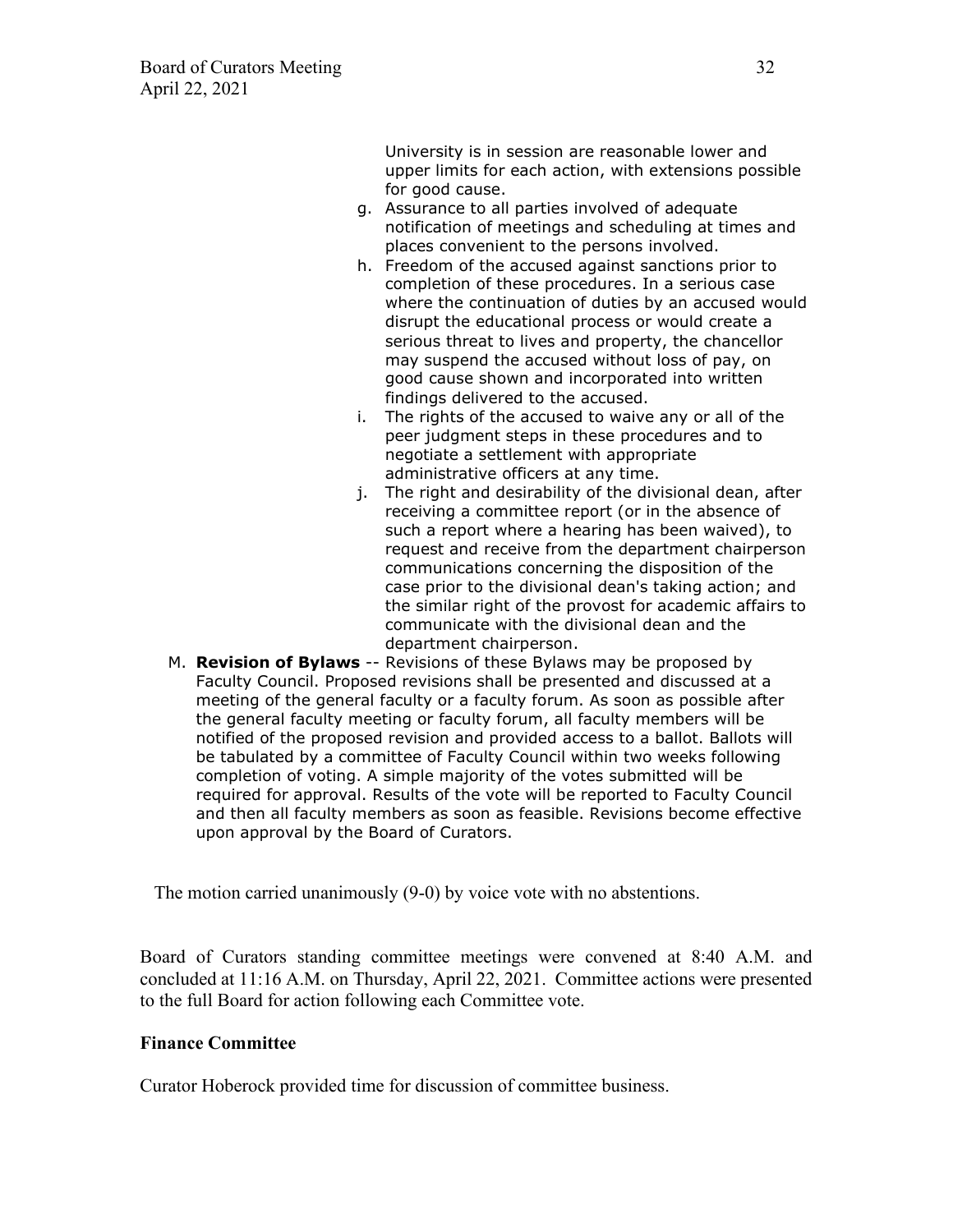Fiscal Year 2022 Budget Update, UM – presented by Vice President Rapp (information and slides on file for this information item)

Fiscal Year 2022 Tuition and Required Fees, Supplemental and Other Related Enrollment Fees, UM – presented by Vice President Rapp (information and slides on file for this information item)

Approval, Five-Year Capital Plan for MU, MU Health Care, Missouri S&T, UMKC and UMSL – presented by Vice President Rapp (information and slides on file)

It was recommended by President Choi, Chancellor Agrawal, Chancellor

Dehghani, and Chancellor Sobolik, recommended by the Finance Committee, moved by

Curator Hoberock and seconded by Curator Graham that the:

MU: Capital Plan included in Finance Plan:

- Veterinary Medical Diagnostic Laboratory Addition
- Pickard Hall Decommissioning and Mitigation

Strategic Projects Development Plan:

- Laboratory for Infectious Disease Research Addition for CO6 Grant Funding
- Radioisotope Facility at Discovery Ridge
- Laboratory for Infectious Disease Research Addition for NSF Grant Funding
- Facilities Needs and Operations Reduction Project

MU Health Care: Capital Plan included in Finance Plan:

- Ambulatory Facility/Medical Office Building
- UMKC: Strategic Projects Development Plan:
	- Spencer Chemistry & Biological Science Renovation Phase II
	- Olson Performing Arts Center and Grant Hall Teaching Facilities
	- Health Sciences Campus/ School of Medicine and School of Dentistry Renovations
	- 4747 Troost Renovation
	- Volker Campus Steam Heating Plant Renewal
	- New Student Housing
	- UMKC Athletics Performance Center Additions & Renovations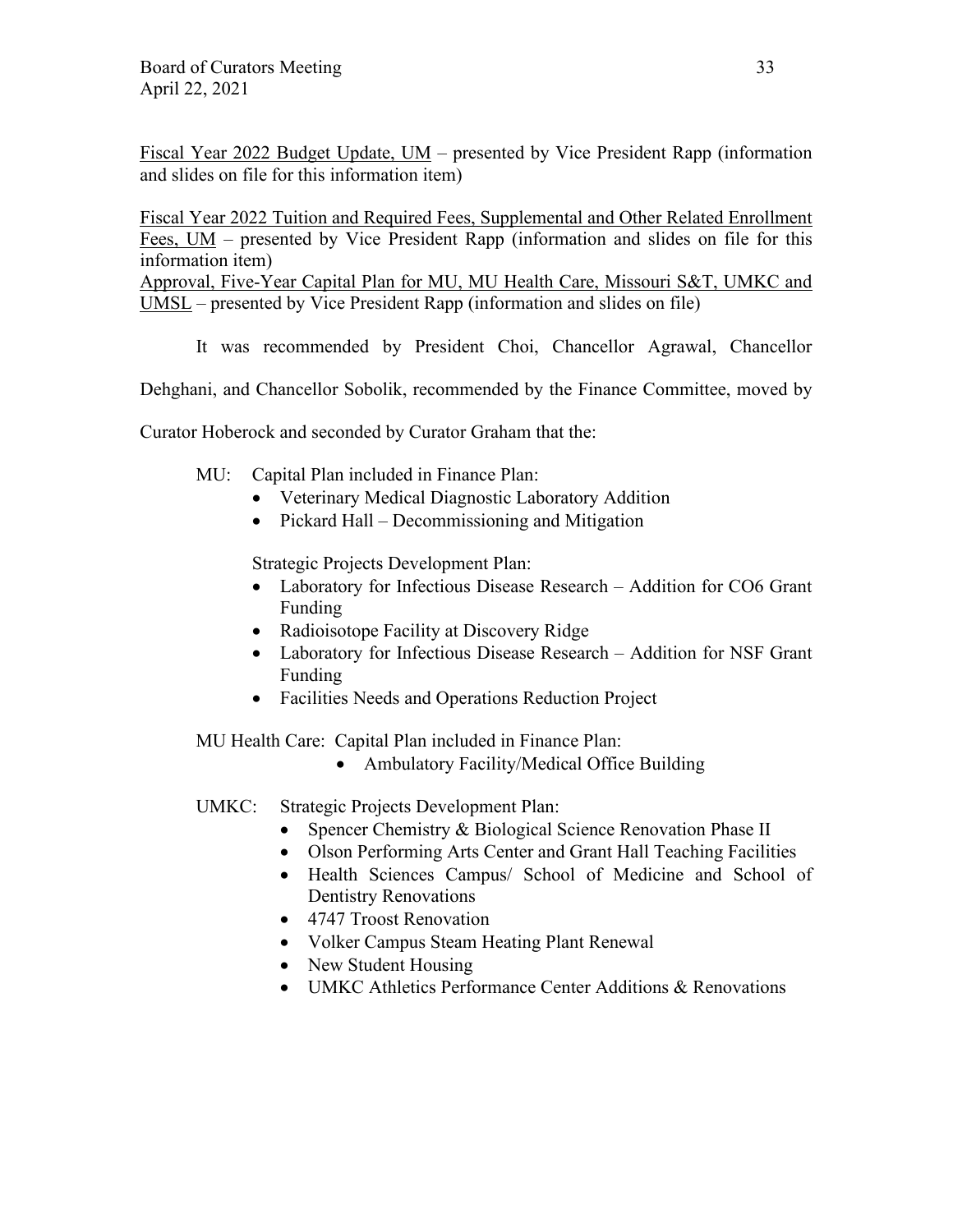# S&T: Capital Plan included in Finance Plan:

- Welcome Center
- Engineering Research Lab Addition and Renovation
- Manufacture Missouri Ecosystem Building One
- Schrenk Hall Addition and Renovation Phase III

Strategic Projects Development Plan:

- University Center West
- McNutt Hall Addition

# UMSL: Strategic Projects Development Plan:

• UMSL Consolidation Plan

be approved for further planning and development as described in the following materials (and as on file with the minutes of this meeting).

The motion carried unanimously (9-0) by voice vote with no abstentions.

# **Governance, Compensation and Human Resources Committee**

Curator Williams provided time for discussion of committee business.

Collected Rules and Regulations 380.010, Grievance Procedure for Administrative, Service and Support Staff – presented by Vice President Fischer (information on file)

It was recommended by Vice President and Chief Human Resources Officer Marsha Fischer, endorsed by University of Missouri President Choi, recommended by the Governance, Compensation and Human Resources Committee, moved by Curator Williams, and seconded by Curator Hoberock, that the following action be approved:

Section 380.010 of the University's Collected Rules and Regulations be amended as set forth below (and as on file with the minutes of this meeting).

# **380.010 Grievance Procedure for Administrative, Service and Support Staff**

Bd. Min. 2-19-67, p. 32,163; Revised Bd. Min. 9-7-79; Revised Bd. Min 9-12-80; Revised Bd. Min. 2-2-94; Amended 9-26-97; Revised 10-1-98; Revised 2-5-15; Amended 2-9-17, Bd. Min. 9-24-20; Revised Bd. Min. 4-22-21.

## A. **Policy Statement & Purpose**

1. The University of Missouri strives to provide and maintain a safe and respectful work environment for all employees. The University recognizes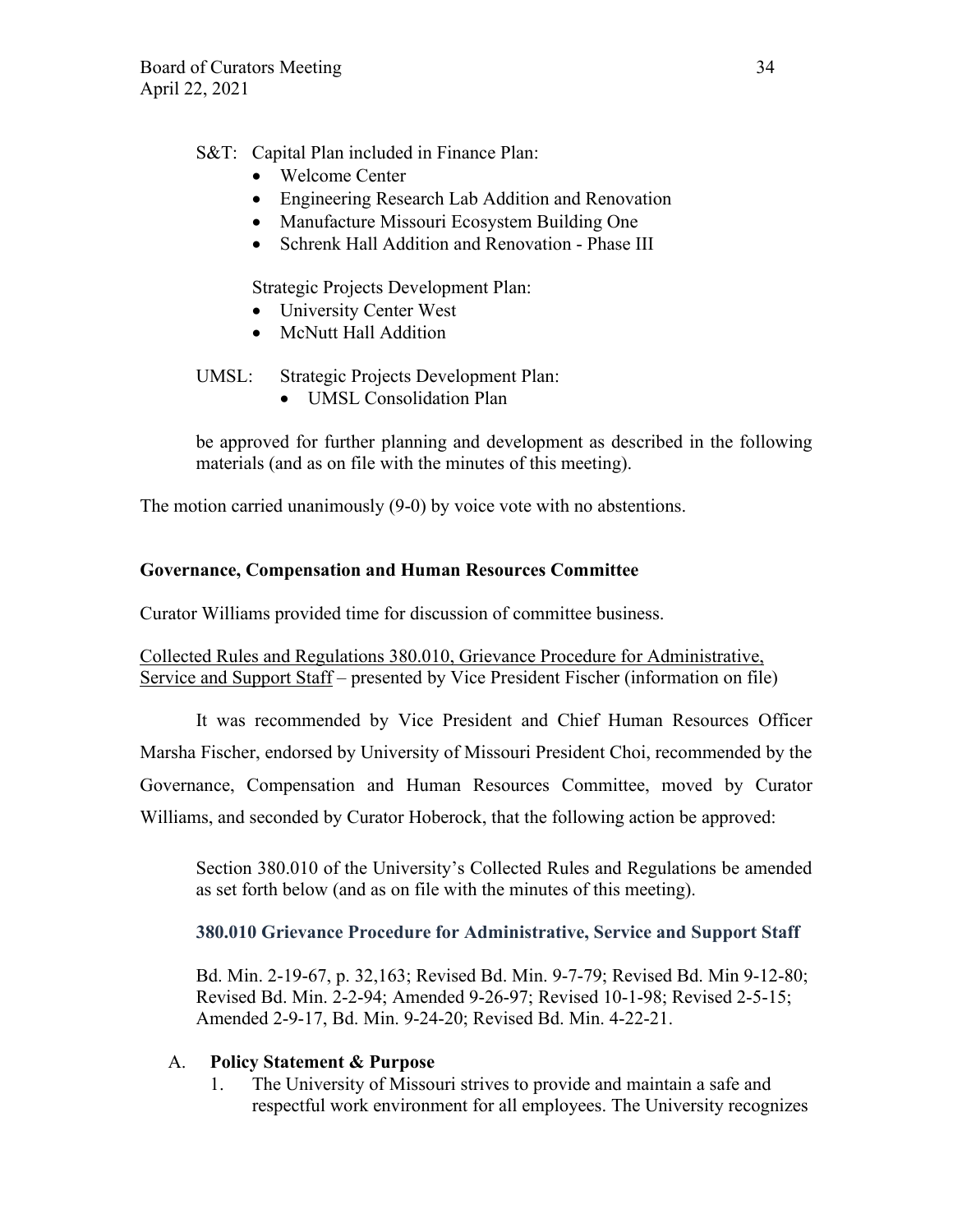that employees may encounter disputes or other complaints that impact their work.

- 2. Generally, problems should be resolved informally through direct discussions between employees and supervisors. This Grievance Procedure provides a means to resolve issues where informal resolution is not successful.
- B. **At-Will Employment Status** Nothing contained in this policy is intended and no language contained herein shall be construed as establishing a "just cause" standard for imposing discipline, including but not limited to, termination of employment. Further, nothing contained in this policy is intended and no language contained herein shall be construed to alter in any manner whatsoever the at-will employment status of any at-will University employee.

# C. **Definitions**

- 1. **Advisor** Individuals selected to provide support and guidance during the Grievance Procedure.
- 2. **Business Days** Regular workdays (Monday through Friday), exclusive of official University holidays (as defined in the Collected Rules and Regulations, Section 340.040), and Winter Break Reduced Operations (as defined in the Collected Rules and Regulations, Section 340.045).
- 3. **Campus Grievance Officer** The Campus Grievance Officer is a Human Resources Administrator responsible for investigations and resolutions of grievances. The Chancellor (or designee) is responsible for designating a Campus Grievance Officer for campus and MU Health Care; The President is responsible for assigning a Grievance Officer for UM System.
- 4. **Eligible Employee** This Grievance Procedure applies to Regular Administrative, Service, and Support Staff as defined in the Collected Rules and Regulations Section 320.050(B). Terminated employees may use the Grievance Procedure only in connection with their involuntary termination.
- 5. **Grievance** A written complaint filed by an Eligible Employee alleging a Grievable Issue.
- 6. **Grievant**  The Eligible Employee who files a Grievance.
- 7. **Supervisor**  The individual who has the authority to take actions that directly affect their terms and conditions of employment, such as hiring, firing, demoting, promoting, or disciplining.
- 8. **UM System Grievance Officer** The UM System Grievance Officer is a senior-level human resources administrator designated by the President (or designee) to hear all appeals.

# D. **Grievable Issues**

1. **Grievable Issues** - An Eligible Employee may submit a grievance if the employee alleges: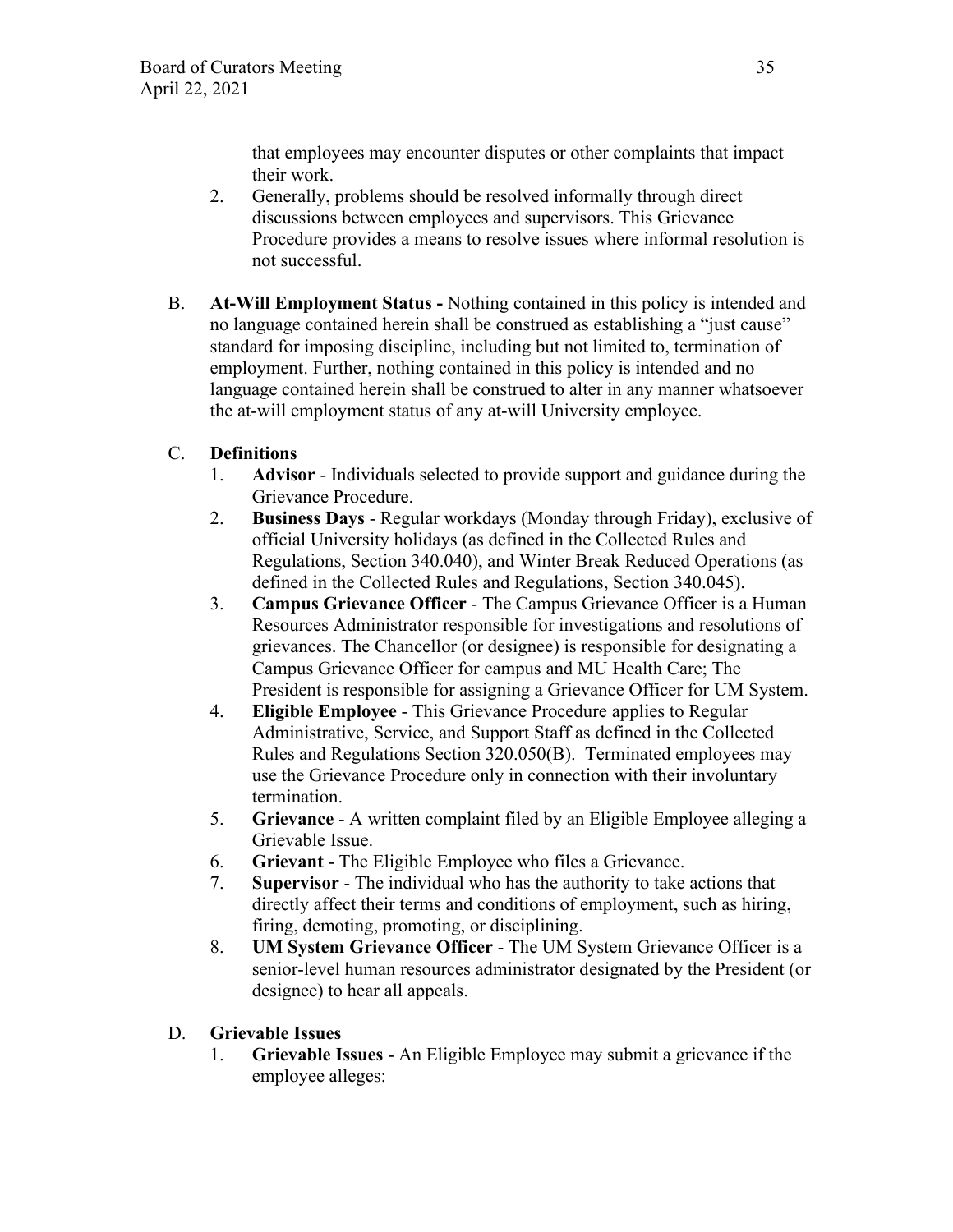- a. they have been personally, materially, and adversely impacted by a violation, misinterpretation, or misapplication of law;
- b. they have been personally, materially, and adversely impacted by a violation, misinterpretation, or misapplication of a written University policy; or
- c. they received disciplinary action or involuntary termination, which resulted from a violation, misinterpretation, or misapplication of law or written University policy.
- 2. **Non-Grievable Issues** The following are not eligible grievable issues under the grievance policy:
	- a. Hiring decisions;
	- b. Job classification;
	- c. Compensation;
	- d. Performance appraisals;
	- e. Performance improvement plans, expectation letters, or other written instruments intended to monitor or improve performance;
	- f. Terminations or disciplinary actions during an employee's probationary period, as defined in the Collected Rules and Regulations, Section 320.060;
	- g. Layoffs subject to Collected Rules and Regulations, Section 350.051, unless the grievance alleges a violation of this policy;
	- h. Resignations;
	- i. Complaints of discrimination, harassment, or sexual misconduct, which should be addressed following the applicable Equity Resolution Processes found in the Collected Rules and Regulations, Chapter 600;
	- j. Alleged violation, misapplication, or misinterpretation of University policies with separately identified University processes for review and resolution including but not limited to University of Missouri Healthcare procedures governed by state and federal regulations; or
	- k. Additional issues that may be identified by the University's Chief Human Resources Officer as being inconsistent with the purpose and efficient functioning of this Grievance Procedure.
- E. **Informal Resolution** Before initiating a Grievance, employees are expected to attempt to resolve the issue through informal discussion with their Supervisors. If an employee feels that the issue cannot be discussed with their supervisor, the employee may contact their campus, hospital, or UM System human resources office for assistance.

# F. **Procedures for Grievance Submission, Investigation and Review**

1. **Initiating a Grievance** - An Eligible Employee may file a Grievance within ten (10) Business Days after the Eligible Employee knew or reasonably should have known about the action or omission on which the grievance is based. The University may designate specific forms on which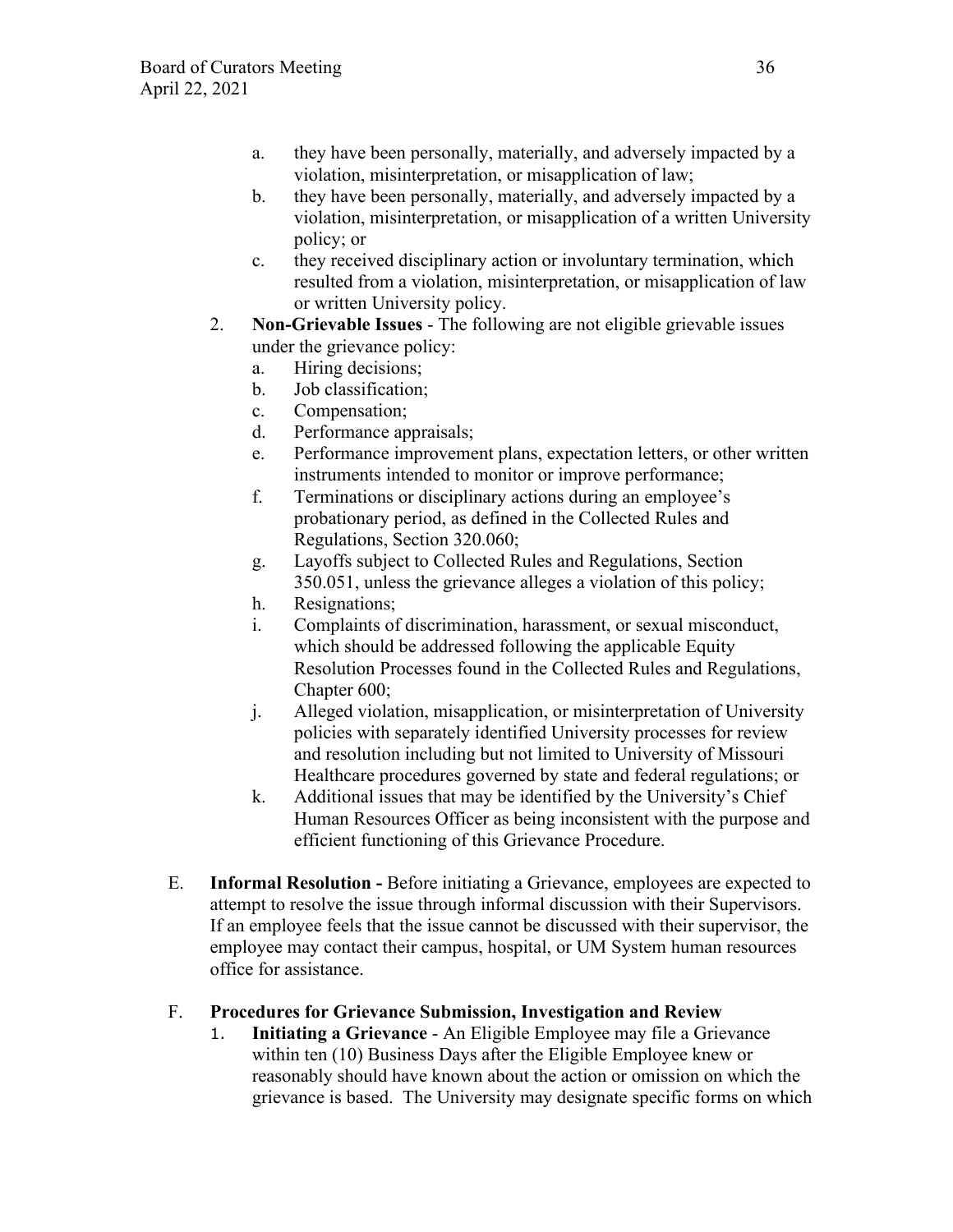Grievances are submitted, and establish particular platforms that must be utilized to initiate Grievances. If an employee requires assistance in preparing and submitting a Grievance, they may reach out to their campus human resources office, or other designated offices. The grievance must contain the following information:

- a. A description of the action(s) or omission(s) that gave rise to the grievance, including the person(s) responsible and the date(s) on which they occurred;
- b. Identification of the specific written University policy that is alleged to have been violated;
- c. A description of the attempts to resolve the grievance informally; and
- d. The remedy being requested.

# 2. **Eligibility Determination**

- a. The UM System Grievance Officer will designate an individual to review the grievance to determine whether:
	- 1) The Grievant is an Eligible Employee;
	- 2) The grievance is timely;
	- 3) The grievance relates to a Grievable Issue;
	- 4) The Grievant demonstrated an attempt at Informal Resolution or provided adequate justification for why they did not make an attempt; and
	- 5) When viewed in the light most favorable to the Grievant, the grievance alleges facts which could warrant a remedy.
- b. The grievance will be rejected if any of the above requirements are not met. A written decision will be rendered whether the grievance is accepted or rejected within ten (10) Business Days after receiving the grievance.
- c. The Grievant may request a reconsideration of the Eligibility Determination by filing a written request with the University's Chief Human Resources Officer or designee ("CHRO") within three (3) business days of notice of the rejection. If the CHRO determines that the matter is grievable under this policy, the CHRO will reverse the eligibility determination ending the process and direct the process to continue.
- 3. **Grievance Investigation**  If the Grievance is accepted, the Campus Grievance Officer will provide the Grievant with written notice identifying the nature of the grievable allegation(s) and that an investigation has commenced. The investigation should offer the Grievant the opportunity to submit additional documents, identify witnesses and evidence, and include additional reasonable efforts to obtain relevant information, including interviews with the Grievant and any relevant witnesses. The investigation may solicit whatever other information is deemed appropriate to resolve the grievable allegations. The Grievance investigation should typically be completed within thirty (30) Business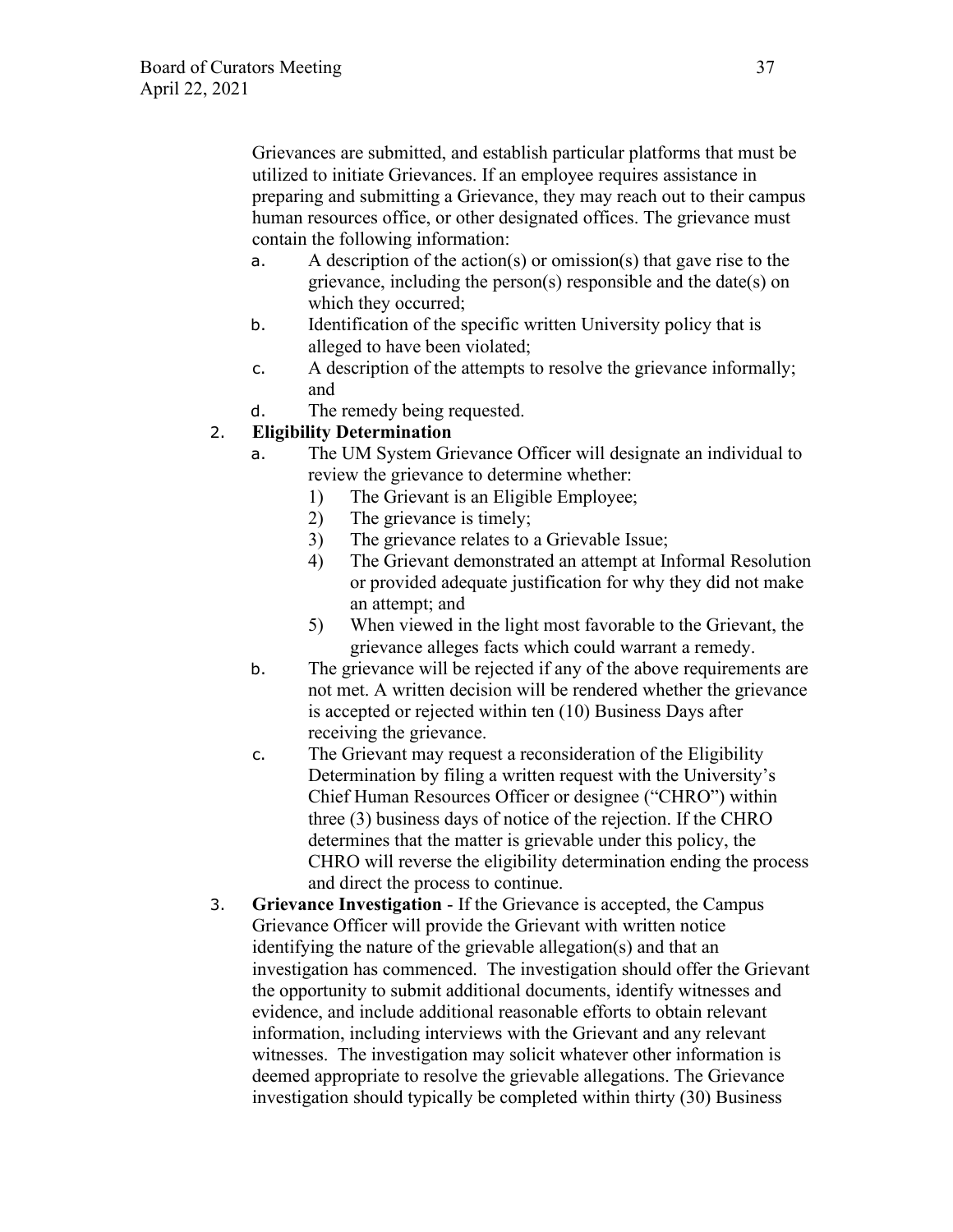Days after the grievance is accepted, but may take longer based on the nature or circumstances of the grievance. The Campus Grievance Officer may designate an investigator to investigate the grievance. The assigned investigator may recommend findings and remedies, but only the Campus Grievance Officer may determine results and remedies. The designated investigator may be from campus or UM System.

- 4. **Grievance Resolution** The Campus Grievance Officer will review the Grievance investigation results and any recommendations and will resolve the grievance in accordance with the following additional principles:
	- a. The Grievant will have the burden of proof to demonstrate that there was a violation, misinterpretation, or misapplication of law or University policy and that the remedy requested is appropriate.
	- b. The Campus Grievance Officer has the discretion to determine the relevance of any witness or evidence and may exclude irrelevant, immaterial, cumulative, or more prejudicial than informative information.
	- c. Grievance Resolution will typically be completed within 60 (sixty) Business Days after the decision to accept the grievance. Deviations from this timeframe will be communicated to the Grievant and others as appropriate.
	- d. The Campus Grievance Officer will notify the Grievant and others as appropriate of the decision in writing. If the Campus Grievance Officer finds in favor of the Grievant, the Campus Grievance Officer will determine an appropriate remedy.
	- e. The Campus Grievance Officer's decision will be final unless the Grievant timely appeals.

# G. **Appeals to the UM System Grievance Officer**

- 1. **Requests for Appeal** The Grievant may submit a written request for appeal to the UM System Grievance Officer within five (5) business days after delivery of Campus Grievance Officer's written decision. The University may designate specific forms on which a request for appeal must be submitted as well as the platform that must be used to submit requests for appeal.
- 2. **Review of Appeal** If the request for appeal is timely, the UM System Grievance Officer will accept the request and render a decision on the appeal applying the following principles:
	- a. The Grievant's Appeal must demonstrate that the Campus Grievance Officer's decision is based on an error or omission that had a material effect on the outcome of the Grievance.
	- b. The UM System Grievance Officer will independently review whether the Campus Grievance Officer mis-stated, misinterpreted, or mis-applied applicable law or University policy.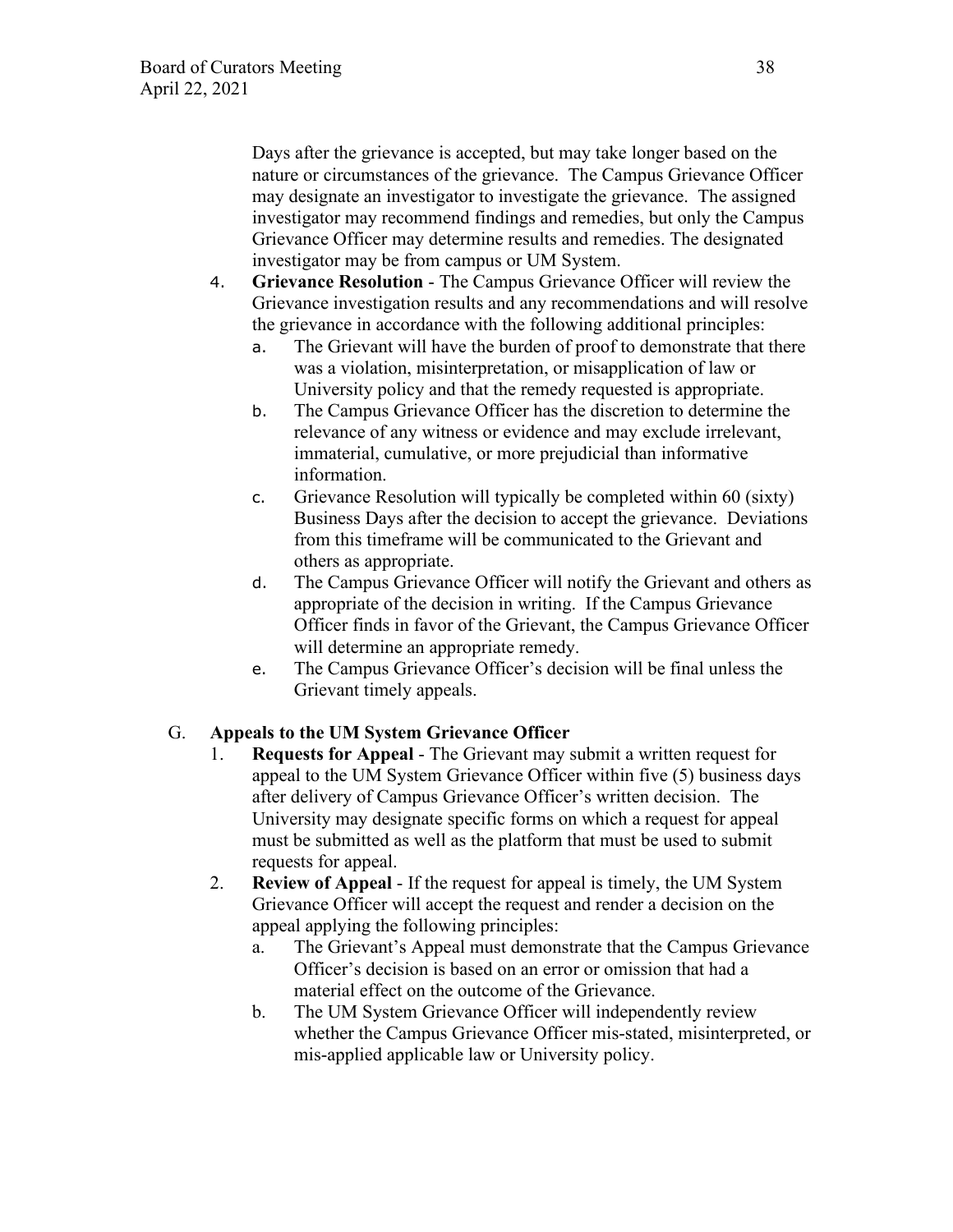- c. Appeals are not intended to be full re-hearings of the grievance, and therefore the UM System Grievance Officer will be deferential to the Campus Grievance Officer's findings of fact.
- d. In most cases, appeals will be confined to a review of the written documentation, Grievance Investigation, and relevant documentation regarding the grounds for appeal. The UM System Grievance Officer may solicit additional information if deemed appropriate, including interviews with the Grievant, the Campus Grievance Officer, and others.
- e. The UM System Grievance Officer may grant an appeal based on new information that was not reasonably available at the time of the Campus Grievance Officer's decision and which materially affects the outcome of the Grievance. The UM System Grievance Officer may make a new decision based on such information or remand the Grievance to the Campus Grievance Officer for reconsideration.
- f. The UM System Grievance Officer will typically render a decision on the appeal to the Grievant and Campus Grievance Officer within fifteen (15) Business Days after accepting the request for appeal. The UM System Grievance Officer may extend the deadline for issuing a written decision with written notice to the Grievant and Campus Grievance Officer.
- g. The UM System Grievance Officer's decision is final, and further appeals and grievances are not permitted.
- H. **Advisors** Grievants are allowed to have one Advisor of their choice present with them for all Grievance proceedings. The Grievant may select whomever they wish to serve as their Advisor, including an attorney. An Advisor is not required, and a Grievant may elect to proceed without an Advisor. The University is not required to provide a Grievant with an Advisor, and an Advisor's attendance is the Grievant's responsibility. The Advisor may not make a presentation or represent the Grievant in Grievance proceedings. The Grievant is expected to ask and respond to questions on their own. The Advisor may provide the Grievant consultation quietly, in writing, or during a break in the proceedings; however, the Advisor may not speak on behalf of the Grievant. Advisors who do not follow these guidelines will be cautioned or dismissed from the proceeding.
- I. **Extensions of Time** For good cause, the Campus Grievance Officer or UM System Grievance Officer may grant reasonable extensions of time for any of the time deadlines in this Grievance Procedure.
- J. **Notice** Notice required by this Grievance Procedure may be via the Grievant's university-issued email account or first-class mail to the Grievant's mailing address indicated in University records. If necessary, notice may be via the Grievant's personal email account.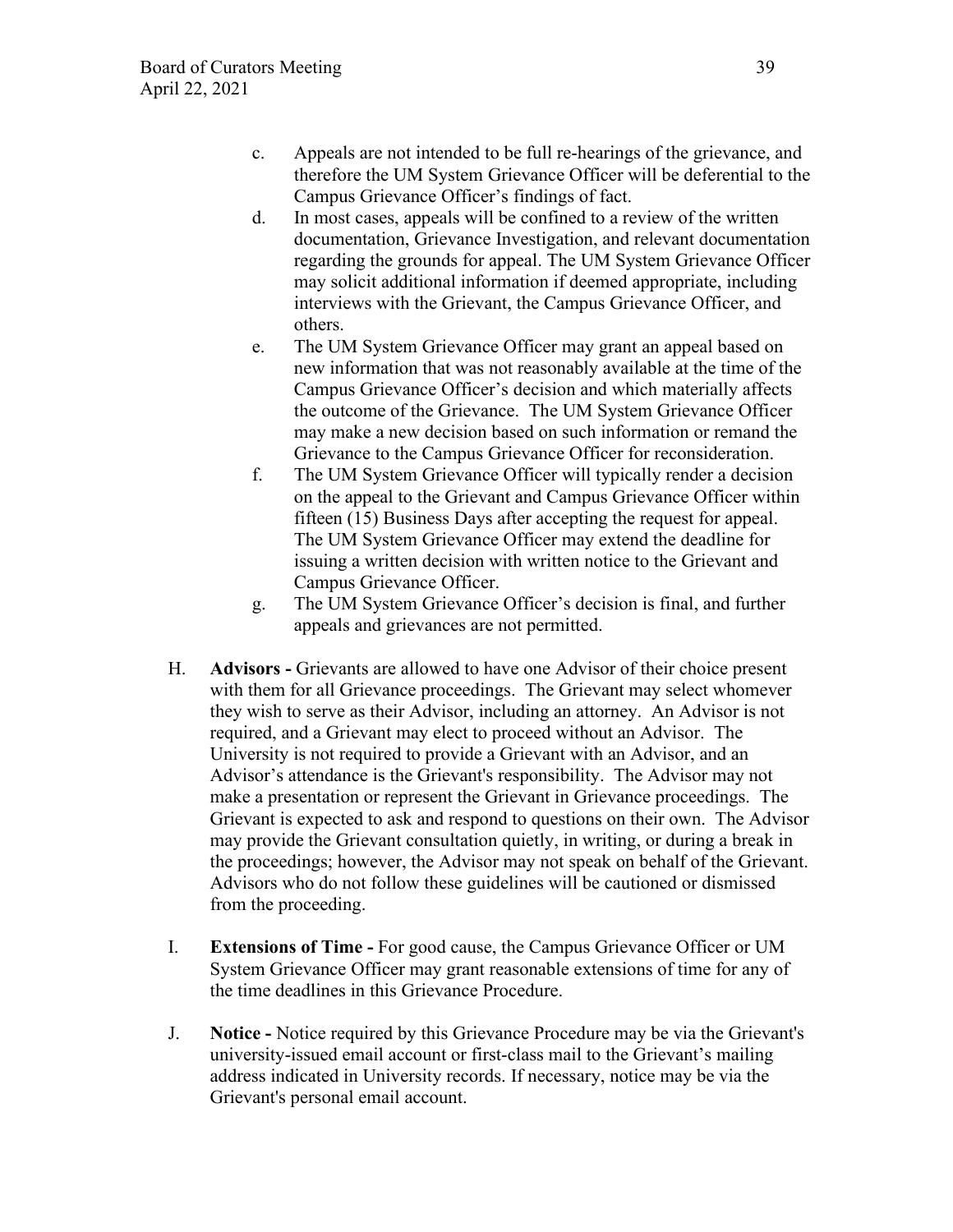- K. **Status During Grievance** The initiation of the Grievance Procedure does not delay the effectiveness of any disciplinary action or termination. This policy should not be interpreted as preventing, limiting, or delaying the University from taking appropriate corrective action.
- L. **Retaliation The University supports employees' right to address work-related** disagreements through this Grievance Procedure and will not tolerate retaliation against any person for filing a good-faith Grievance or participating in the Grievance Procedure in good faith.
- M. **Additional Policies** The University's Chief Human Resources Officer shall have authority to adopt additional policies that are necessary or appropriate for the effective and efficient operation of this Grievance Procedure.

The motion carried unanimously (9-0) by voice vote with no abstentions.

The Governance, Compensation and Human Resources Committee had one other action item that was a vote for an executive session of the committee.

# **Academic, Student Affairs, Research and Economic Development Committee**

Curator Wenneker provided time for discussion of committee business.

New Degree Program Proposal, Master of Science in Applied Behavior Analysis, UMSL – presented by Senior Associate Vice President Graham and Ann Taylor (information on file)

It was recommended by Sr. Associate Vice President Steve Graham, endorsed by President of the University of Missouri Mun Choi, recommended by the Academic, Student Affairs and Research & Economic Development Committee, moved by Curator Wenneker, seconded by Curator Graham that the following action be approved:

that the University of Missouri – St. Louis be authorized to submit the attached proposal (and as on file with the minutes of this meeting) for a Master of Science in Applied Behavior Analysis to the Coordinating Board for Higher Education for approval.

The motion carried unanimously (9-0) by voice vote with no abstentions.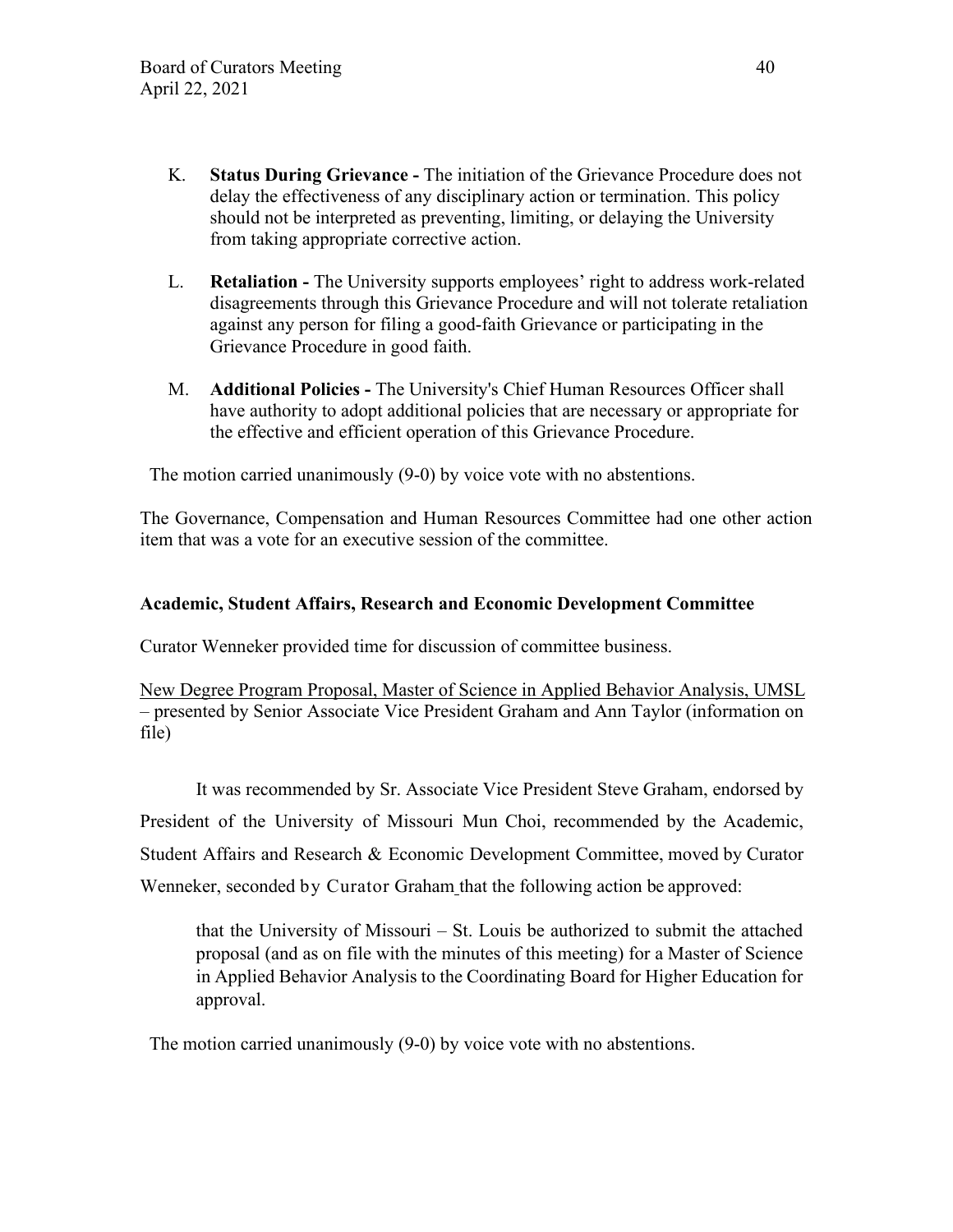New Degree Program Proposal, Bachelor of Science in Veterinary Technology, MU – presented by Senior Associate Vice President Graham and Carolyn Henry (information on file)

It was recommended by Sr. Associate Vice President Steve Graham, endorsed by President of the University of Missouri Mun Choi, recommended by the Academic, Student Affairs and Research & Economic Development Committee, moved by Curator Wenneker, seconded by Curator Graham that the following action be approved:

that the University of Missouri – Columbia be authorized to submit the attached proposal (and as on file with the minutes of this meeting) for a Bachelor of Science in Veterinary Technology to the Coordinating Board for Higher Education for approval.

The motion carried unanimously (9-0) by voice vote with no abstentions.

Amendment to Collected Rules and Regulations 330.065, Consensual Romantic Relationship Policy – presented by Senior Vice President Graham (information on file)

It was recommended by Sr. Associate Vice President Steve Graham, endorsed by President of the University of Missouri Mun Choi, recommended by the Academic, Student Affairs and Research & Economic Development Committee, moved by Curator Wenneker, seconded by Curator Graham that the following action be approved:

that Collected Rules and Regulations, Section 330.065, Consensual Romantic Relationship Policy, be revised as below (and as on file with the minutes of this meeting).

## **330.065 Consensual Romantic Relationship Policy**

Bd. Min. 12-15-06; Revised 6-19-14; Amended 2-9-17; Amended 4-22-21.

### A. **Definitions:**

1. Consensual Romantic Relationships: For purposes of this policy, consensual romantic relationships exist when individuals mutually and consensually understand a relationship to be romantic, intimate and/or sexual in nature, whether casual or serious, short-term or long-term, past or present.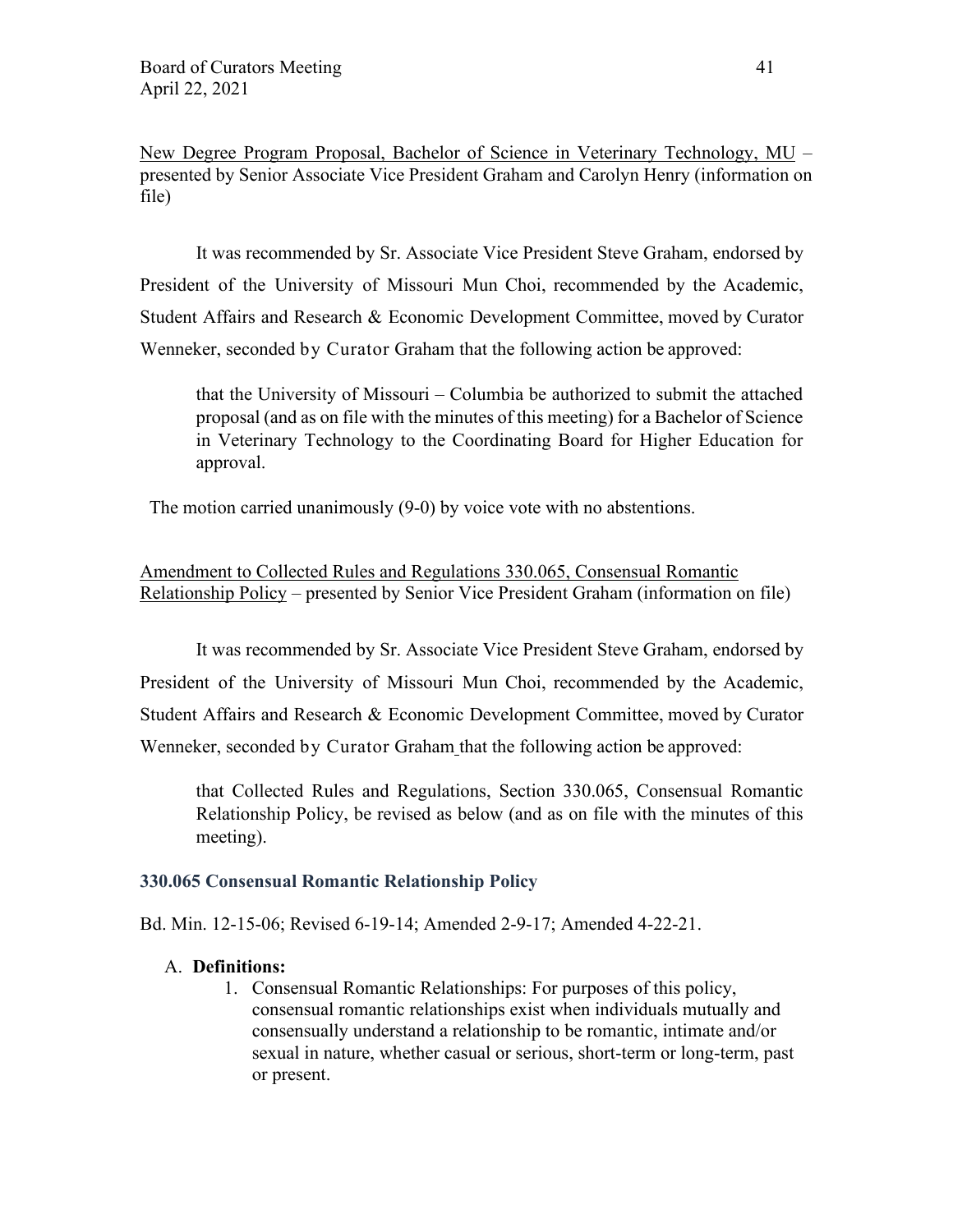2. Evaluative or Supervisory Authority: Evaluative or supervisory authority exists when one participant is personally involved in teaching, mentoring or advising, supervising, evaluating, assessing, grading, or otherwise determining or making recommendations relating to another participant's conduct or academic or employment performance, progress or potential.

# B. **Statement of Principles**

- 1. The University of Missouri promotes an atmosphere of professionalism based on mutual trust and respect. The integrity of interaction among faculty, staff and students must not be compromised.
- 2. When individuals involved in a consensual romantic relationship are in positions of unequal power at the university, there is a potential for a conflict of interest, favoritism, or exploitation.
- 3. These relationships may be less voluntary than the person with greater power perceives, or circumstances may change and conduct that was once welcome may become unwelcome.
- 4. The fact that a relationship was initially consensual does not insulate from a later claim of sexual harassment. Moreover, such relationships may lead to restricted opportunities, or the perception thereof, for others in the work or academic environment.
- 5. In cases in which a consensual romantic relationship does not violate the provisions outlined in Section C, faculty, staff and students should be sensitive to the continuous possibility that they may be placed in a position of responsibility for another member of the University community's evaluation and/or supervision in the future.
- C. **Policies:** In light of the foregoing, and to protect the integrity of the University academic and work environment, the University adopts the following policies with respect to consensual romantic relationships:
	- 1. Consensual romantic relationships between members of the University community are prohibited when one participant has evaluative or supervisory authority over the other. Such prohibited relationships include supervisory relationships between an employee (faculty, staff or student) and a student, as well as between a supervisor (faculty, staff or student) and a subordinate.
	- 2. Consensual romantic relationships between any undergraduate student and faculty and staff are prohibited, except as described below in Section D.2. Consensual romantic relationships between undergraduate students and graduate students are permitted so long as it does not violate Section C.1.
	- 3. These policies extend to previous relationships. All faculty, staff or students previously engaged in a consensual romantic relationship with another faculty member, staff member or student are prohibited from exercising evaluative or supervisory authority over said person.

# D. **Exceptions and Reporting**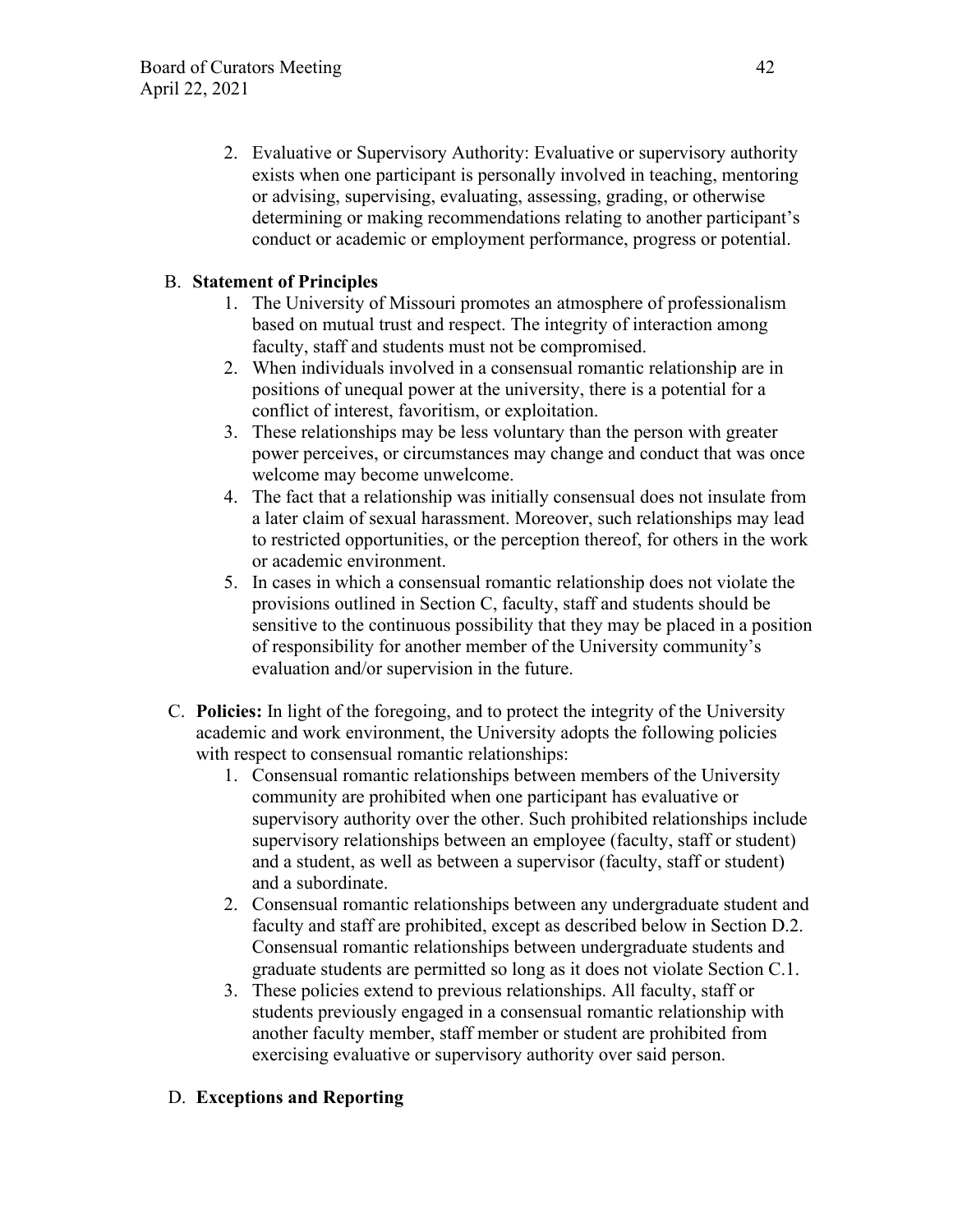- 1. Faculty, staff and students may request an exception, and each will be considered on a case-by-case basis. For an exception to be appropriate, there must be adequate assurance that (a) the student is protected from potential adverse effects on the learning environment and (b) that any actual, potential or perceived conflicts of interest are appropriately managed.
- 2. A request for an exception must be made to the appropriate dean, vice chancellor, vice president or similar level of leadership.
- 3. After consultation with the University's campus-level Chief Human Resources Officer or designee in the Human Resources Department, the appropriate dean, vice chancellor, vice president or similar level of leadership will determine whether the relationship violates the policy and, if so, if an exception is appropriate. If an exception is appropriate, a management plan will be implemented in consultation with Human Resources and the involved parties and should be provided in writing and acknowledged by the participating faculty and/or staff member(s). For employees, a record of the plan will be maintained in each employee's personnel file.
- 4. If an exception is denied, the consensual romantic relationship will be in violation of this policy unless it is discontinued. The relevant parties may seek review of the denial of the exception by submitting a written request to the Provost or designee within 5 days of being notified. For good cause, the Provost may grant reasonable extensions of time to seek review of the denial. The Provost or designee will approve, deny, or modify the exception. The determination of the Provost or designee is final and not subject to further review under University grievance procedures. If circumstances leading to the denial change, the relevant parties may submit another exception request.
- 5. Examples of situations in which an exception might be appropriate include but are not limited to:
	- a. A consensual romantic relationship with an undergraduate student precedes the individual's status as a student at the University (e.g., a faculty or staff member and an undergraduate student have been in an established relationship [e.g., marriage], and the student subsequently enrolls as an undergraduate at the University);
	- b. A consensual romantic relationship existed under the prior version of this rule that either did not require disclosure or was appropriately disclosed and managed, but upon the effective date of the revised rule, the consensual romantic relationship is prohibited.
- 6. Faculty, staff and students who believe in good faith that a violation of the foregoing policy has occurred are encouraged to promptly report the violation to the University, which will promptly investigate and appropriately resolve all such reports. Students or employees who believe such a violation has occurred may: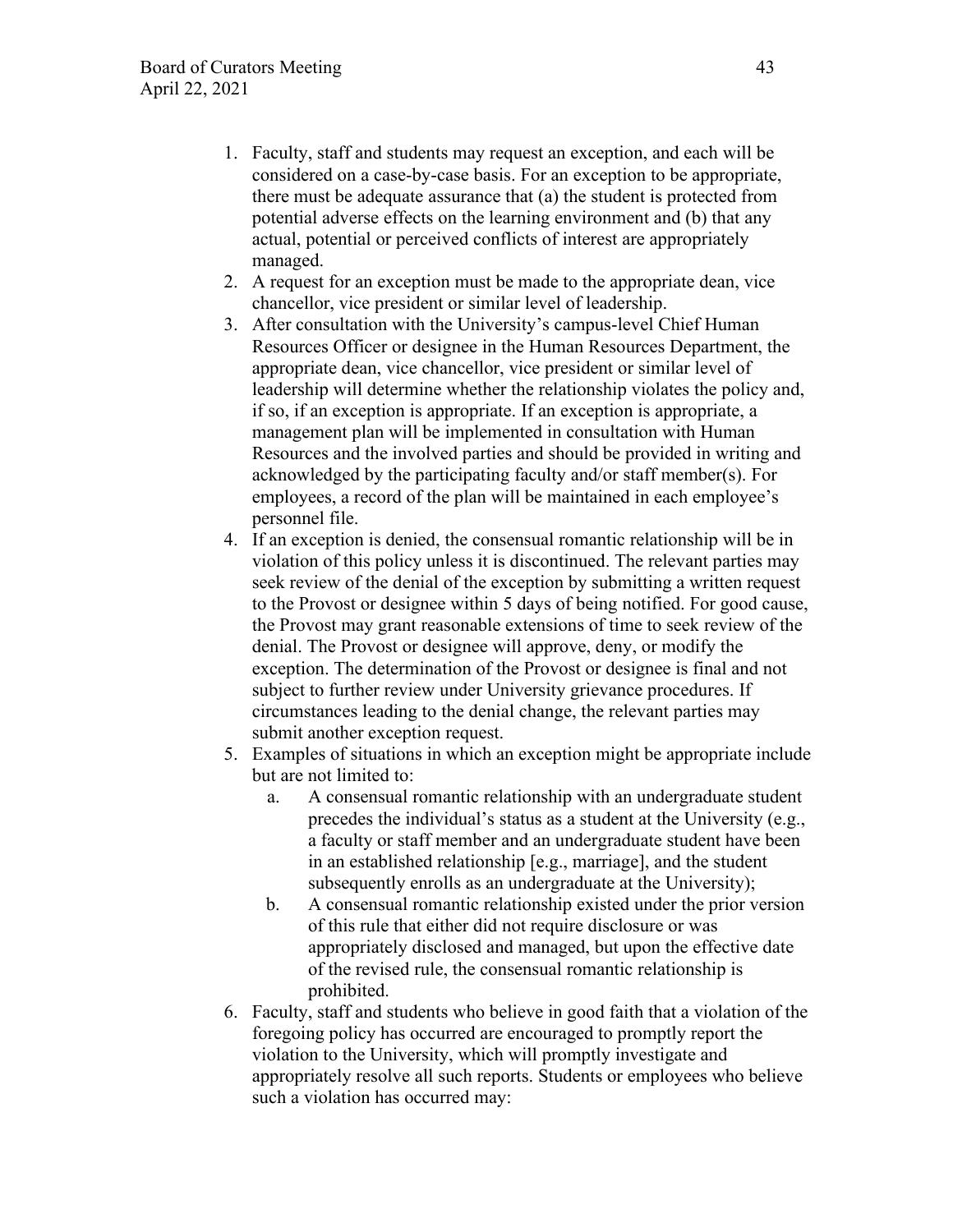- a. Report the perceived violation to an appropriate dean, vice chancellor, vice president or similar level of leadership;
- b. In the event the reporting party believes someone has been discriminated against based on the individual's sex, file a report with the appropriate Title IX Coordinator for the campus.

# E. **Violations**

1. Violations of this policy, defined as a failure to address the existing or potential conflict of interest, regardless of the manner in which it is brought to the attention of the University, may lead to disciplinary action as appropriate, up to and including termination of employment, following appropriate processes for such discipline.

The motion carried unanimously (9-0) by voice vote with no abstentions.

Revisions to Collected Rules and Regulations 320.070, Academic Appointments – presented by Senior Associate Vice President Graham (information on file)

It was recommended by Sr. Associate Vice President Steve Graham, endorsed by

President of the University of Missouri Mun Choi, recommended by the Academic,

Student Affairs and Research & Economic Development Committee, moved by Curator

Wenneker, seconded by Curator Hoberock, that the following action be approved:

that Collected Rules and Regulations, Section 320.070, Academic Appointments, be revised as below (and as on file with the minutes of this meeting).

# **Chapter 320: Employment and Termination**

## 320.070 Academic Appointments

Bd. Min. 1-9-53, p. 6,185; Bd. Min. 6-7-58, p. 13,059; Bd. Min. 4-10-59, p. 14,760; Bd. Min. 3-29-68, p. 33,724; Amended Bd. Min. 3-26-82; Bd. Min. 1-27-89; Bd Min. 12-7- 90; Amended Bd. Min. 10-20-94; Amended Bd. Min. 2-4-05; Amended Bd. Min. 6-17- 16; Amended 2-9-17; Amended 4-22-21.

## A. **General Rules**

1. **Written Acceptance and Filing**—Each academic appointee hired into a position of employment shall provide a signed acceptance of the appointment and must satisfactorily complete all screening of background and credentials required by University and unit policies. Fully executed academic appointment documents shall be filed with the hiring unit and the System Office of Human Resources prior to the effective date of the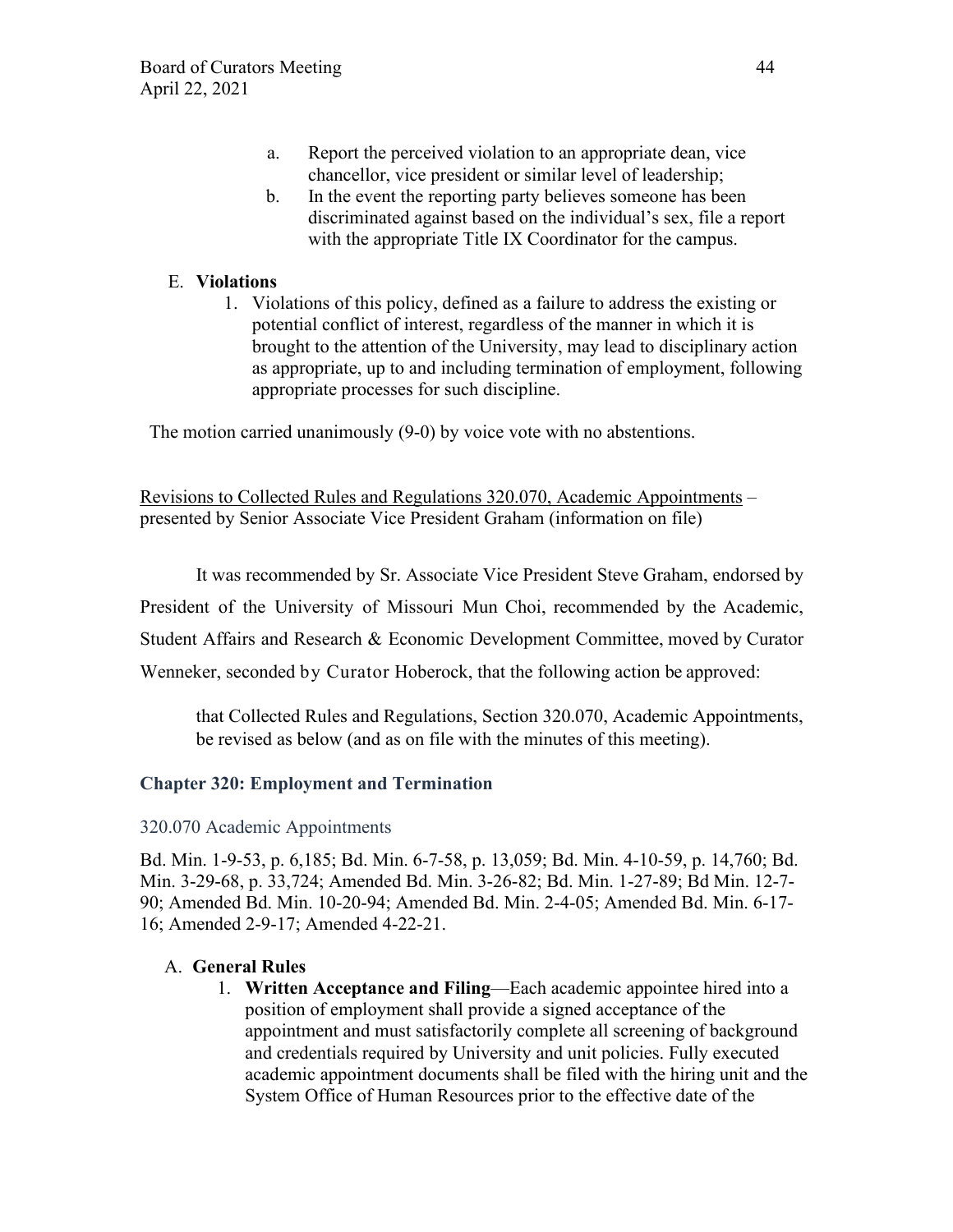appointment. The System Office of Human Resources shall maintain records for all such appointments and send an annual report to the Secretary of the Board of Curators detailing the appointments for the academic year. The Secretary shall promptly forward the report to the Board.

- 2. **Terms of Service—**In all divisions of the four campuses of the University the term of service of faculty members is that period of time constituting the regular, two-semester academic year. However, the term of service of faculty members may be extended with the approval of the chancellor to 12 months annually with four weeks annual leave to be taken at times mutually agreeable to the faculty members and appropriate administrators, either department chairpersons, directors, or deans.
- 3. **Appointment Records**—Appointment records shall indicate whether the appointee is to be a member of the academic, non-academic, or clerical and maintenance staff—in case of academic staff, whether regular or nonregular; in case of non-academic staff, whether administrative, professional, or technical; in case of clerical and maintenance, whether clerical or maintenance.
- B. **Non-Salaried Medical Faculty**—There is authorized the appointment of nonsalaried professional members of the faculty of the School of Medicine with the regular academic titles of "Instructor, Assistant Professor, Associate Professor, and Professor" the title to be preceded by the word "clinical," such appointments to be classified under the Academic Tenure Regulations.
- C. **Curators' Distinguished Professorships**—That there be a category of academic appointment to be known as the Curators' Distinguished Professorships. Appointment to such positions will be covered by procedures and policies outlined below:
	- 1. **General**—These are prestigious positions, and only outstanding scholars with established reputations will be considered for appointment. Therefore, it is expected that there will be few such appointments.
	- 2. **Selection**—Nominations for appointment to the position of Curators' Distinguished Professor will be made by departments or disciplines which will furnish needed information, including opinions of prominent people in the field, to their respective campus administration.
		- a. The campus administration will make such additional investigations as are appropriate. If the nominee is found worthy and the chancellor approves the nomination, the chancellor will forward the nomination with the chancellor's approval to the President.
		- b. The President may make such investigations as deemed necessary. If the President finds the candidate worthy, the President will recommend the appointment to the Board.
	- 3. **Funding**—Before the appointment is made, the President shall determine with the Chancellor the initial funding of the appointment. This funding is to include a salary supplement and an appropriate amount of research support.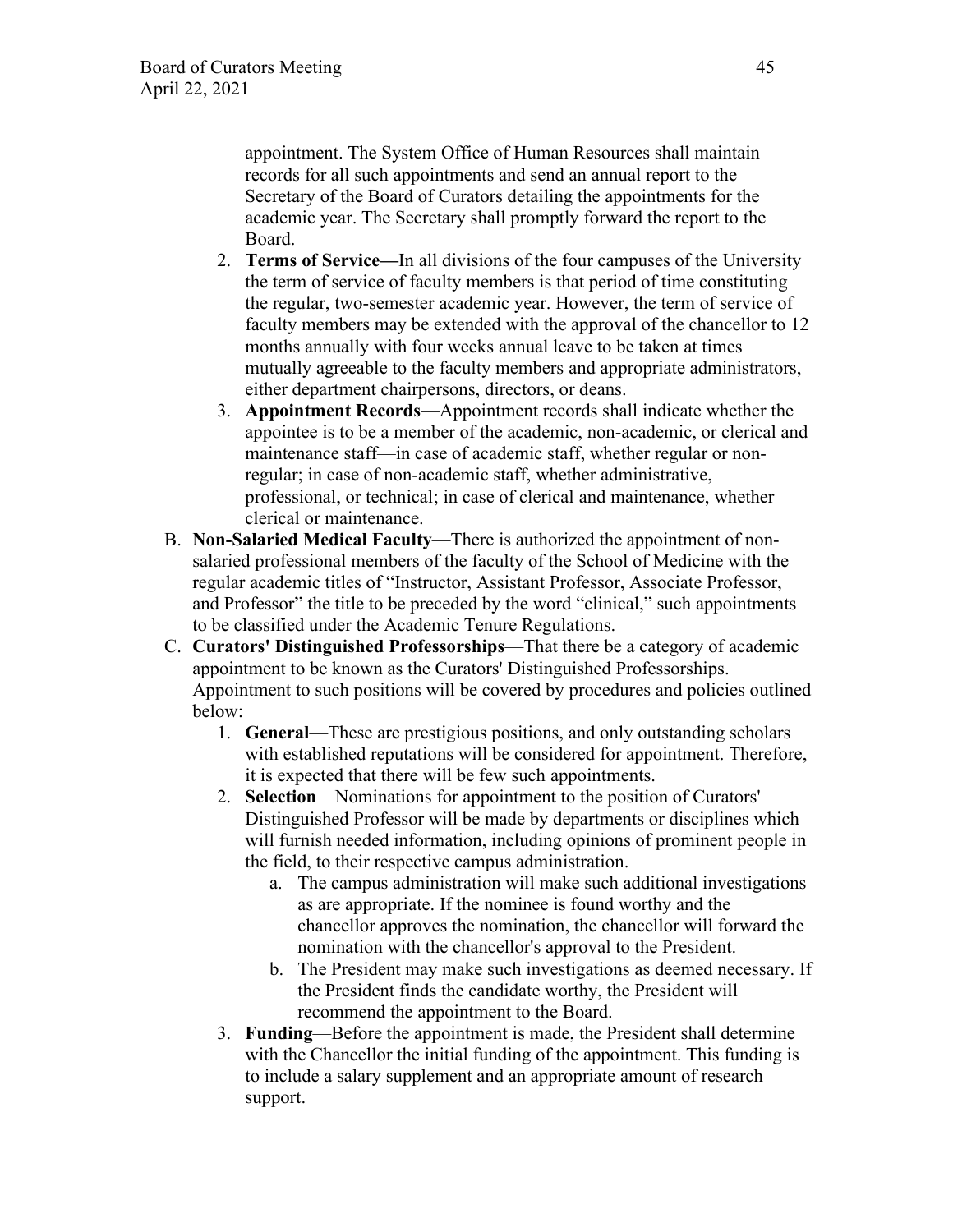# 4. **Conditions of Appointment:**

- a. Curators' Distinguished Professors should be fully integrated in the department, with such departmental responsibilities as may be determined by the chair and the appointee. However, each Curators' Distinguished Professor is a resource of the entire University and should be expected to contribute to the entire University through such activities as giving lectures on other campuses and engaging in teaching and research across divisional lines.
- b. All candidates selected for a Curators' Distinguished Professor appointment after January, 2005 will be appointed for a period of five years. Each five-year appointment may be renewed at the discretion of the Chancellor. There is no limit to the number of extensions a Curators' Distinguished Professor may be granted.
- c. The duration of the appointment for all Curators' Distinguished Professors appointed prior to January, 2005 is not term limited.
- d. No person shall hold the title Curators' Distinguished Professor while serving also in a full-time administrative position. A person on a Curators' Distinguished Professor appointment asked to assume such a position may, with approval of the Board prior to the administrative appointment, reassume the title of Curators' Distinguished Professor upon expiration of that appointment.
- e. A Curators' Distinguished Professor may, upon recommendation of the President and approval of the Board, be designated Curators' Distinguished Professor Emeritus upon retirement from the University.
- D. **Curators' Distinguished Teaching Professorships**—That there be a category of academic appointment to be known as the Curators' Distinguished Teaching Professorship. Appointment to this prestigious position will be covered by procedures and policies outlined below.
	- 1. **General**—These are prestigious positions and only outstanding teachers with established reputations will be considered for appointment. Therefore, it is expected that there will be few such appointments.
	- 2. **Selection**—Nominations for appointment to the position of Curators' Distinguished Teaching Professor will be made by departments or disciplines which will furnish needed information to their respective campus administration, including opinions of prominent people in the discipline.
		- a. The campus administration will make additional investigations as are appropriate. If the nominee is found worthy and the chancellor approves the nomination, the chancellor will forward the nomination with the chancellor's approval to the President.
		- b. The President may make such investigations as deemed necessary. If the President finds the candidate worthy, the President will recommend the appointment to the Board.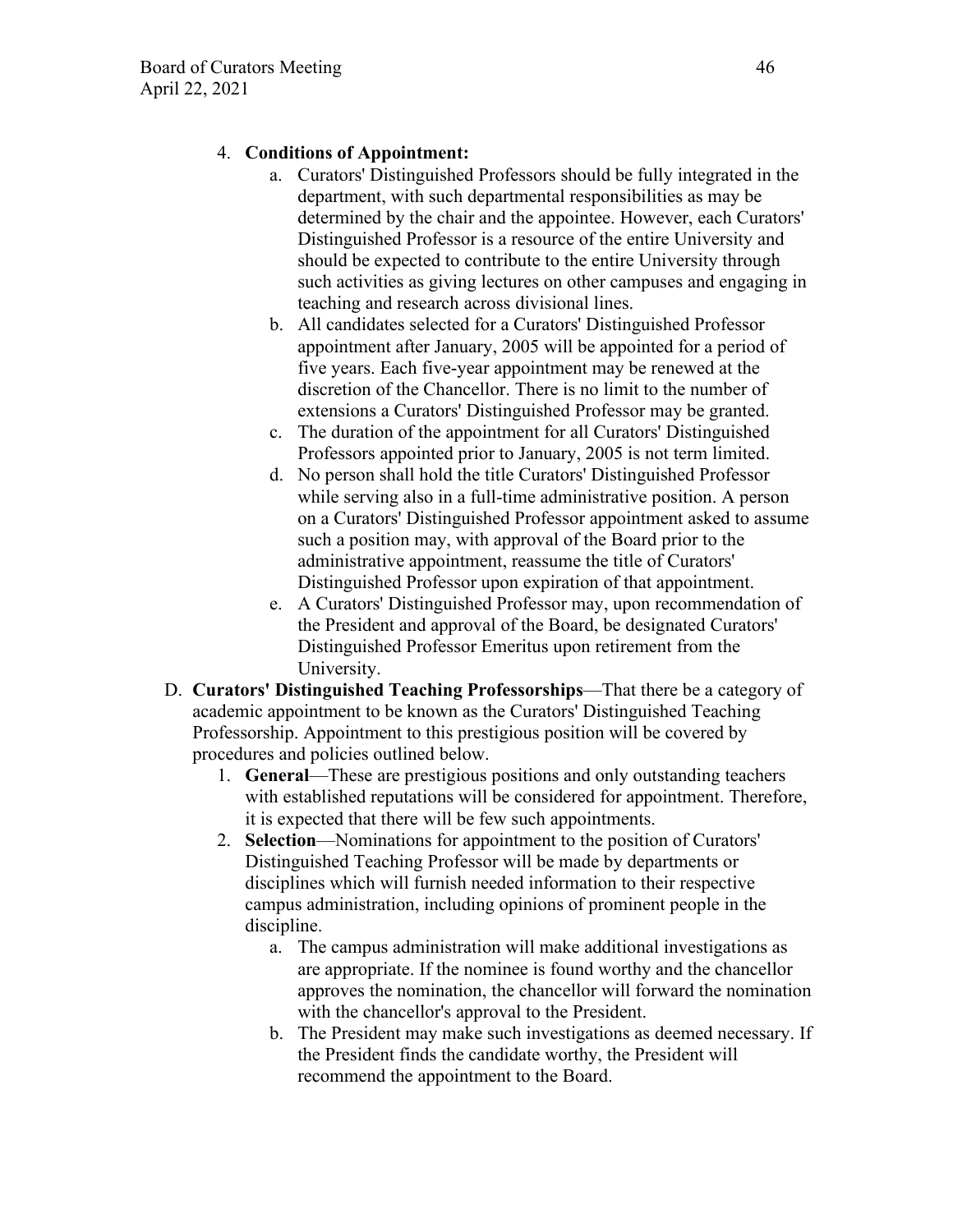3. **Funding**—Before the appointment is made, the President shall determine with the Chancellor the initial funding of the appointment. This funding is to include a salary supplement and an appropriate amount of support.

# 4. **Conditions of Appointment:**

- a. A Curators' Distinguished Teaching Professor should be fully integrated in the department, with such departmental responsibilities as may be determined by the chair and the appointee. However, each Curators' Distinguished Teaching Professor is a resource for the entire University through such activities as giving lectures on other campuses, assisting in improving the quality of teaching at the University, and engaging in teaching across divisional lines.
- b. All candidates selected for a Curators' Distinguished Teaching Professor appointment after January, 2005 will be appointed for a period of five years. Each five-year appointment may be renewed at the discretion of the chancellor. There is no limit to the number of extensions a Curators' Distinguished Teaching Professor may be granted.
- c. The duration of the appointment for Curators' Distinguished Teaching Professors appointed prior to January, 2005 is not term limited.
- d. No person shall hold the title, Curators' Distinguished Teaching Professor, while serving also in a full-time administrative position. A person on a Curators' Distinguished Teaching Professor appointment asked to assume such a position may, with approval of the Board prior to the administrative appointment, reassume the title of Curators' Distinguished Teaching Professor upon expiration of that appointment.
- e. A Curators' Distinguished Teaching Professor may, upon recommendation of the President and approval of the Board, be designated Curators' Distinguished Teaching Professor Emeritus upon retirement from the University.
- E. **Statement of Nondiscrimination**—The University of Missouri prohibits discrimination on the basis of race, color, national origin, ancestry, religion, sex, pregnancy, sexual orientation, gender identity, gender expression, age, disability, protected veteran status, and any other status protected by applicable state or federal law. The University's nondiscrimination policy applies to any phase of its employment process, including decisions related to academic appointments.

The motion carried unanimously (9-0) by voice vote with no abstentions.

Revisions to Collected Rules and Regulations 320.020, President's Authority – presented by Senior Associate Vice President Graham (information on file)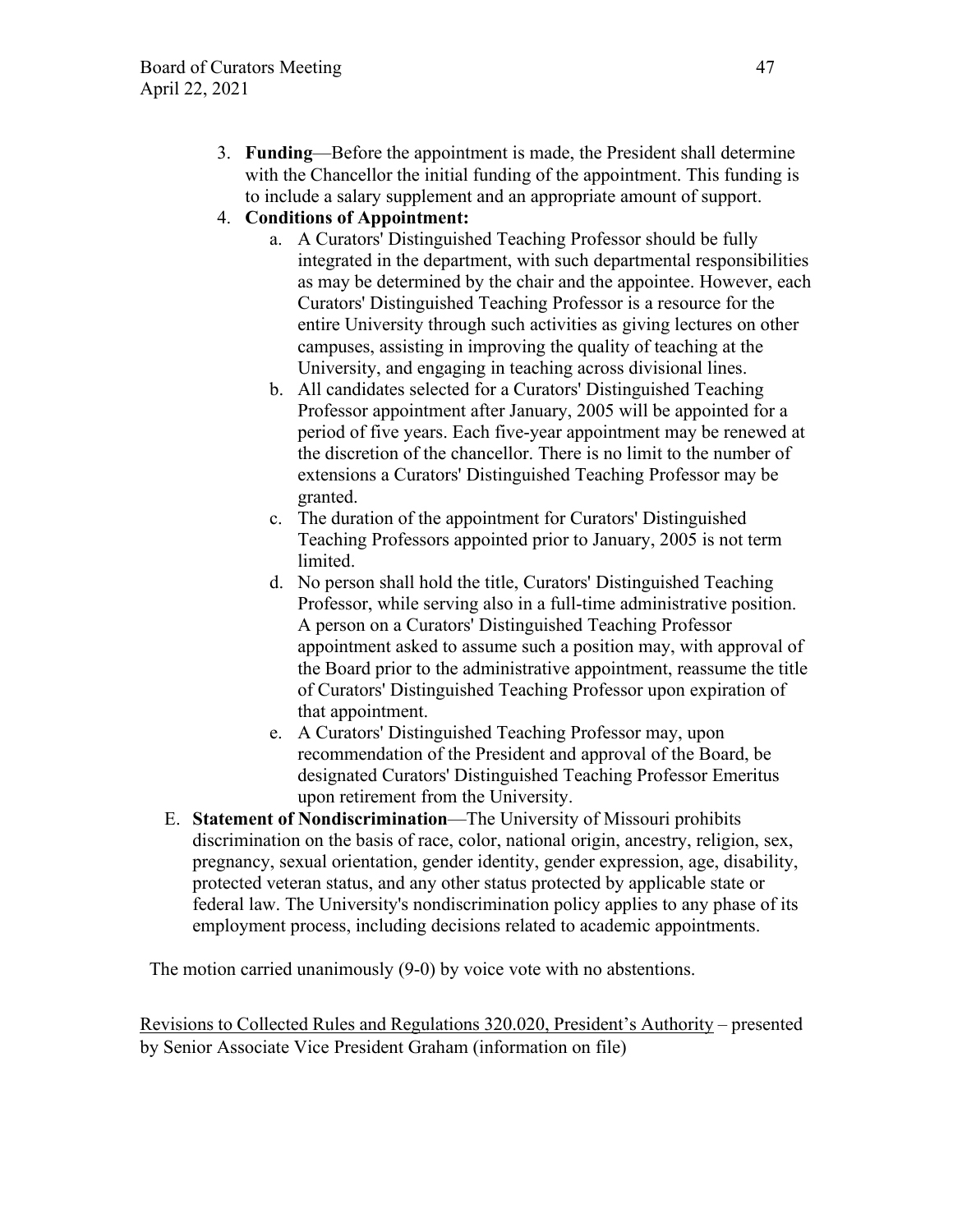It was recommended by Sr. Associate Vice President Steve Graham, endorsed by President of the University of Missouri Mun Choi, recommended by the Academic, Student Affairs and Research & Economic Development Committee, moved by Curator Wenneker, seconded by Curator Hoberock that the following action be approved:

that Collected Rules and Regulations, Section 320.020, President's Authority, be revised as below (and as on file with the minutes of this meeting).

## **320.020 President's Authority**

Bd. Min. 4-7-67, p. 33,193; Bd. Min. 3-17-72, p. 36,323; Amended Bd. Min. 4-22-21.

A. The President shall have the following specific authority:

- 1. To make or change academic appointments or salaries within the budget,
- 2. To accept resignations and discharge faculty,
- 3. To make or change appointments, change salaries, accept resignations or discharge employees in non-academic positions, including the Crippled Children's Service.
- 4. **Exception** -- Any appointment or change of appointment of Vice Presidents, Chancellors or Curators Professors shall be reported to and approved by the Board of Curators before the effective date thereof.
- B. All such appointments shall be made, regardless of the terms named in the appointments, subject to termination at the pleasure of the Board of Curators.
- C. All appointed personnel actions shall be made in writing. Fully executed appointment documents shall be filed with the hiring unit and the System Office of Human Resources prior to the effective date of the appointment. The System Office of Human Resources shall maintain records for all such appointments.
- D. Any appointments so made shall be in accordance with existing policies and scales of pay for the University in effect at the time of such appointment.

The motion carried unanimously (9-0) by voice vote with no abstentions.

#### **Audit, Compliance and Ethics Committee**

Curator Layman provided time for discussion of committee business.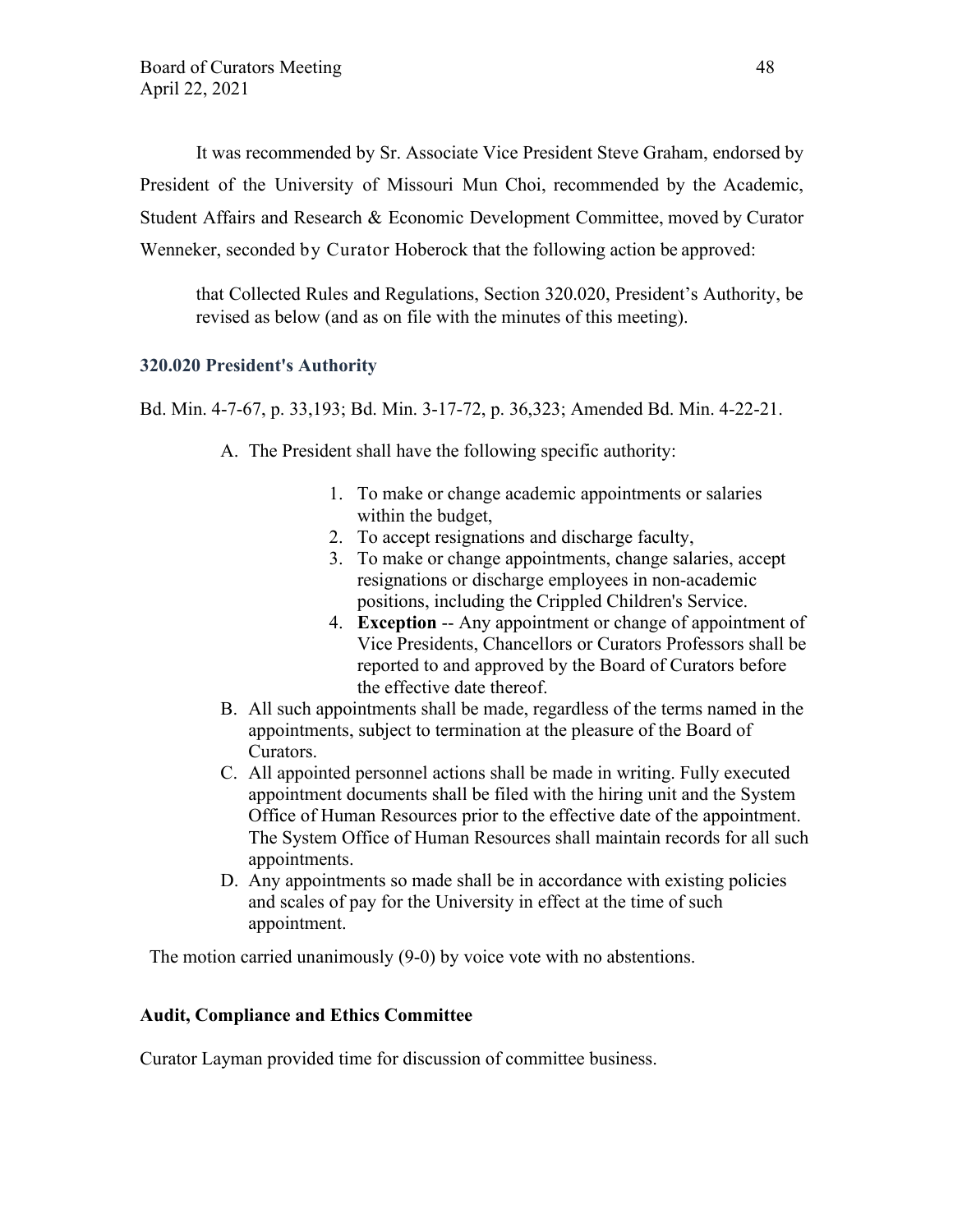Audit Compliance and Ethics Quarterly Report, UM – presented by Chief Audit and Compliance Officer Piranio (information and slides on file for this information item)

# **Health Affairs Committee Chair Report**

Curator Steelman provided an overview of committee business.

Executive Vice Chancellor Report – presented by Richard Barohn, MD (slides on file for this information item)

Executive Vice Chancellor Report – (slides on file for this information item)

Quarterly Financial Report, MU Health - (slides on file for this information item)

Quarterly Compliance Report, MU Health – (slides on file for this information item)

School of Medicine Report – (slides on file for this information item)

MU Health Care Report – (slides on file for this information item)

Quality and Safety Report – (slides on file for this information item)

The minutes for the January 28, 2021 Health Affairs Committee meeting were approved at the April 13, 2021 committee meeting.

## **General Business**

Missouri University of Science and Technology Campus Highlights – presented by Chancellor Dehghani (slides on file for this information only item)

Missouri University of Science and Technology 150 Year Anniversary Resolution –

It was endorsed by President Choi, recommended by Chair Chatman, moved by Curator Steelman and seconded by Curator Graham, that the following resolution recognizing the Missouri University of Science and Technology 150 Year Anniversary be approved:

# **RESOLUTION**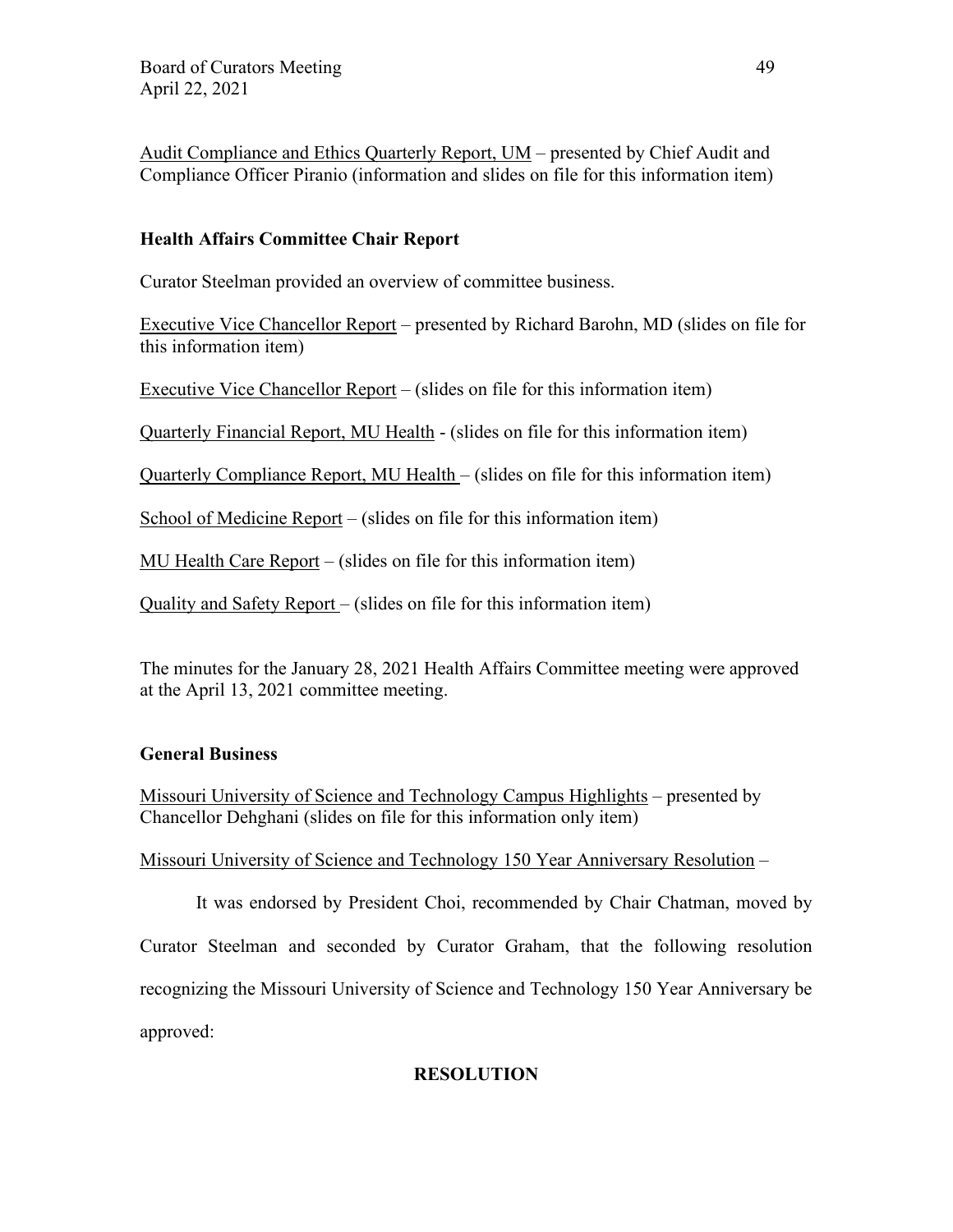**WHEREAS**, Missouri University of Science and Technology (Missouri S&T) was established in 1870 as the Missouri School of Mines and Metallurgy and was one of the first technological learning institutions west of the Mississippi River; and

**WHEREAS**, Missouri S&T's 150-year heritage of discovery, creativity and innovation continues to attract world-class students, faculty and staff from Missouri and around the world; and

**WHEREAS**, Missouri S&T has over 7,600 students from across the U.S. and around the world engaged in 99 Degree Programs in 40 areas of study, including business, computer science, engineering, sciences, education, humanities and liberal arts; and

**WHEREAS**, Missouri S&T is home to award-winning student design teams that give students the opportunity to develop their problem-solving, teamwork and business skills while designing and building race cars, robots, rockets, Mars rovers and more; and

**WHEREAS**, Missouri S&T's 65,000 alumni use their skills by looking beyond the surface, merging creativity and analysis, and developing innovative solutions for societal challenges; and

**WHEREAS**, Missouri S&T is home to the Kummer Institute for Student Success, Research and Economic Development. The institute will transform Missouri S&T and the state by cultivating leadership and technological innovation; promoting an entrepreneurial mindset; fostering expansion of academic-industry partnerships to address emerging needs of industry; and creating jobs and economic growth for the region; and

**WHEREAS**, Missouri S&T is highly recognized for providing an outstanding return on investment, is ranked as the No. 1 public engineering university in the nation, and is the No. 1 university in Missouri for alumni salary potential; and

**WHEREAS,** Missouri S&T is committed to environmental sustainability and home to one of the nation's most comprehensive geothermal energy systems, which has reduced energy usage by over 50 percent campus wide; and

**WHEREAS**, Missouri S&T provides significant economic development to the state of Missouri through high-impact research, engineering, business, the sciences, education, and the humanities:

**NOW, THEREFORE, BE IT RESOLVED**, that the Board of Curators, on behalf of the students, faculty, staff and alumni of the University of Missouri, and on behalf of the citizens of the state of Missouri, hereby adopts this resolution to honor Missouri University of Science and Technology for 150 years of extraordinary accomplishments as an institution of higher learning; and

**BE IT FURTHER RESOLVED**, that the Secretary of the Board of Curators cause this resolution to be spread upon the minutes of this meeting and that a duly inscribed copy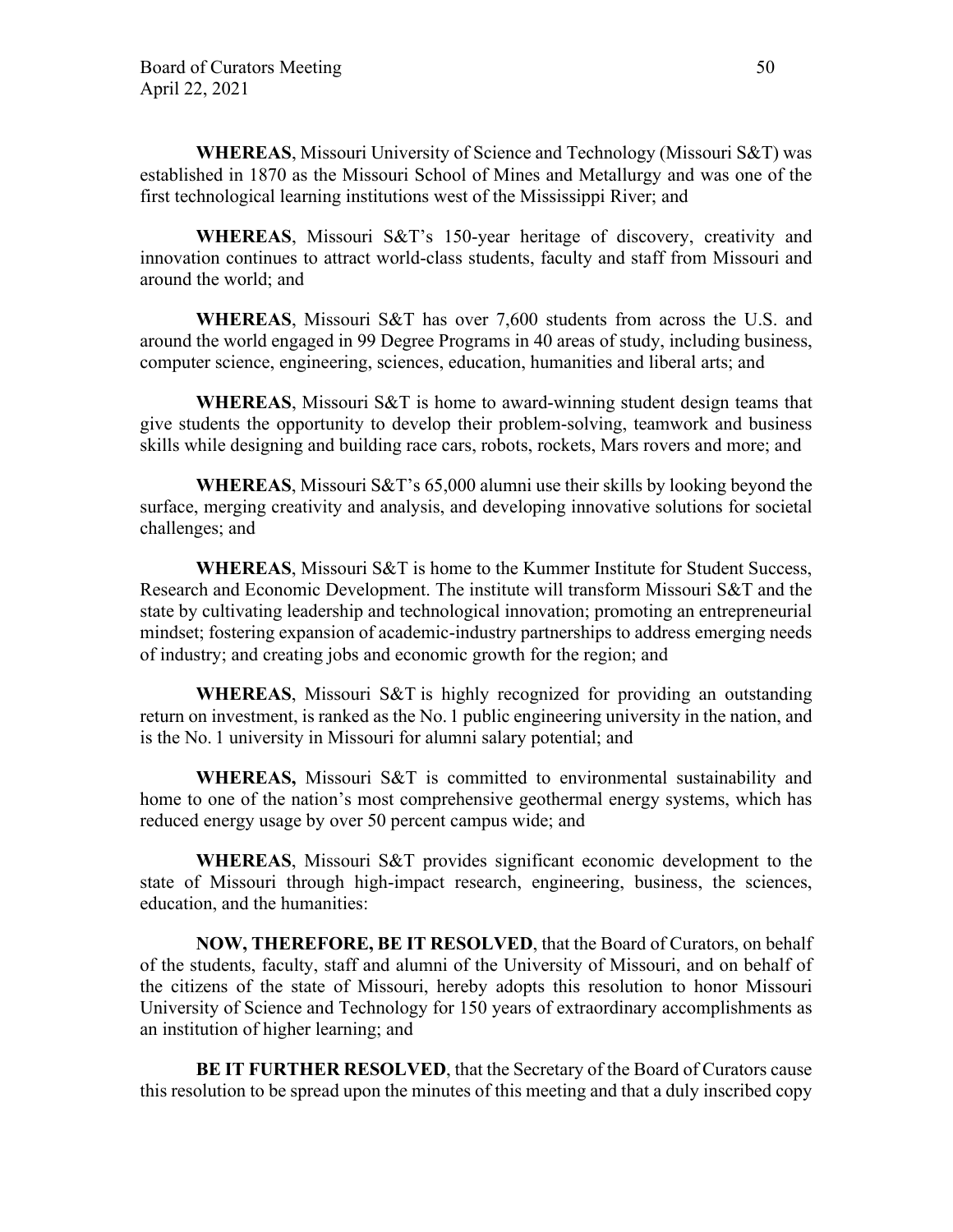thereof be furnished to Chancellor Mohammad Dehghani as representative of the entire Missouri S&T community.

The motion carried unanimously (9-0) by voice vote with no abstentions.

Strategic Theme Discussion – Investments to Achieve and Sustain Excellence in Student Success, Research and Engagement – Presented by President Choi, Senior Associate Vice President Steve Graham and MU, UMKC, UMSL and Missouri S&T Provosts and Vice Provosts for Student Success (slides on file)

A presentation and discussion were held centered around the following objectives:

- Update regarding future recommendations for faculty workload and promotion  $\&$ tenure policies
- Student success investments and results towards retention, graduation rates and placement opportunities.

# Good and Welfare of the Board

Draft June 24, 2021 Board of Curators meeting agenda – no discussion (on file)

## Resolution for Executive Session of the Board of Curators Meeting, April 22, 2021

It was moved by Curator Graham and seconded by Curator Williams, that there shall be an executive session with a closed record and closed vote of the Board of Curators meeting April 22, 2021 for consideration of:

- **Section 610.021(1), RSMo**, relating to matters identified in that provision, which include legal actions, causes of action or litigation, and confidential or privileged communications with counsel; and
- **Section 610.021(2), RSMo,** relating to matters identified in that provision, which include leasing, purchase, or sale of real estate; and
- **Section 610.021(3), RSMo**, relating to matters identified in that provision, which include hiring, firing, disciplining, or promoting of particular employees; and
- **Section 610.021(12), RSMo,** relating to matters identified in that provision, which include sealed bids and related documents and sealed proposals and related documents or documents related to a negotiated contract; and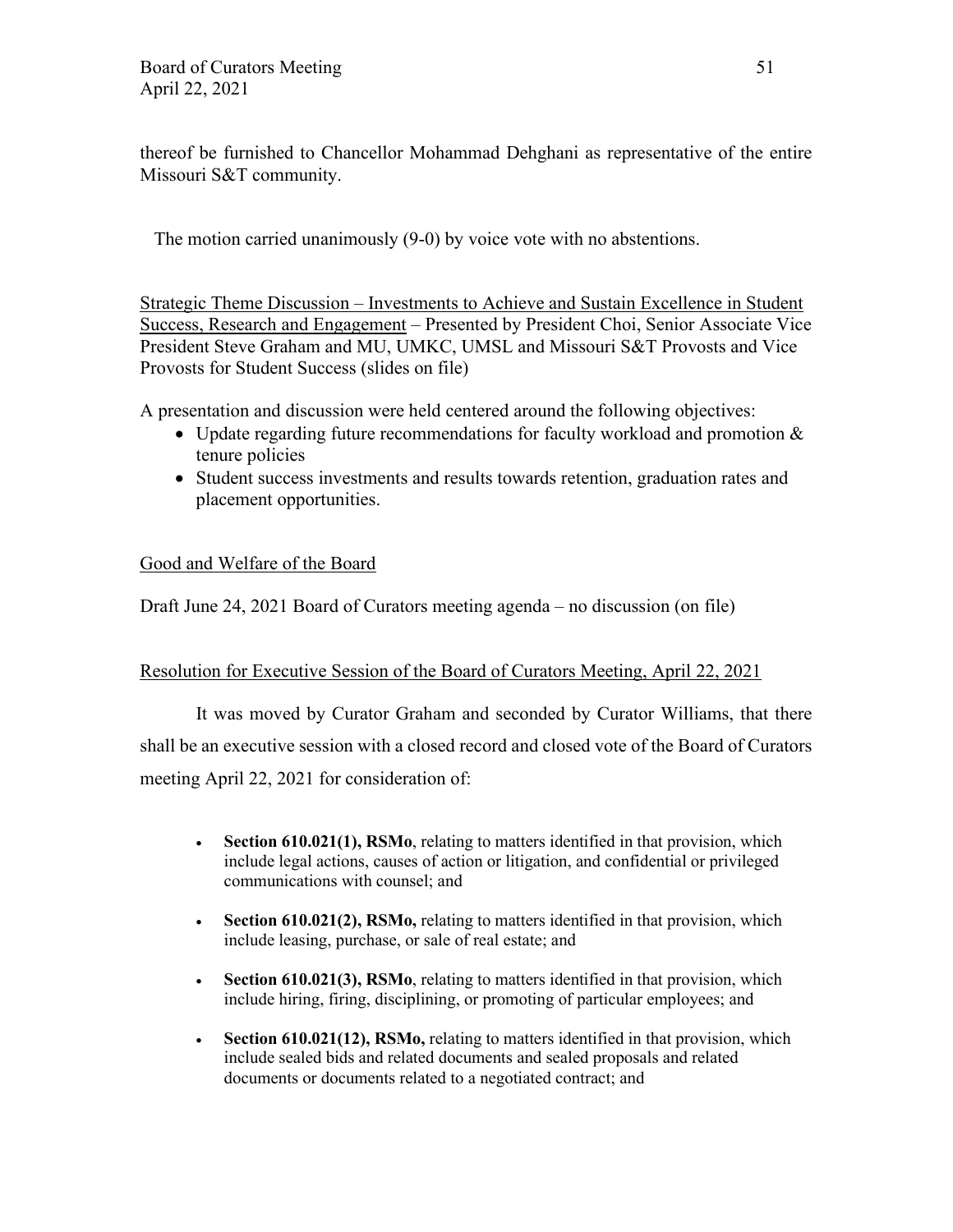• **Section 610.021 (13), RSMo**, relating to matters identified in that provision, which include individually identifiable personnel records, performance ratings, or records pertaining to employees or applicants for employment.

Roll call vote of the Board:

Curator Brncic voted yes. Curator Chatman voted yes. Curator Graham voted yes. Curator Graves voted yes. Curator Hoberock voted yes. Curator Layman voted yes. Curator Steelman voted yes. Curator Wenneker voted yes. Curator Williams voted yes.

The motion carried.

The public session of the Board of Curators meeting recessed at 1:33 P.M. on April 22, 2021.

### **Board of Curators Meeting – Executive Session**

A meeting of the University of Missouri Board of Curators was convened in executive session at 2:20 P.M., on Thursday, April 22, 2021, via Zoom video and at remote locations via conference telephone, pursuant to public notice given of said meeting. Curator Darryl M. Chatman, Chair of the Board of Curators, presided over the meeting.

Present The Honorable Julia G. Brncic The Honorable Darryl M. Chatman The Honorable Maurice B. Graham The Honorable Todd P. Graves The Honorable Greg E. Hoberock The Honorable Jeffrey L. Layman The Honorable David L. Steelman The Honorable Robin R. Wenneker The Honorable Michael A. Williams

Also Present Dr. Mun Y. Choi, President, University of Missouri Mr. Stephen J. Owens, General Counsel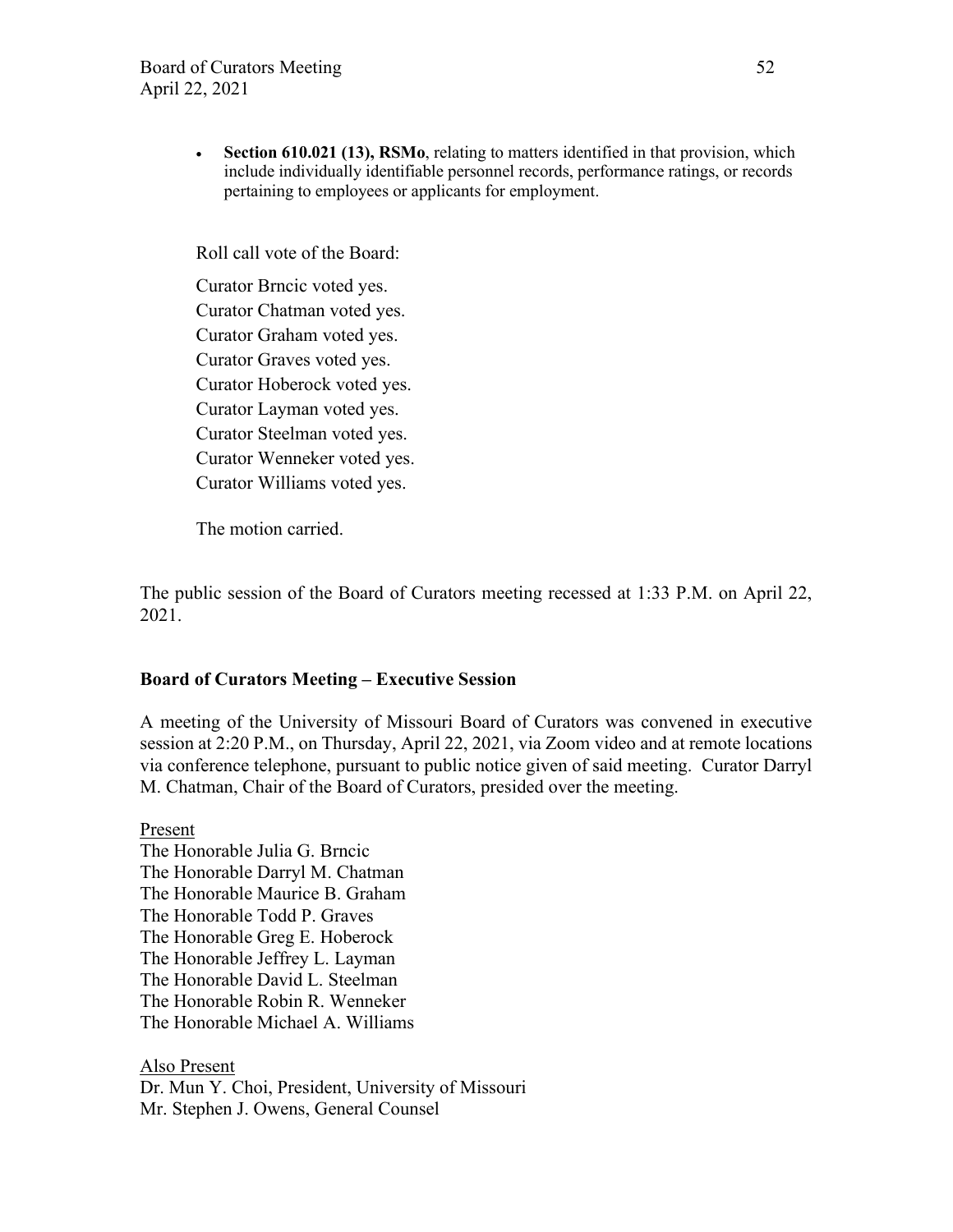- Ms. Cindy Harmon, Secretary of the Board of Curators
- Mr. Remington Williams, Student Representative to the Board of Curators
- Ms. Kamrhan Farwell, Chief Marketing and Communications Officer
- Ms. Marsha Fischer, Vice President for Human Resources and Chief Human Resources **Officer**
- Ms. Christine Holt, Chief of Staff, UM System
- Mr. Ryan D. Rapp, Vice President for Finance and Chief Financial Officer

#### **General Business**

Wrestling Program Move to Big 12 Conference, MU – presented by President Choi and Athletic Director, Jim Sterk (information on file)

It was recommended by President Choi, moved by Curator Wenneker and seconded

by Curator Layman, that:

Pursuant to Collected Rule and Regulation 270.060.H, the Board of Curators approves University of Missouri – Columbia's proposal to change Mizzou Wrestling's conference affiliation back to the Big 12 Conference effective July 1, 2021 on the same or substantially similar terms as those presented to the Board during its meeting of April 22, 2021, with the final agreements subject to approval by General Counsel as to legal form.

Roll call vote of the Board:

Curator Brncic voted yes. Curator Chatman voted yes. Curator Graham voted yes. Curator Graves voted yes. Curator Hoberock voted yes. Curator Layman voted yes. Curator Steelman voted yes. Curator Wenneker voted yes. Curator Williams voted yes.

The motion carried.

Review Consent Agenda – Executive Session – No discussion.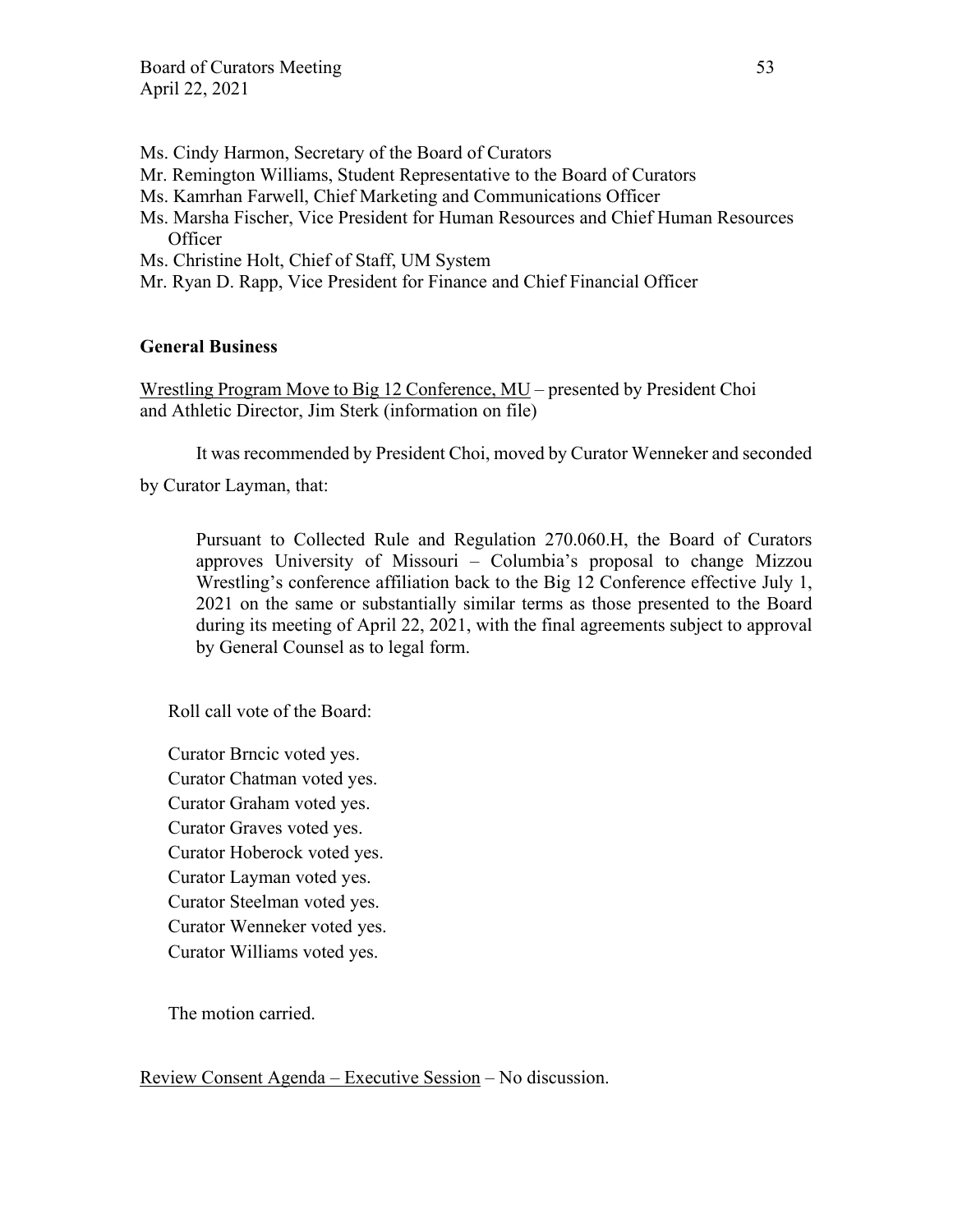#### Consent Agenda – Executive Session

It was endorsed by University of Missouri President Mun Y. Choi, moved by Curator Graham and seconded by Curator Brncic, that the following items be approved by consent agenda:

Action

1.  $\frac{321}{}$ Property Lease, MU – this item is closed and may be made public when completed.

Roll call vote of the Board:

Curator Brncic voted yes. Curator Chatman voted yes. Curator Graham voted yes. Curator Graves voted yes. Curator Hoberock voted yes. Curator Layman voted yes. Curator Steelman voted yes. Curator Wenneker voted yes. Curator Williams voted yes.

The motion carried.

# **Governance, Compensation and Human Resources Committee – Executive Session**

Change in Appointment, Vice President and Chief Financial Officer Ryan Rapp – presented by President Choi

It was recommended by President Choi and the Governance, Compensation and Human Resources Committee, moved by Curator Williams and seconded by Brncic, that

pursuant to Collected Rule and Regulation (CRR) 320.020, the Board approves the change in appointment of UM System Vice President for Finance, Chief Financial Officer and Treasurer Ryan Rapp to Executive Vice President of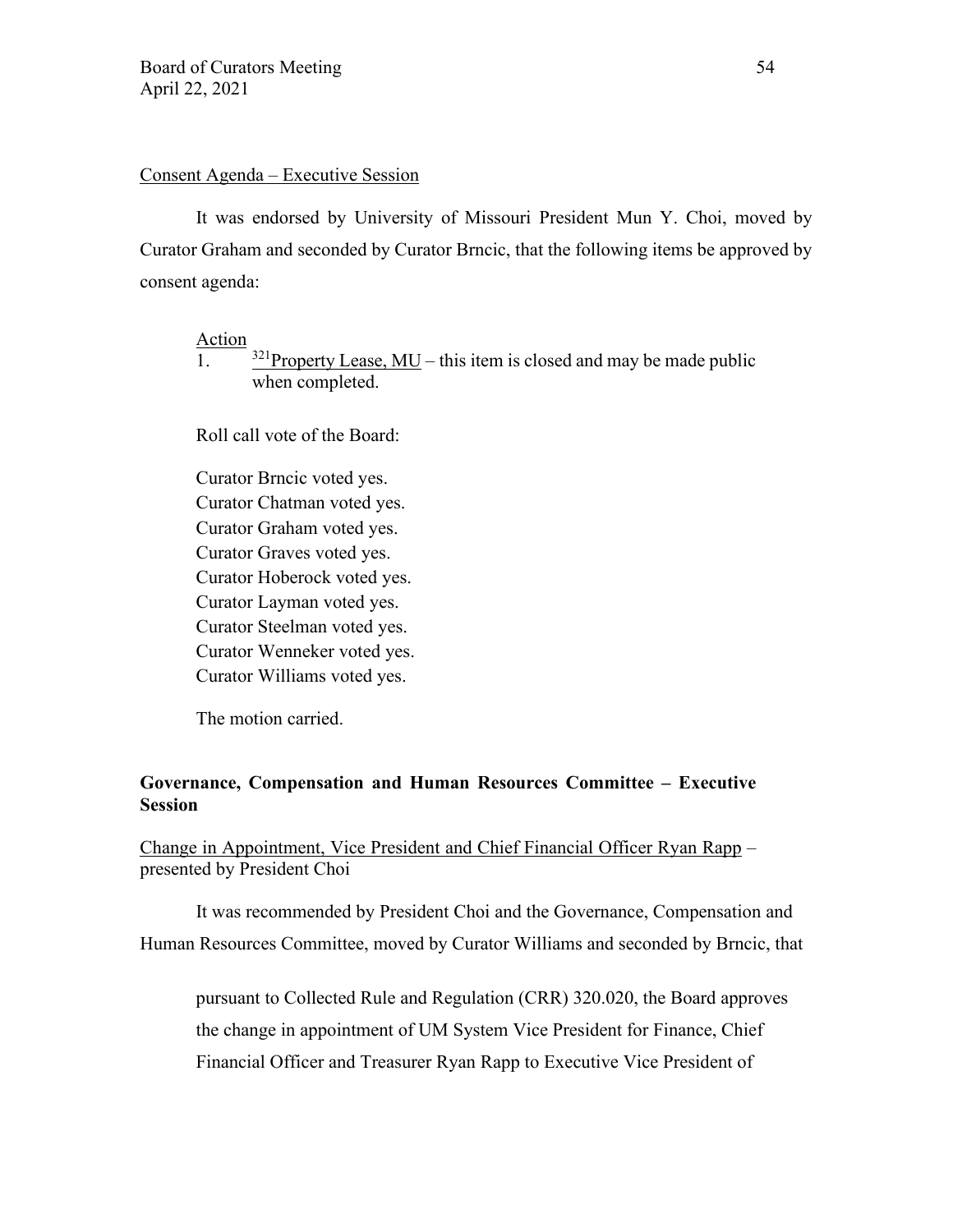Finance & Operations, Chief Financial Officer and Treasurer of the University of Missouri.

Roll call vote of Board of Curators:

Curator Brncic voted yes. Curator Chatman voted yes. Curator Graham voted yes. Curator Graves voted yes. Curator Layman voted yes. Curator Snowden voted yes. Curator Steelman voted yes. Curator Wenneker voted yes. Curator Williams voted yes.

The motion carried.

## **General Business**

Property Sale, MU – presented by Vice President Rapp

This item was tabled for more information. No action taken by the Board.

President's Report on personnel and contract matters – presented by President Choi

No action taken by the Board.

General Counsel's Report – presented by General Counsel Owens

No action taken by the Board.

#### Curator's Report

No action taken by the Board.

Adjourn, Board of Curators Meeting and Committee Meetings, April 22, 2021